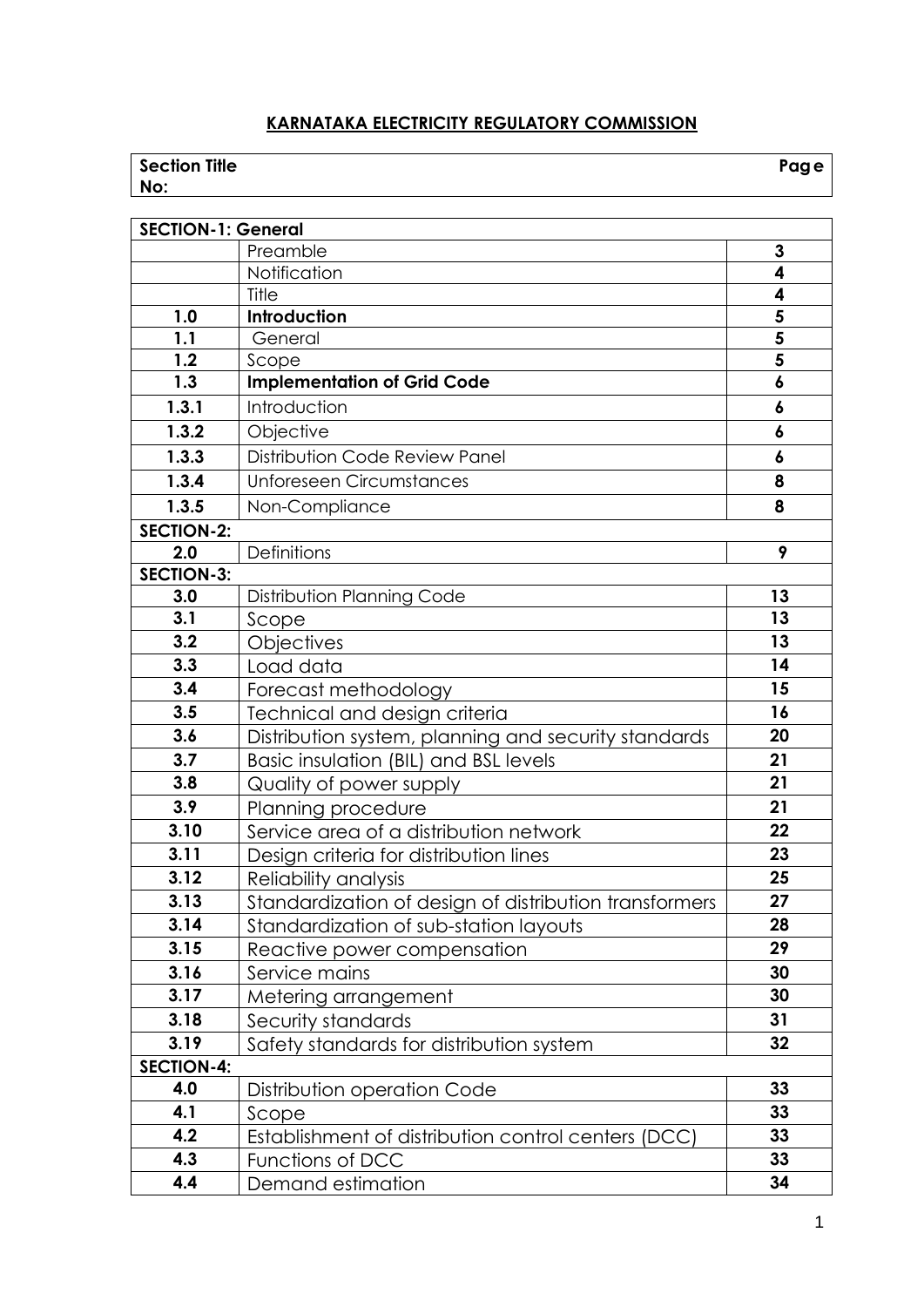| 4.5  | Outage Planning                                      | 34   |
|------|------------------------------------------------------|------|
| 4.6  | Contingency planning                                 | 34   |
| 4.7  | Demand management and load shedding                  | 35   |
| 4.8  | Interface with small generating units including cgps | 36   |
| 4.9  | Metering and protection                              | 36   |
| 4.10 | Communication                                        | 36   |
| 4.11 | Voltage and power factor monitoring and control      | 36   |
| 4.12 | Safety co-ordination                                 | 34   |
| 4.13 | Maintenance and testing                              | 37   |
| 4.14 | Tools and spares                                     | 39   |
| 4.15 | Training                                             | 39   |
| 4.16 | Distribution system construction, operation and      | 39   |
|      | maintenance standard                                 |      |
| 4.17 | Construction practice                                | 40   |
| 4.18 | Operational criteria                                 | 4.18 |
| 4.19 | Load monitoring                                      | 45   |
| 4.20 | Load balancing                                       | 46   |
| 4.21 | Voltage monitoring and control                       | 46   |
| 4.22 | Monitoring of harmonics                              | 47   |
| 4.23 | Data logging                                         | 47   |
| 4.24 | Load Management                                      | 47   |
| 4.25 | Communication                                        | 48   |
| 4.26 | Safety Co-ordination                                 | 48   |
| 4.27 | Maintenance                                          | 48   |
|      | <b>ANNEXURE-I</b>                                    | 52   |
|      | <b>ANNEXURE-II</b>                                   | 53   |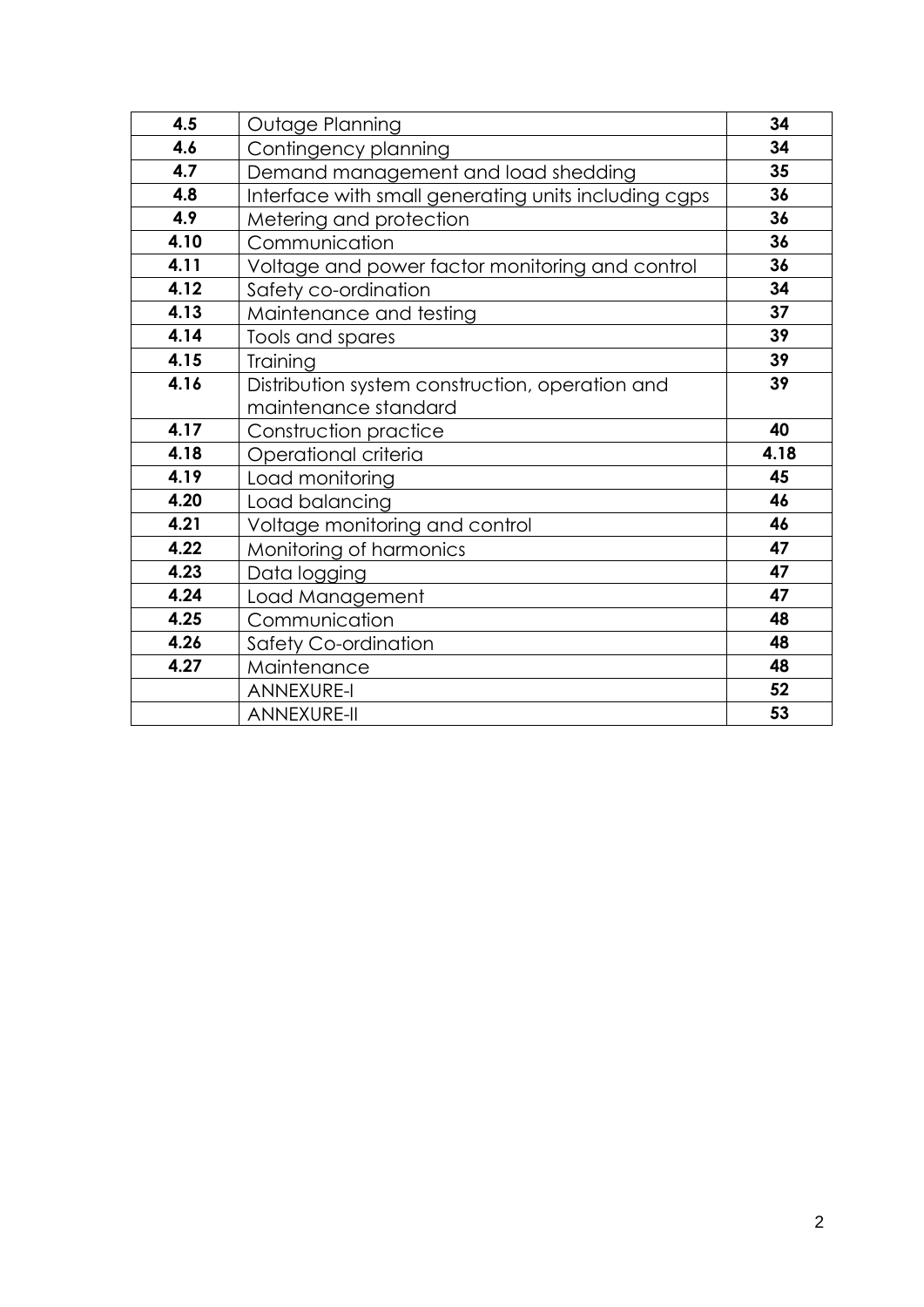## **KARANATAKA ELECTRICITY REGULATORY COMMISSION Draft Karnataka Electricity Distribution Code (KEDC), 2015.**

### **PREAMBLE:**

1. The Distribution Code notified by the Commission along with the Karnataka Electricity Grid Code, 2005 (KEGC, 2005) had replaced the Distribution Code issued earlier in accordance with the K.E.R.C. (Licensing) Regulations, 2000, to conform to the provisions of the Electricity Act, 2003, (the Act). Part VI of the Act deals with Distribution of Electricity containing provisions with respect to Distribution Licensees. Sub-Section (1) of Section 42 of the Act provides that, it shall be the duty of a Distribution Licensee to develop and maintain an efficient, coordinated and economical Distribution system in its area of supply in accordance with the provisions contained in the Act.

The Central Electricity Regulatory Commission (Indian Electricity Grid Code) Regulations, 2010, which has come into effect from 03.05.2010, has cast upon the Distribution Licensees, various functions in the Operating Code and the Schedule and Dispatch Code covering the short-term demand estimation, formulation and implementation of State–of–the-Art demand management schemes for automatic load management like rational load shedding, demand response (which may include lower Tariff for interruptible loads) etc., to curtail / prevent over drawal from the grid at times of low frequency etc.

Further, the CEA has notified the following Regulations:

- (i) Central Electricity Authority (Installation and Operation of Meters) Regulations, 2006.
- (ii) Central Electricity Authority (Technical Standards for Connectivity in the Grid) Regulations, 2007.
- (iii) Central Electricity Authority (Technical Standards for Construction of Electrical Plants and Electrical Lines) Regulations, 2010.
- (iv) Central Electricity Authority (Grid Standards) Regulations, 2010.
- (v) Central Electricity Authority (Installation and Operation of Meters) (Amendments) Regulations, 2010.
- (vi) Central Electricity Authority (Measures Relating to Safety and Electric Supply) Regulations, 2010.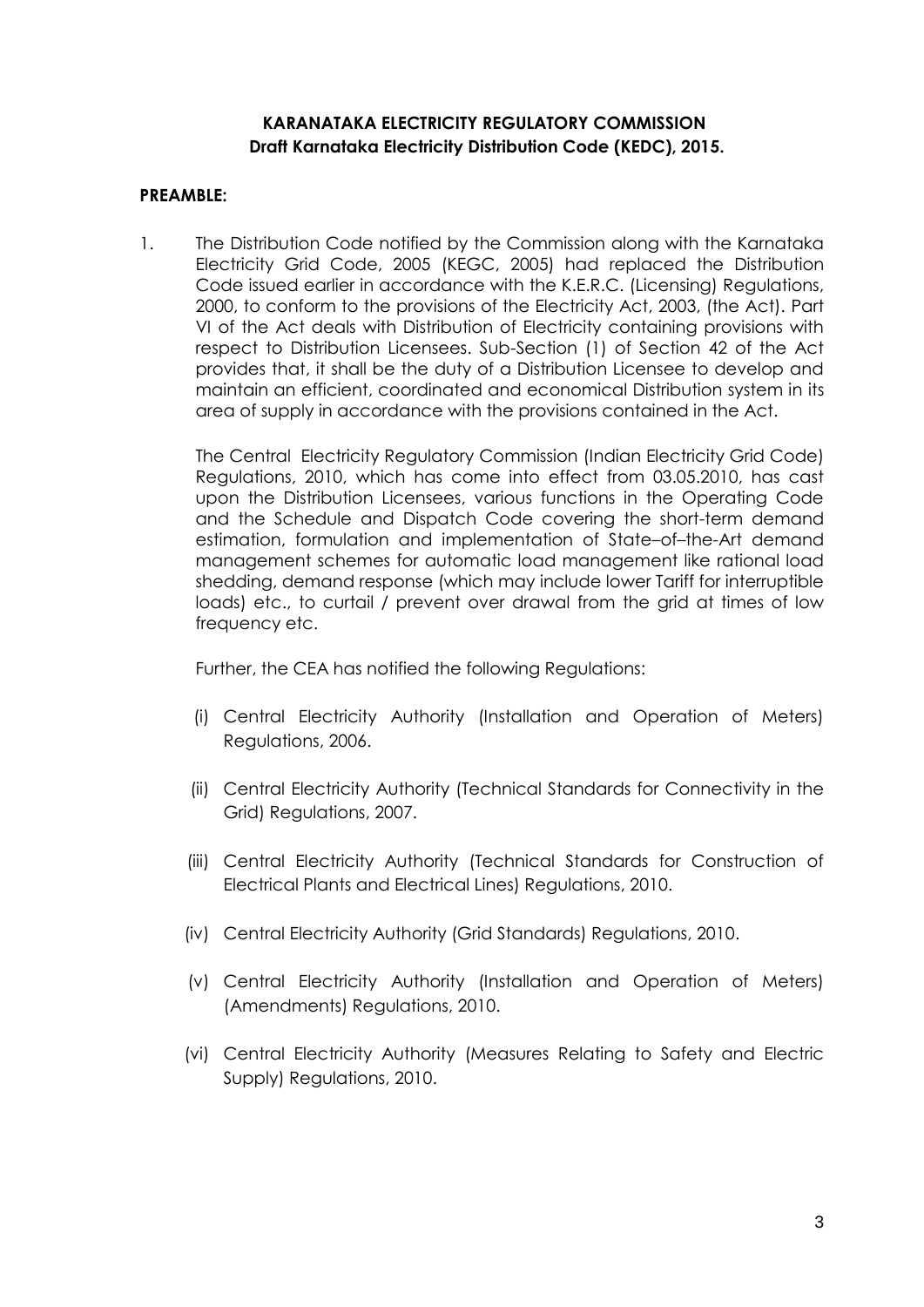In view of the foregoing, the following Codes and Standards for the Distribution System are proposed to be revised in order to be consistent with the Regulations of CERC and CEA mentioned above.

- a. Distribution Code
- b. Distribution System Planning and Security Standards
- c. Distribution System Construction, Operation and Maintenance Standards
- d. Safety Standards for Distribution System

#### **Notification**

In exercise of powers conferred under clause (zp) of sub-Section (2) of Section 181 read with sub-Section (1) of Section 42 of the Electricity Act, 2003 (36 of 2003), and all other powers enabling it in this behalf, the Karnataka Electricity Regulatory Commission hereby makes the following Regulations.

#### **Short title, extent and commencement**

- (1) These Regulations may be called the KERC (Karnataka Electricity Distribution Code) Regulations, 2015.
- (2) These Regulations shall come into force from the date of publication in the official Gazette of Karnataka.
- (3) These Regulations shall replace:
- a) Distribution Code.
- b) Distribution System Planning and Security Standards.
- c) Distribution System Construction, Operation and Maintenance Security Standards.
- d) Safety Standards for Distribution system notified along with the KEGC, 2005, which came into force from 26.01.2006.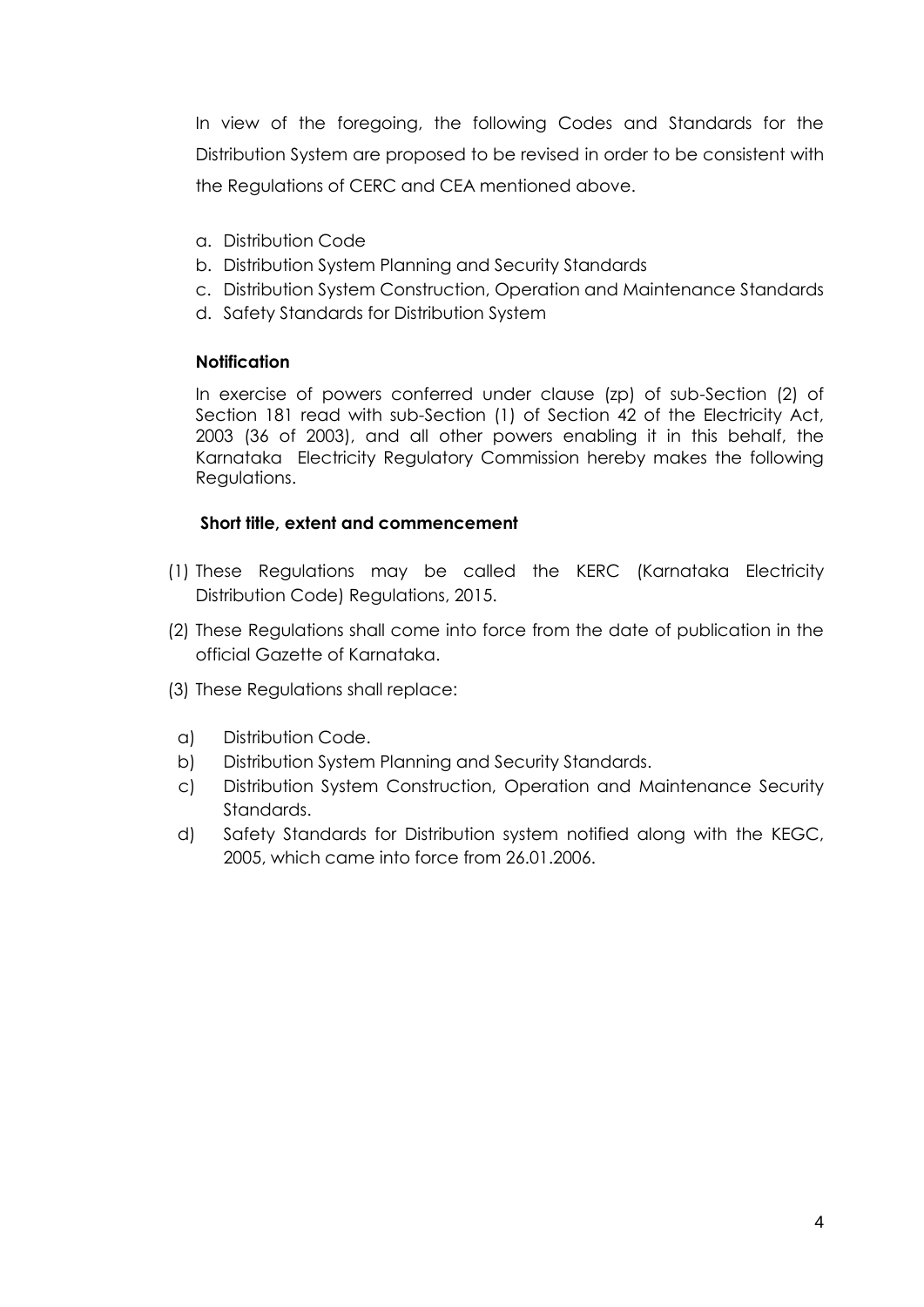# **SECTION-1**

# **1.0 INTRODUCTION**

# **1.1 GENERAL:**

- 1.1.1 The Distribution Code consists of the following:
	- a) "**Distribution Planning Code**" containing the technical and design criteria and procedure to be followed by the Licensee, users and those institutions covered under Section 13 of the EA, 2003, in the planning and development of the distribution system in his area of supply; and
	- b) "**Distribution Operation Code**" containing the conditions under which the Distribution Licensee, institutions covered under Section 13 of the EA, 2003 and Users shall operate their System. This code also specifies the requirements necessary to maintain the quality, security and safe operation of the system under normal and abnormal conditions.
- 1.1.2 The "**DISTRIBUTION CODE**" also covers all the technical and operational aspects pertaining to use of distribution system by the specific users (including Transmission Licensee) connected or seeking connection to it.
- 1.1.3 The Code also covers all the technical and operational aspects pertaining to planning and development of the Distribution & Retail Supply Licensee's distribution system and use of the same by specific Users connected or seeking connection to it. Further, the operation of the distribution system by the Distribution & Retail Supply Licensee, operation of their own plant by the Users (including Transmission Licensee) are also covered in this Code.

# **1.2 SCOPE:**

- 1.2.1 The provisions of the Distribution Code shall be applicable to all the Distribution Licensees and to all the specific Users of the Licensee's Distribution System and those institutions covered under Section 13 of the EA, 2003.
- 1.2.2 Further, the Distribution Licensees and the Users connected to / seeking connection with the distribution system shall comply with the Conditions of Supply of Electricity of the Distribution Licensees in the State of Karnataka and other applicable Regulations relating to supply of electricity.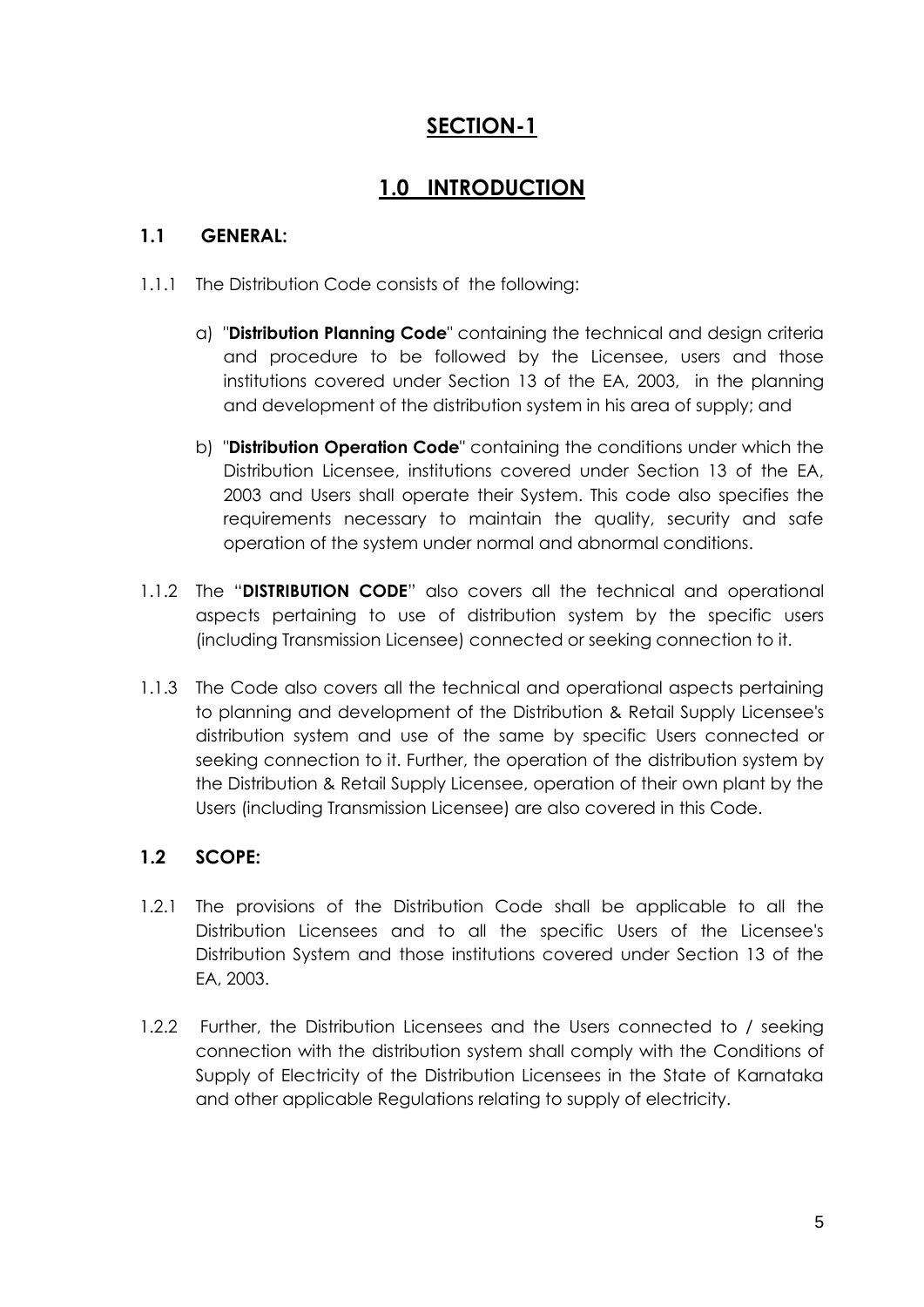## **1.3 IMPLEMENTATION AND REVIEW OF THE DISTRIBUTION CODE:**

## **1.3.1 INTRODUCTION:**

- a) A standing body called *"Distribution Code Review Panel"* shall be constituted by BESCOM comprising members as indicated in 1.3.3 (b) in line with the provisions of this Code.
- b) No change in this Distribution Code, however small or big, shall be made without being deliberated upon and agreed to by the Distribution Code Review Panel and thereafter approved by KERC.

*(*However, in an unusual situation where normal day to day operation is not possible without revision of some clauses of Distribution Code, a provisional revision may be implemented before approval of KERC is received, but only after discussion at a special Review Panel Meeting convened on emergency basis. KERC should promptly be intimated about the provisional revision. KERC may issue directions required to revise the Distribution Code accordingly as may be specified in those directions and the Distribution Licensee shall promptly comply with any such directions).

# **1.3.2 OBJECTIVE:**

The section defines the method of managing Distribution Code, pursuing of any changes/ modifications required and the responsibilities of the Distribution Licensees and the Users/ Consumers in this regard. This Section facilitates revisions taking into account the views of all parties in an equitable manner.

# **1.3.3. DISTRIBUTION CODE REVIEW PANEL:**

- a) The Chairperson and the Members except the Member Secretary shall be part time members of the panel. The review panel shall generally consist of the following members and having knowledge and practical experience in technical matters related to electricity supply by utilities.
- b) The Chairperson and the Secretary of the Distribution Code Review Panel shall be on rotation basis from among the members of the Distribution Licensees, but at no point of time the Chairperson and the Secretary shall belong to the same Distribution Licensee. The Secretary shall be a full time Member of the Review Panel. The Members of the Review Panel shall be as follows:
	- i. One senior technical officer from each Distribution Licensee.
	- ii. One Member from State Transmission Utility (STU).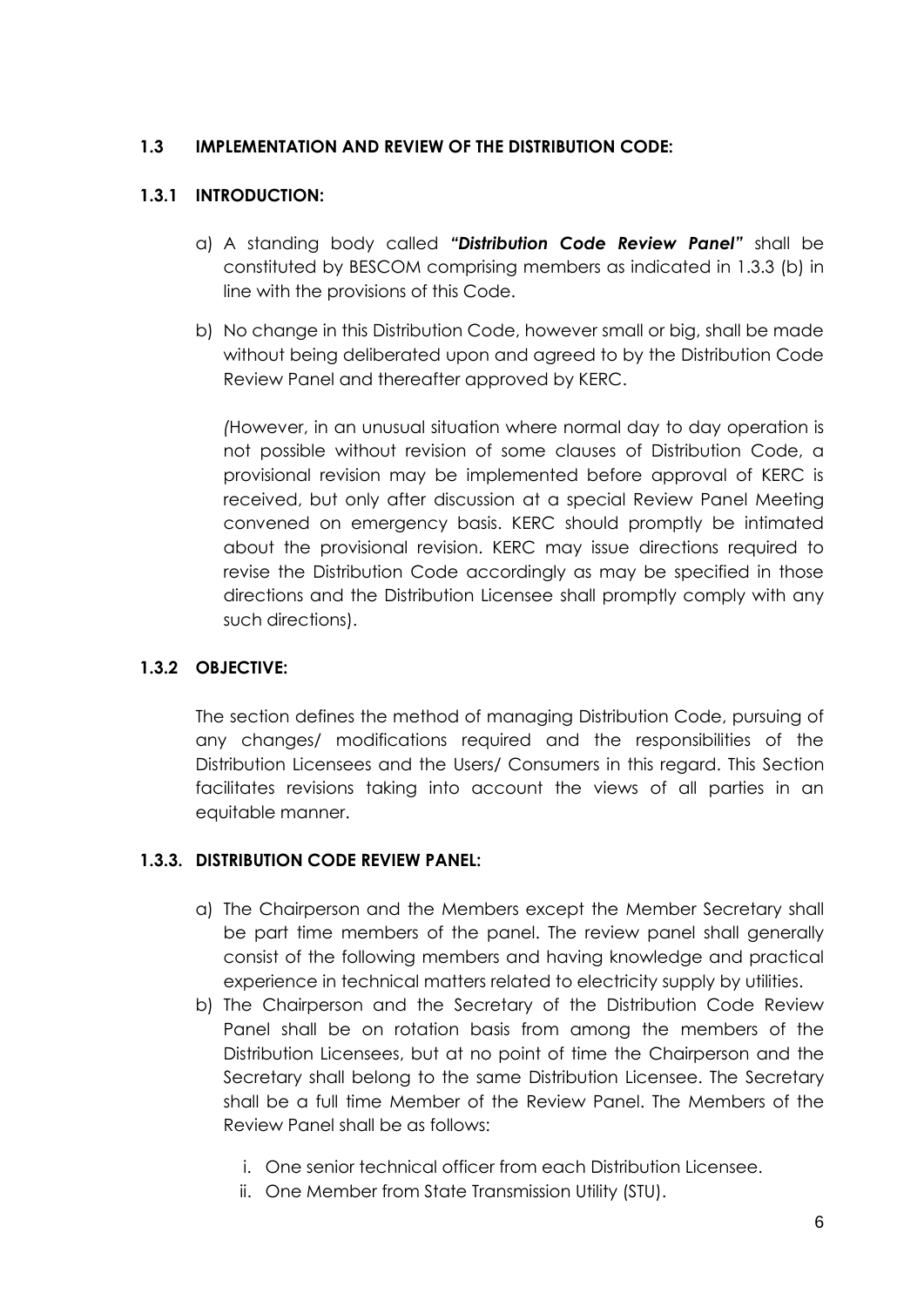- iii. One Member from SLDC.
- iv. One Member each from among Captive Power Plants, Co-Generation units, conventional and non-conventional generating units representing all such Users in Karnataka State. On completion of tenure, the Member shall be replaced by another person belonging to a different Distribution Licensee's territory.
- v. One representative from Small Scale Industries / FKCCI / Consumer Care Society.
- vi. Two independent experts in the field of electrical engineering
- vii. The members of the Review Panel shall normally have tenure of two years unless he/she ceases for any reason to be member of the Review Panel. Chairperson of the Review Panel and KERC may jointly consider the replacement of such members
- viii. The functioning of the panel shall be coordinated by the Secretary of the Review Panel.
- ix. BESCOM shall publish the names of the Members of Review Panel and also inform to each Distribution Licensee.
- x. The model code of functioning of Review Panel shall be finalized at first meeting of Review Panel in consultation with KERC.
- c) Functions of the Review Panel:

The functions of the Review Panel shall be:

- i. Frame its own rules and procedures for conducting its business including forming a standing secretariat and appropriate funding arrangements for the panel with the approval of the KERC.
- ii. Maintenance of the Distribution Code and its working under continuous scrutiny and review.
- iii. Consideration of all requests for review made by any User and publication of their recommendations for changes in the Distribution Code together with reasons for such changes.
- iv. Provide guidance on interpretation and implementation of the Distribution code.
- v. Examination of the problems raised by any User as well as resolution of the problems.
- vi. Ensuring that the changes/modifications proposed in the Distribution Code are consistent and compatible with Standard Technical Manual or Guidelines, Codes, Laws, Acts, Rules and Regulations in force at that point of time.
- vii. Constitution of a sub-Committee for detailed study of various matters pertaining to the Distribution Code and circulation of the findings and recommendations to Review Panel Members and the entities concerned.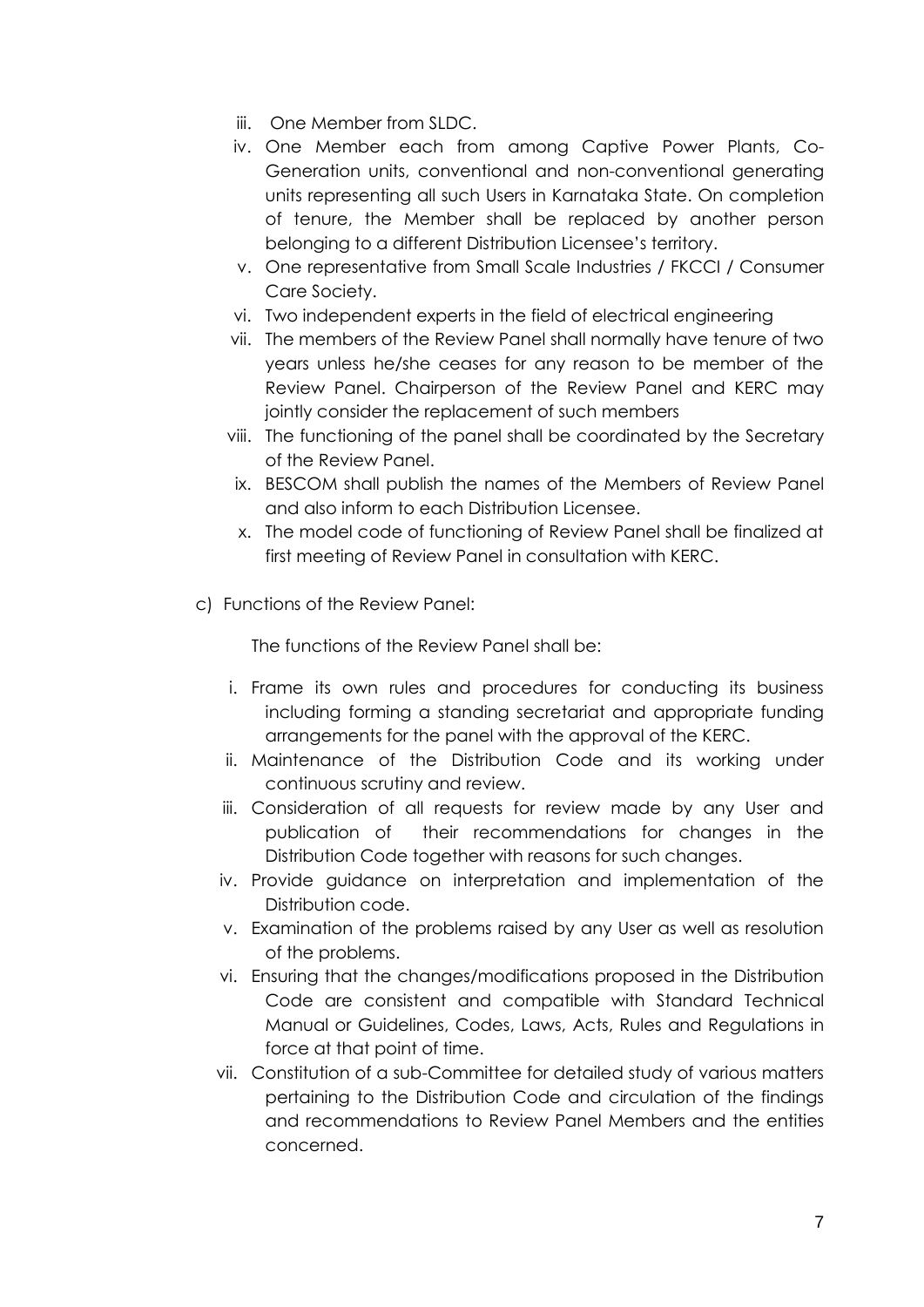- viii. Making arrangements for deliberation of the issues (regarding sub-Committee findings and recommendations) in the Review Panel meetings, the time frame as provided by these sub-Committees.
- ix. Holding of meetings as required but at least one meeting shall be held in every three months.
- x. Holding of meetings by sub-Committees including with any User or with groups of Users to prepare proposals for review panel consideration.
- xi. Review the causes of electrical accidents, if any, and remedial measures to avoid recurrence of such accidents
- xii. Subsequent to any such review made, the Secretary of the Panel shall submit the following to the KERC:
- xiii. A report on the outcome of any such Review Meeting
- xiv. Any proposed revision or revisions the Panel may reasonably think fit for achieving the objectives of the DISTRIBUTION CODE;
- xv. All written representations or objections from any Member of the Panel whose views were not acceptable to the Panel.

### **1.3.4 UNFORESEEN CIRCUMSTANCES:**

In the event, any circumstance not envisaged in the provisions of the Distribution Code arises, the Distribution Licensee shall, to the extent reasonably practicable, consult promptly in good faith with all the affected Users in an effort to reach an agreement as to the further course of action. If such an agreement cannot be reached within the available time, the Distribution Licensee shall follow a prudent utility practice, keeping in view the nature of the unforeseen circumstance and the technical parameters of the affected User's system. Under such an event, the affected Users shall comply with the instructions given by the Distribution Licensee. The concerned Distribution Licensee shall however refer all such cases for consideration in the next meeting of the Panel.

### **1.3.5. NON-COMPLIANCE:**

The Conditions of License require the Distribution Licensee to comply with the provisions of the DISTRIBUTION CODE. The Users are required to comply with the provisions of the DISTRIBUTION CODE, which are applicable to them. Any User or Distribution Licensee to whom the provisions of the DISTRIBUTION CODE apply, and for any reason unable to comply with the same, shall promptly refer the matter to KERC, justifying his actions. The KERC may grant exemption depending upon the merits of such matter. Non-compliance with the provisions of the DISTRIBUTION CODE without justifiable reasons shall constitute breach of conditions of License.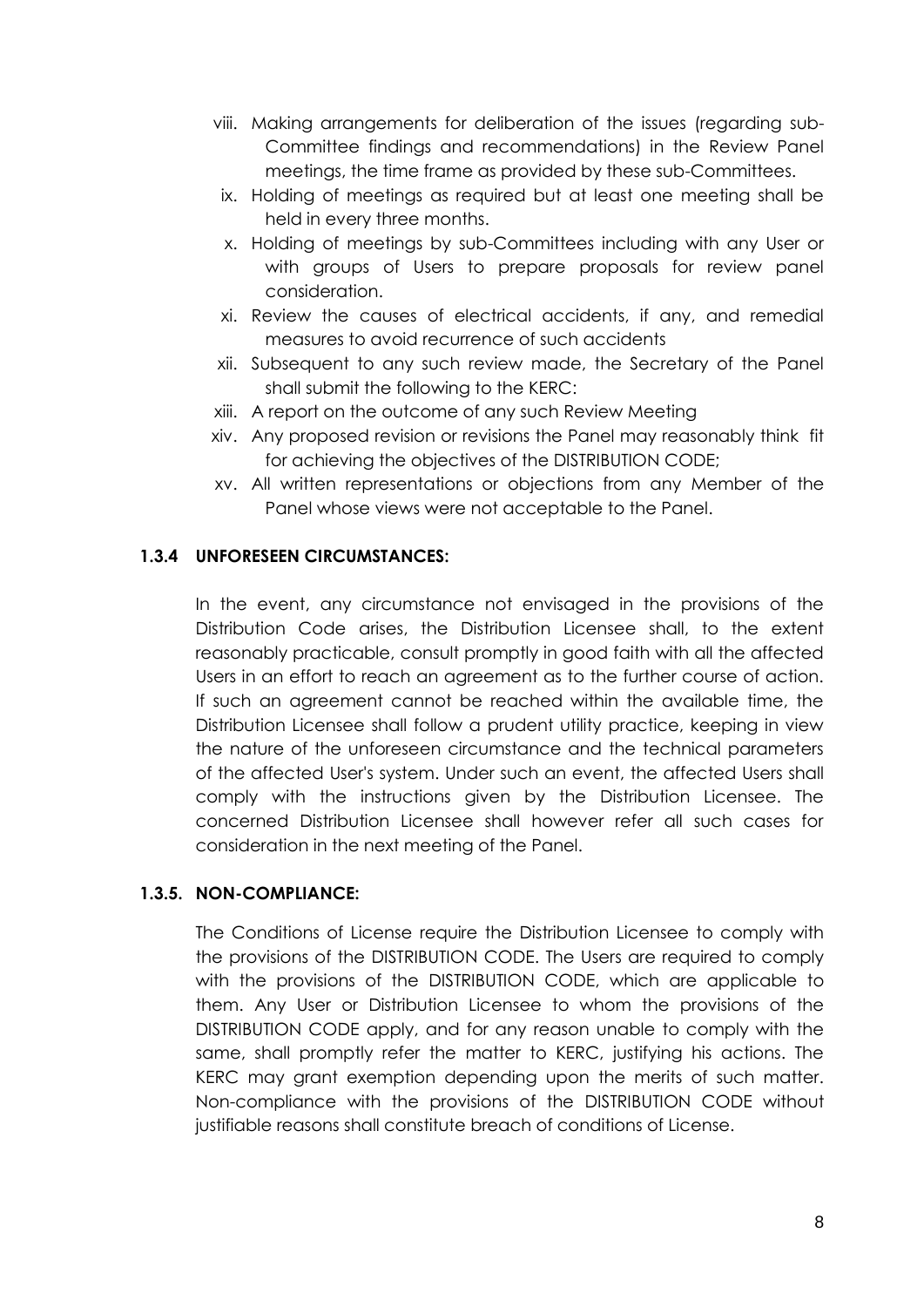# **SECTION 2**

# **2.0 DEFINITIONS**

- **2.1** In this DISTRIBUTION CODE, the following words and expressions shall, unless the subject matter or context otherwise requires or is inconsistent therewith, bear the following meanings**:**
- 2.1.1 "**Act"** The Electricity Act, 2003 as amended from time to time.
- 2.1.2 **"Agreement"** An Agreement entered into between the User and the Licensee for supply of electricity.
- 2.1.3 **"**Apparatus**"** All the electrical machines, fittings, accessories, and appliances in which electrical conductors are used.
- 2.1.4 **"Area of Supply"** The area within which a Distribution Licensee is authorized by his License to supply electricity.
- 2.1.5 "**Bare Conductor"** Conductor not covered with insulation.
- 2.1.6 **"Breakdown"** An occurrence relating to equipment of the supply system or line, which prevents normal functioning.
- 2.1.7 **"Captive Power Plant"** A Power Plant set up by any person to generate electricity primarily for his own use and includes a power plant set up by any Co-operative Society or Association of persons for generating electricity primarily for use of members of such Co-operative Society or Association.
- 2.1.8 **"C B I P"** Central Board of Irrigation and Power.
- 2.1.9 **"Circuit" Arrangement** of conductor(s) for the purpose of carrying electrical energy and forming a system or branched system.
- 2.1.10 **"Coincidence Factor"** Ratio of coincident peak of a group of connected loads to the sum of peaks of the individual connected loads.
- 2.1.11 **"Conductor"** Any wire, cable, bar, tube, used for conducting energy and electrically connected to the system
- 2.1.12 **"Connected Load"** Aggregate of manufacturer's rating of all the connected Apparatus, including portable Apparatus, in the consumer's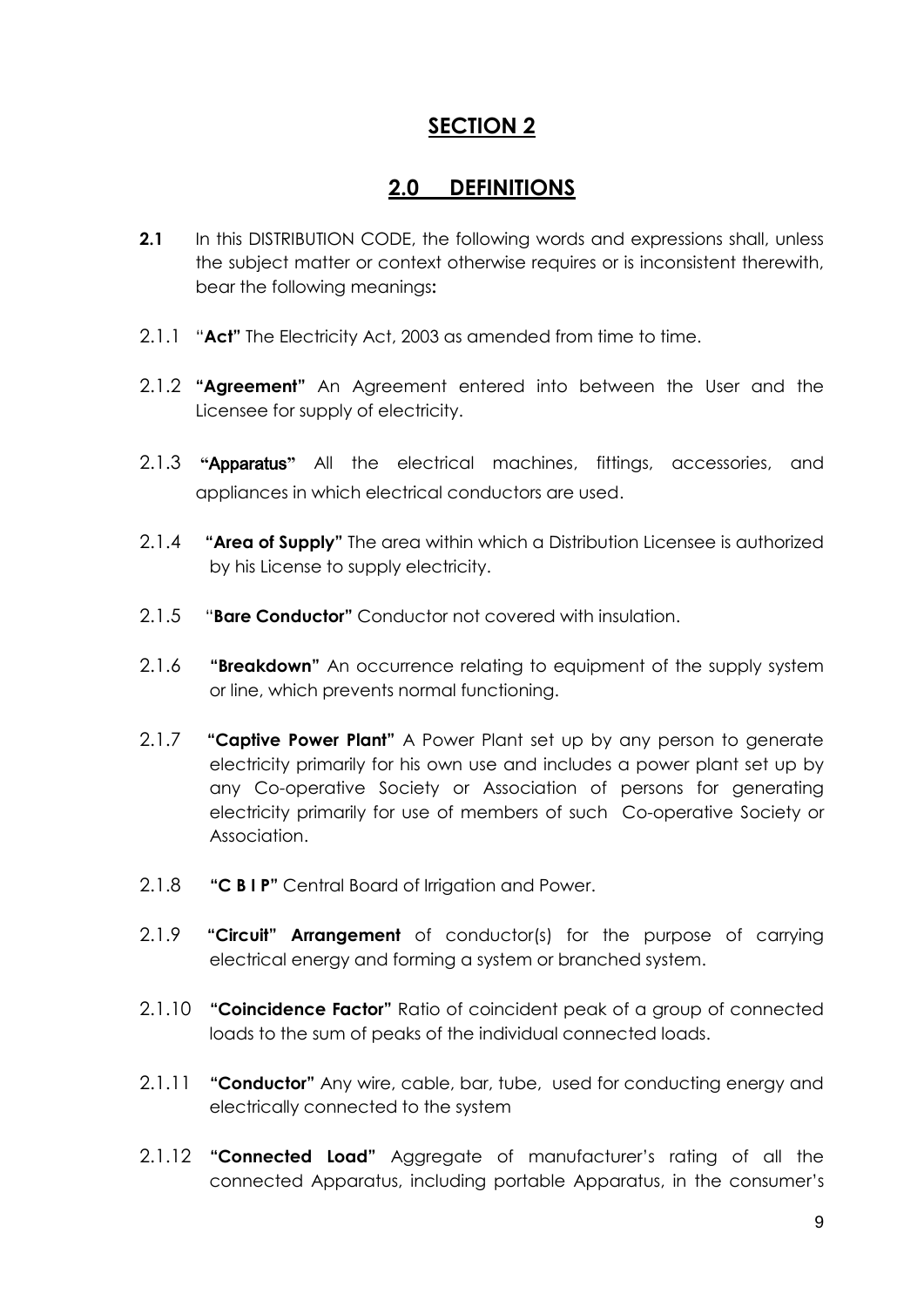premises. It includes all Apparatus for which the Consumer has made declaration, for taking supply. This shall be expressed in KW or KVA. If the ratings are in KVA, the same may be converted to KW by multiplying the KVA with a Power Factor of 0.85 in case of LT and 0.9 in case of HT and EHT supply. If the same or any other Apparatus is rated by the manufacturer in HP, the HP rating shall be converted into KW by multiplying it by 0.746.

- 2.1.13 **"Connection point /Interconnection"** A point at which a User's electrical system is connected to the Licensee's Distribution System.
- 2.1.14 **"Consumer"** Any person who is supplied with electricity for his own use by a Licensee or the Government or by any other person engaged in the business of supplying electricity to public under the Electricity Act, 2003 or any other law for the time being in force and includes any person whose premises are for the time being connected for the purpose of receiving electricity with the works of a Licensee, the Government or such other person, as case may be.
- 2.1.15 **"Contract Demand Maximum KW or KVA"** Agreed to be supplied by the Licensee and indicated in the agreement executed between the parties.
- 2.1.16 **"Distribution Licensee"** A Licensee authorized to operate and maintain a distribution System for supplying electricity to the Consumers in his Area of Supply
- 2.1.17 **"Distribution System"** Distribution System means the system of wires and associated facilities between the delivery points on the transmission lines or the generating station connection and the point of connection to the installations of the consumers.
- 2.1.18 **"Diversity Factor"** Ratio of the sum of peaks of group of connected loads to the combined peak load of the group.
- 2.1.19 **"DCC"** Distribution Control Center as established by the Distribution Licensee to carry out the functions specified in the Grid Code and the Distribution Code.
- 2.1.20 **"Generating company"** Any company or body corporate or association or body of individual, whether incorporated or not, or artificial juridical person, which owns or operates or maintains a generating station.
- 2.1.21 **"GRID CODE"** A document describing the philosophy and the responsibilities for planning, development and operation of the Karnataka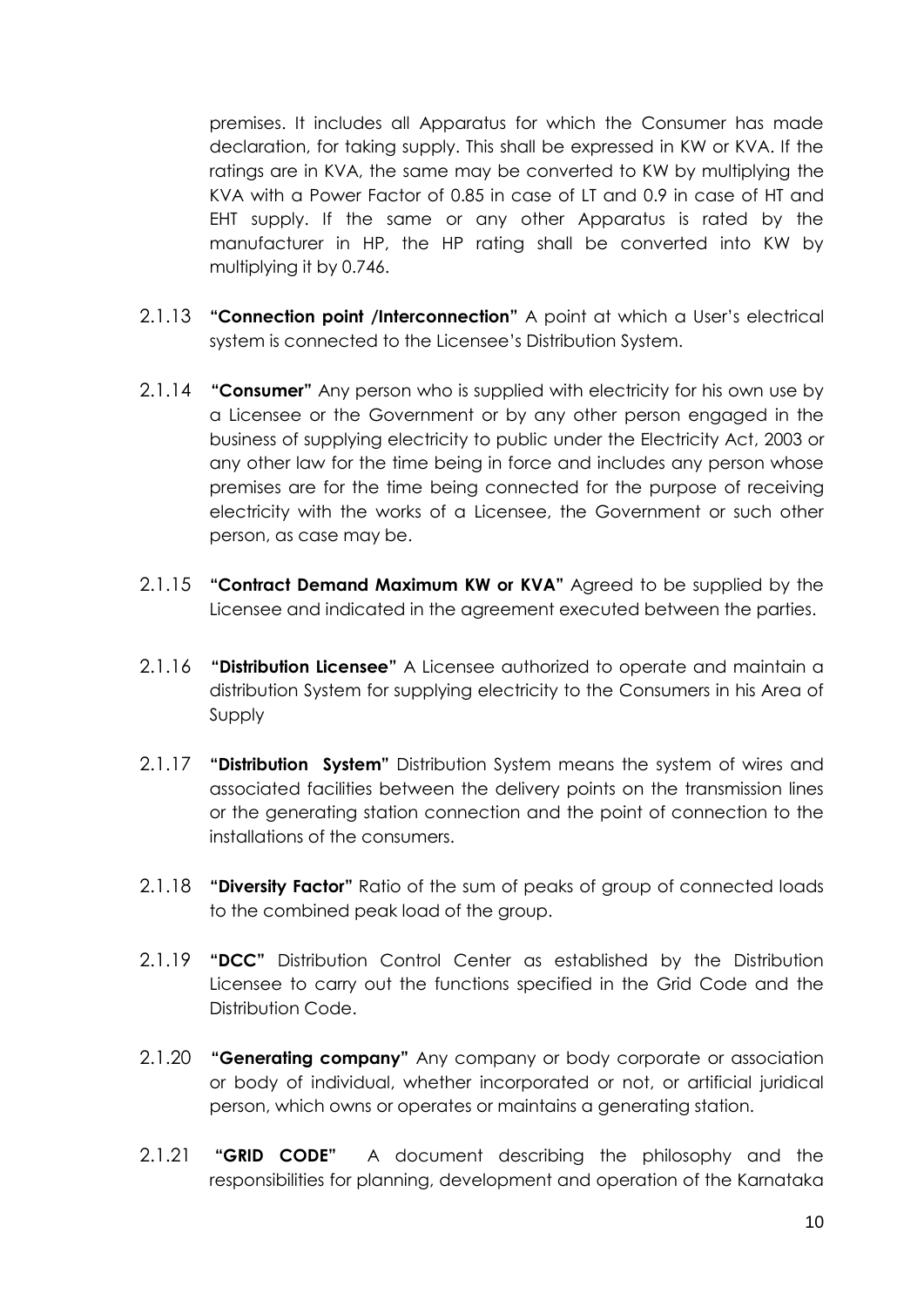State grid specified by the K.E.R.C. in accordance with sub-Section 1(h) of Section 86 of the Act.

- 2.1.22 **"Harmonic"** Harmonic means the distortion of the main 50 cycle voltage OR current pure sinusoidal wave.
- 2.1.23 **High Tension Supply (HT)** Nominal Voltage greater than 650 V and lesser than 66 kV.
- 2.1.24 **"Indian Standards"** Those Standards and specifications approved by the Bureau of Indian Standards
- 2.1.25 **"Load Factor "**Ratio of average load to peak load over a designated period.
- 2.1.26 **"Low Tension (LT) Supply"** voltages of 650 volts and below.
- 2.1.27 **"Operational Metering"** Operational metering indicates monitoring of energy and power supplied to Distribution Licensee from a Transmission substation
- 2.1.28 **"Power Factor"** Ratio of Watts to Volt amperes or the cosine of the electrical angle between voltage and current complexors in an AC circuit. {The ratio of Active Power (kW) to Apparent Power (KVA)}.
- 2.1.29 **"SLDC"** State Load Dispatch Centre established under sub-Section (1) of Section 31 of the Electricity Act, 2003.
- 2.1.30 **"STU"** State Transmission Utility specified by the State Government under sub-Section (1) of Section 39 of the Act.
- 2.1.31 **"Total Harmonic Distortion (%THD)"** Total Harmonic Distortion (%THD) is the "Harmonic content" collectively present in a system and expressed as a percentage of the fundamental.
- 2.1.32 **"Transmission Licensee"** A Licensee authorized to establish and operate transmission system
- 2.1.33 **"Transmission System"** The System consisting of extra high voltage lines/UG Cables and stations, having design/nominal voltage of 66 KV and above owned or operated by a Transmission Licensee for transmission of electrical power from the generating station / sub-Station bus bars up to the interconnection point with the distribution system. This shall not include any part of the distribution system.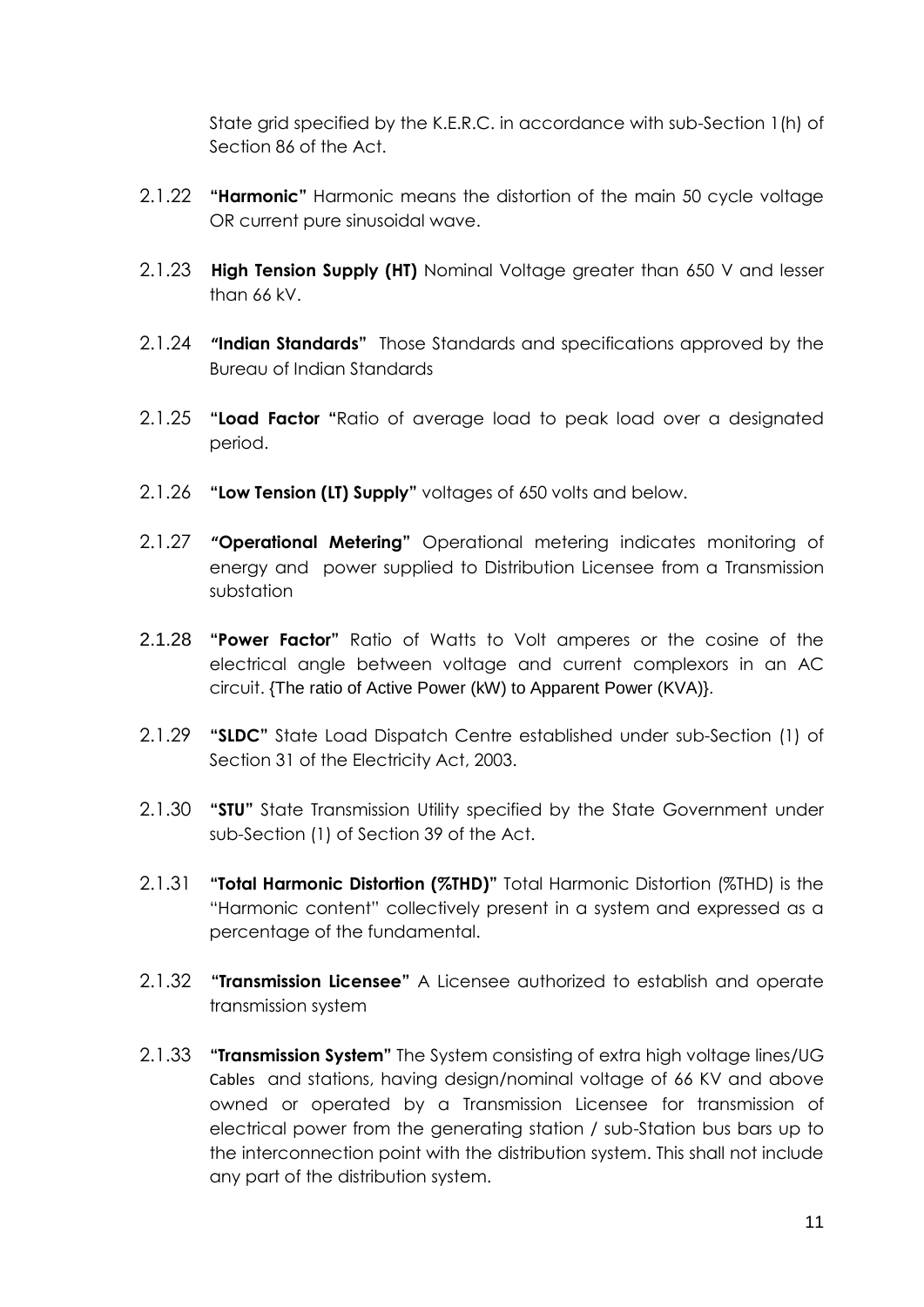- 2.1.34 **"User"** Any person having electrical interface with, or using the distribution system of the Distribution Licensee to whom this Code is applicable. Any other Distribution Licensee, institutions covered under Section 13 of the EA 2003 and generating units connected to the distribution system are also included in this term.
- 2.1.35 **"Voltage Unbalance"** Voltage unbalance means the deviation between the highest and the lowest line voltage divided by the average line voltage of the three phases.
- 2.1.36 The words or expressions occurring in this Code but not defined above shall have the same meaning as in the "GRID CODE", or Electricity Act, 2003, or in the Rules and Regulations framed under the said Act. In the absence thereof, the meaning commonly understood in the electricity industry shall be applicable.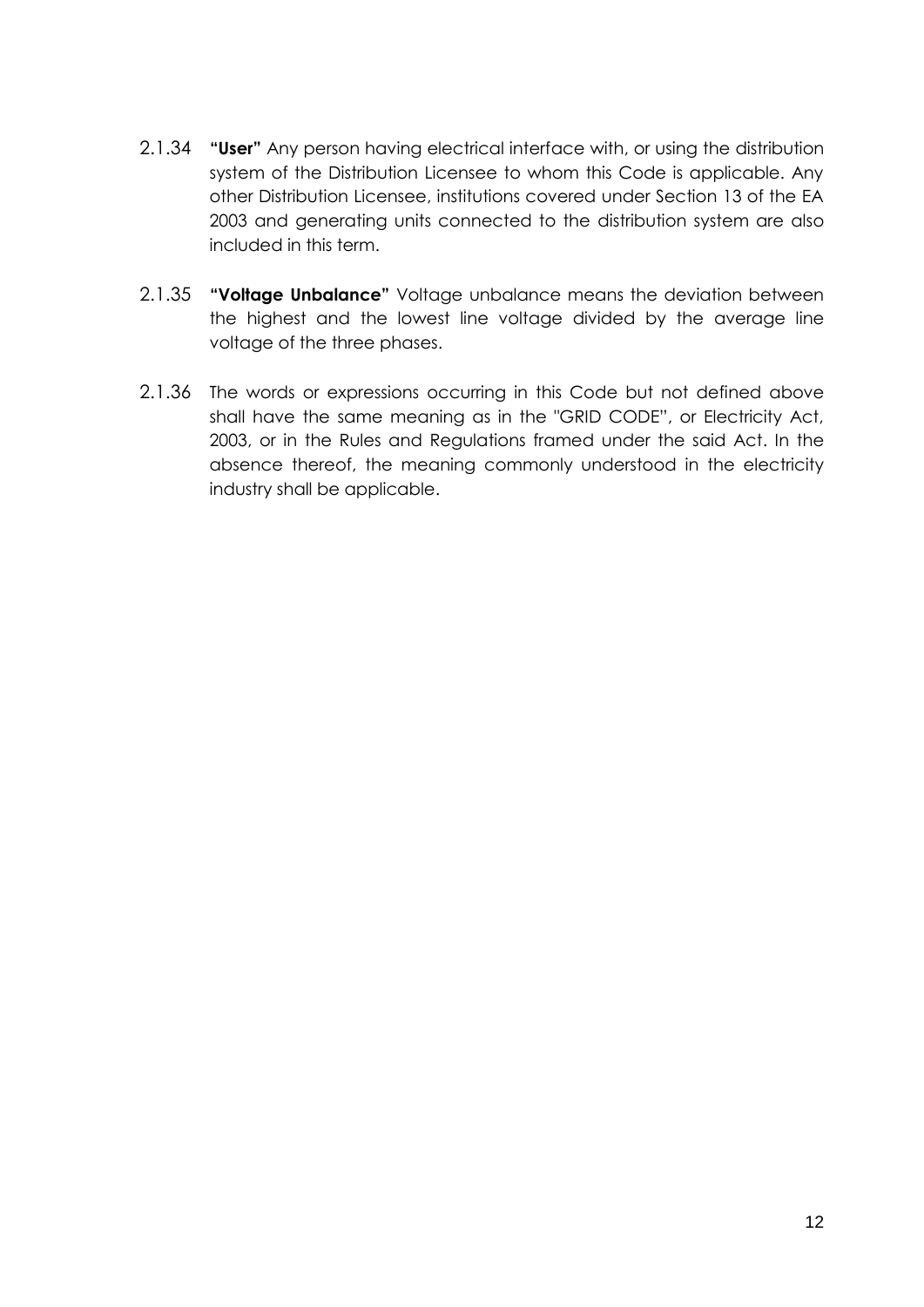# **SECTION-3**

# **3.0 DISTRIBUTION PLANNING CODE**

# **3.1 SCOPE:**

- 3.1.1 The Distribution Planning Code specifies the technical and design criteria and procedure to be followed by the Distribution Licensees for a proper planning and institutions defined under section 13 of the EA, 2003 for development of the distribution system. This Code is also applicable to the Users of the distribution system for their planning and development in so far as they affect the distribution system.
- 3.1.2 The requirement of the Users may necessitate extension or reinforcement of the distribution system. In some cases, the same may even require the Distribution Licensee to seek the extension or reinforcement to the capacity of the transmission system at the Connection Point/ Interface Point. This may arise for a number of reasons mentioned below, but not limited to the same:
	- a) A development by any User in his system already connected to the Distribution System;
	- b) Introduction of a new Connection Point/ Interface Point between the User's system and the Licensee's system;
	- c) To increase the capacity of the distribution system for meeting the Security Standards, removal of constraints in operation etc., and accommodate a general increase in Demand.
- 3.1.3. The development of the distribution system must be planned sufficiently in advance allowing adequate time to obtain the required statutory clearances and consents or way leaves, and for carrying out the detailed engineering, design and construction to be carried out and completed within time schedule . The suitable management techniques shall be implemented allowing for sufficient time for critical activities and to coordinate all the activities in an efficient manner. These shall be taken care of at the time of planning itself.

# **3.2 OBJECTIVES:**

- 3.2.1 The following are the objectives of the Distribution Planning Code:
	- a) To enable the planning, design and construction of the distribution system for a safe and economical operation with the specified degree of reliability conforming to the following standards: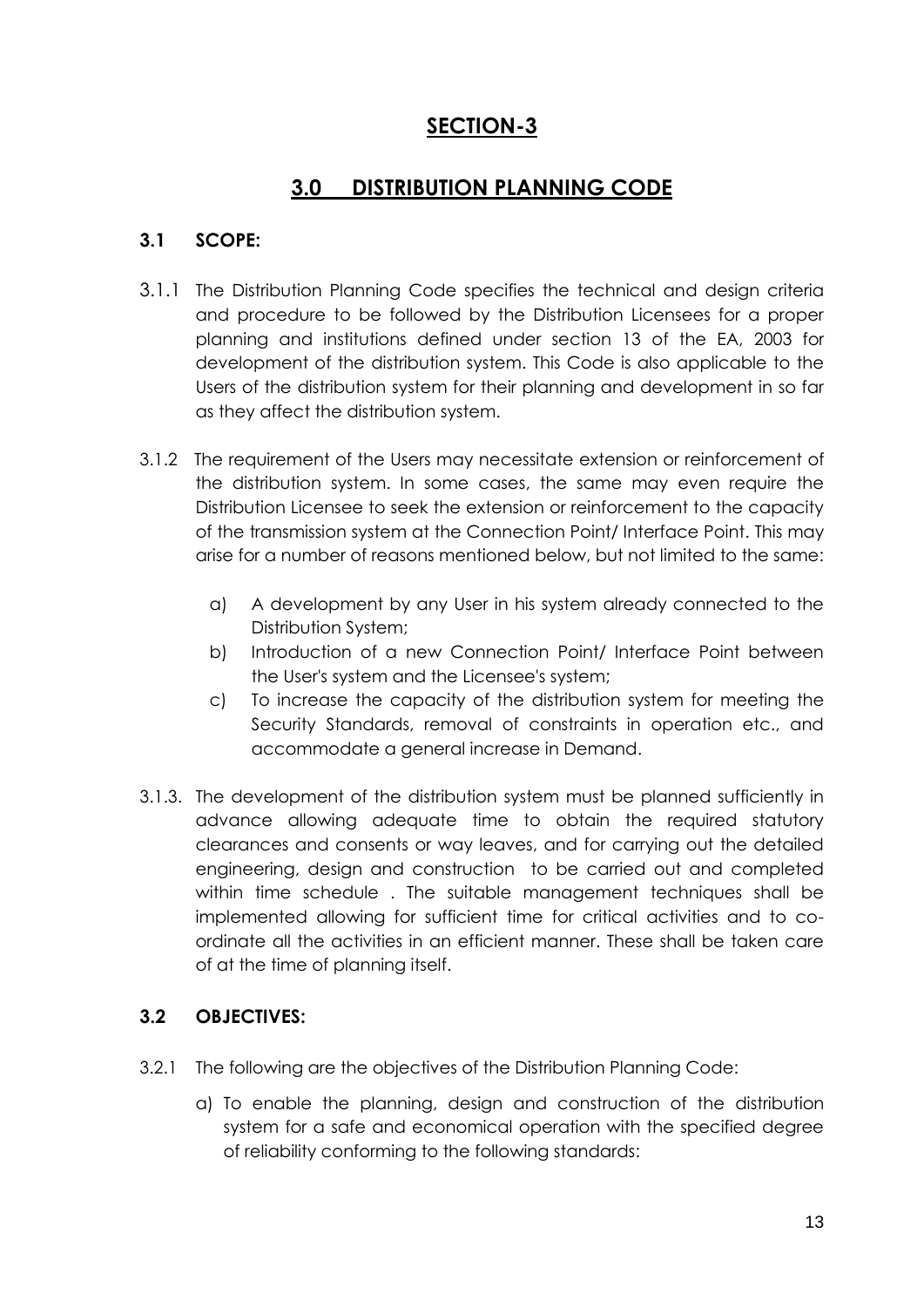- i Distribution System Planning and Security Standard, as per CEA (Technical Standards for Construction of Electrical Plants and Lines) Regulations, 2010.
- ii Distribution System Construction, Operation and Maintenance Standard, Safety Standard for the Distribution System **as per CEA (Measures Relating to Safety and Electric Supply) Regulations, 2010**.
- iii CEA Grid Connectivity Regulations.
- iv Relevant Indian Standard Specifications.
- v REC Construction Standards and Manuals.
- vi IEEE 519, Recommended Practice for Harmonics Control in Power Systems.
- b) To facilitate the use of the distribution system by any User connected to or seeking connection with it.
- c) To formulate the technical conditions to be followed by the respective Distribution Licensees and Users in meeting the standards for an efficient operation of the common electrical interface.
- d) To formulate the procedure for the exchange of the system planning data between the Distribution Licensee and the Users.
- e) To provide the required information to the Users for connection, planning and development of their own system and make them compatible with the distribution system,
- f) To enable the Distribution Licensee to co-operate with the STU / Transmission Licensee in furnishing the required data as detailed in the KERC (Karnataka Electricity Grid Code) Regulations, 2014.

# **3.3 LOAD DATA:**

- 3.3.1 The Distribution Licensee shall develop load curves for the area fed by the concerned sub-Station of the STU / Transmission Licensee from the metering data available at the connection point. These data shall be compiled for the entire area of supply of the Distribution Licensee, combining the load curves of each sub-Station feeding its distribution system.
- 3.3.2 The actual energy drawn by the distribution system as recorded in the energy meters installed at connection points shall be reconciled with the actual energy sales. The distribution losses computed from these data shall be furnished to the STU and KERC every month**.**
- 3.3.3 All the Users with Demands of 1.0 MW and above seeking connection with the distribution system shall furnish their load data to the Distribution Licensee as detailed in ANNEXURE- 1. The Distribution Licensee shall exercise special care to monitor the actual development of loads in respect of consumers desiring to avail loads of 1.0 MW and above at a single point including prospective Open Access Customers. The Distribution Licensee on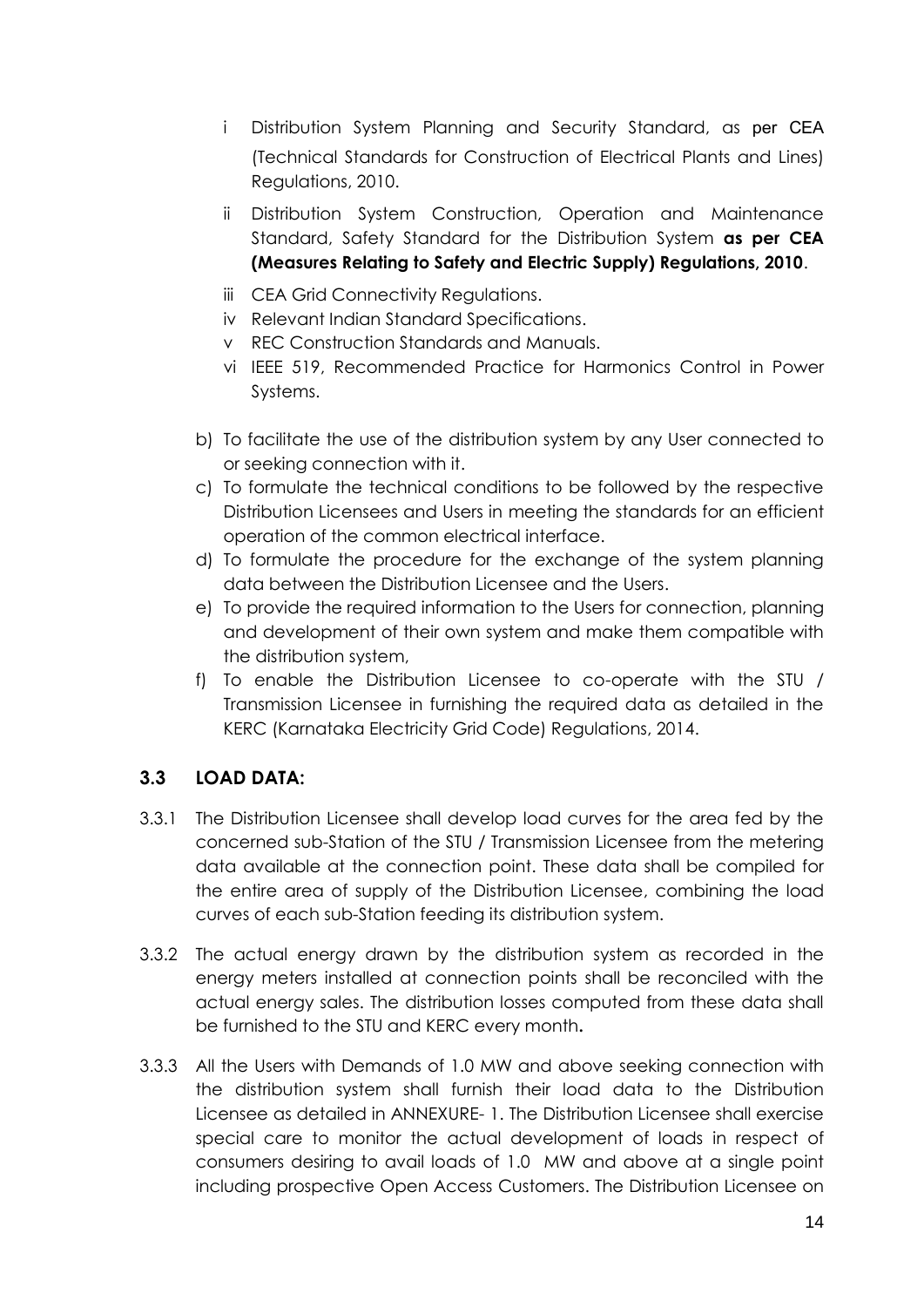his part shall furnish relevant system data as detailed in ANNEXURE- 2 on payment basis, if required by the User seeking connection to his distribution system. The Distribution Licensee shall update the system data regularly and at least once a year.

# 3.4 **FORECAST METHODOLOGY :**

- 3.4.1 The forecast of demand (Active and Reactive) shall be done after considering the previous five financial years as base and projecting the demand for the succeeding five years, duly considering the overall development of the various sectors in his area of supply during the period in accordance with the Government policy and economic growth etc.
- 3.4.2 The Distribution Licensee in the State, in respect of his area of supply, shall make a short-term forecast for a period of **5 years** and long-term forecast with **10 years** perspective for peak load and energy requirements in accordance with the procedure stipulated in the K.E.R.C. (Load Forecast) Regulations, 2009.
- 3.4.3 The projections shall take into account the assumed normal growth for nonspecific loads, specific and identified loads of 1 MW and above, and the effects of Demand Side Management, if any, energy conservation measures, reduction of Distribution system losses and also the impact of Distributed Generation & stand alone systems. The peak load requirements at each Connection Point / Interface Point shall be estimated which will essentially ensure that the STU may determine the corrective measures to be taken to maintain the adequacy of the capacity in the transmission system up to the Connection Point / Interface Point. This will facilitate the Transmission Licensee to develop the compatible transmission system. However, if the Distribution Licensee receives power at a number of Connection Points / Interface Points in a compact area, which are interconnected in a ring, then such Distribution Licensee shall forward the overall short term demand forecast at each Connection Point / Interface Point with the variation or tolerance as mutually discussed and agreed upon with the STU.
- 3.4.4 Energy sales in each tariff class shall be projected in the forecast period over the corresponding figures relating to the base year by adopting an appropriate statistical method.
- 3.4.5 The aggregate energy and peak load requirements for the area of supply shall be estimated. The Distribution Licensee shall forward the short term demand forecast for each Connection Point / Interface Point for peak load requirement as well as aggregate and peak load demand for his area of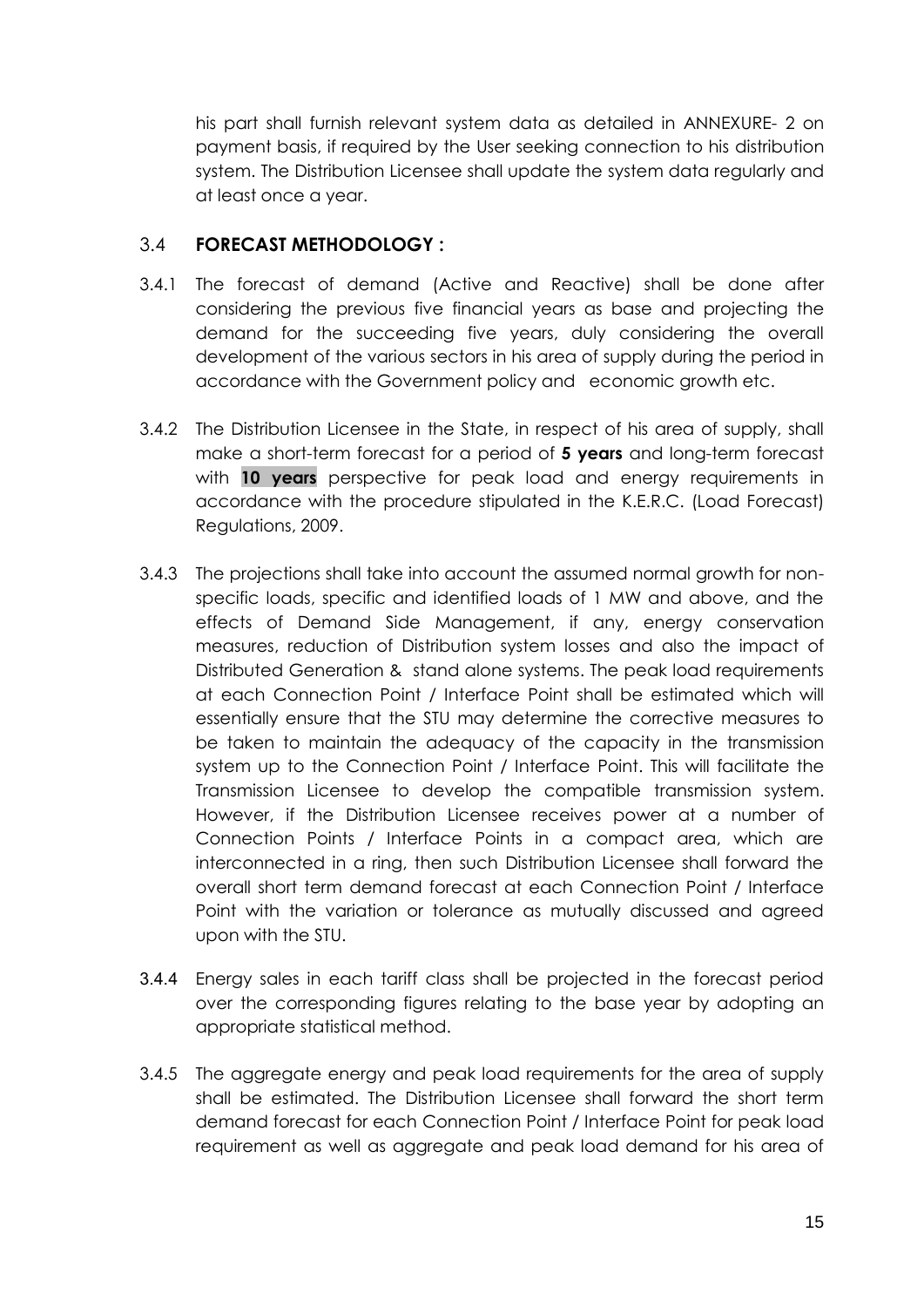supply on annual basis to the STU and K.E.R.C. along with the following details on the basis of which the forecast is made.

- a) Data,
- b) Methodology,
- c) Assumptions.
- 3.4.6 It shall be the responsibility of all the Distribution Licensees to fully cooperate with the STU in preparation of demand forecasts for the entire Karnataka State. The Distribution Licensees shall furnish the peak load and energy forecasts to the STU for a period of 15 years in order to enable the STU in formulating the perspective Transmission Plan for the State.
- 3.4.7 The Distribution Licensee shall adopt suitable load forecasting Methodology like *i) Trend analysis, ii) Multivariable regression/ Econometric iii) Partial end use method, iv) scenario approach etc.,*

## **3.5 TECHNICAL AND DESIGN CRITERIA:**

- 3.5.1 The Distribution Licensee shall plan and develop his distribution system on the basis of the technical and design criteria as follows:
	- *a)* The load demand of all the existing Users connected to / seeking connection with the Distribution Licensee's system shall be taken into consideration. All the Apparatus and circuits shall have adequate capacity to cater to their needs of electricity in a safe, economical and reliable manner. The Distribution Licensee shall assess and forecast the load demand of each category of consumers in his area of supply on annual basis or more frequently as required.
	- b) The Distribution Licensee shall take into account during the load forecast usage of electricity by the Users and the way they use electrical energy and other alternative sources of energy in his area of supply. The load forecasting shall take into account all these along with other conservation programs and the Demand Side Management or off-peak usage programs which the Licensee may sponsor, resulting in reduction of energy and peak demand of the consumers over the years.
	- c) The Distribution Licensee shall implement an appropriate load research program for the systematic collection of data describing Consumers' energy usage patterns and analysis of these data for energy and demand forecast. For this purpose, the consumers shall be divided into the following categories :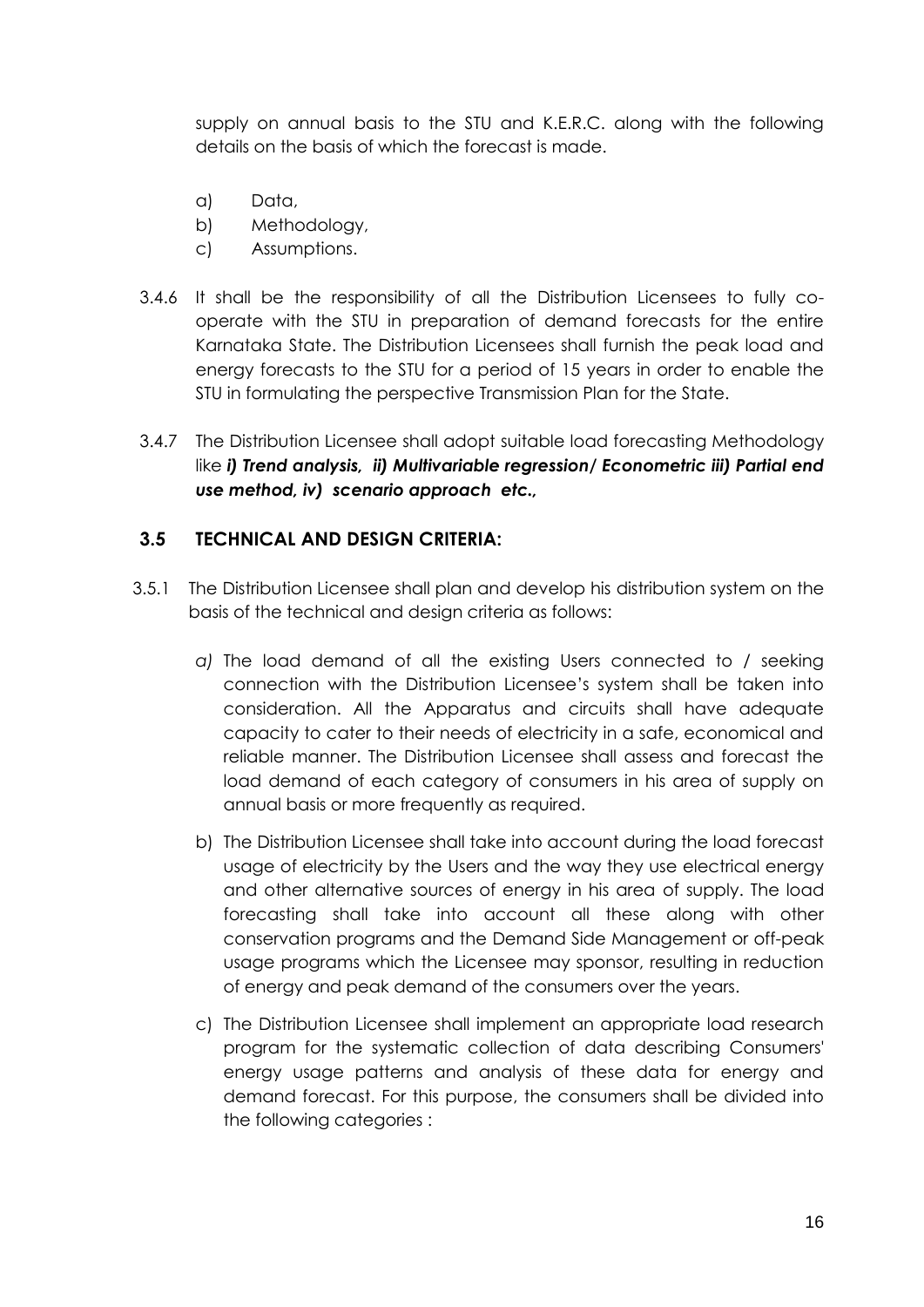- i. Domestic sector,
- ii. Commercial sector,
- iii. Agricultural sector,
- iv. Industrial sector
- v. Lift Irrigation
- vi. Water supply and
- vii. Street light
- d) The pattern of energy consumed by each sector and the load demand, the period of peak demand etc., shall be made on sample surveys taking representative samples from each sector for its different seasonal requirements. A suitable questionnaire shall be prepared for these sample surveys and the data obtained shall be analyzed using suitable statistical models. Based on this, load profiles shall be drawn implementing Demand Side Management (DSM) techniques to match the availability from time to time.
- 3.5.2 The load research program shall assess the following:
	- a) Demand at the time of system peak, daily, monthly, seasonal or annual,
	- b) Hourly demand for the day of the system peak, monthly, seasonal or annual,
	- c) Category wise Diversity Factor or the Coincidence Factor and Load Factor,
	- d) Total energy consumption for each category by day, month, season or year,
	- e) Category wise non-coincident peak demand.
	- f) The reactive power consumption at various sub-Stations
- 3.5.3 Based on the results of the above analysis the load forecast shall be made using appropriate modern forecasting tools wherever applicable.
- 3.5.4 The optimum circuit loading and the maximum number of circuits at any electrical interface between the distribution and transmission systems shall conform to the Distribution System Planning and Security Standard, Distribution System Construction, Operation and Maintenance Standard, and Safety Standard for Distribution System which forms an integral part of this Code.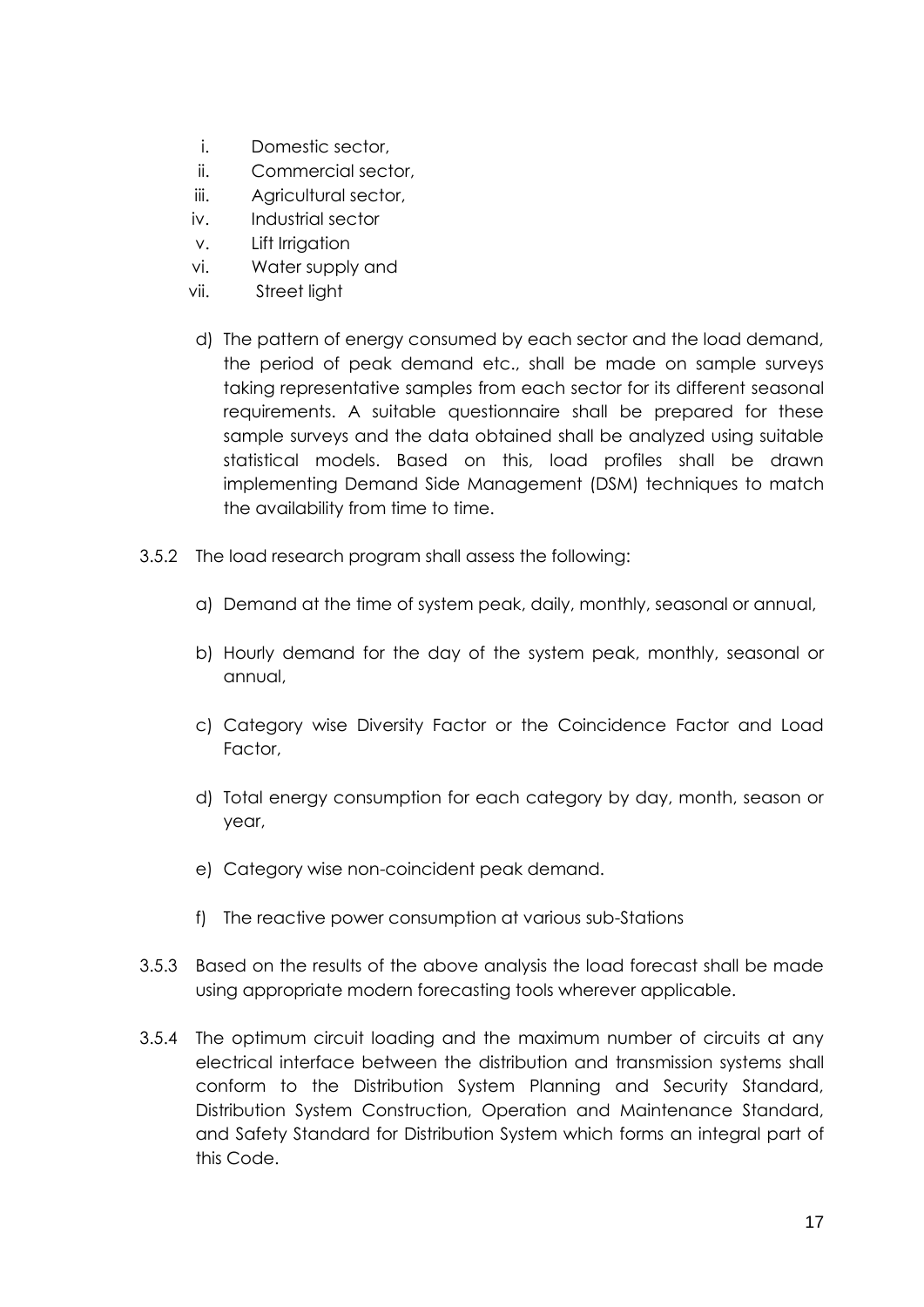- 3.5.5 As far as practicable, separate circuits shall be provided for the following:
	- a) Urban non-industrial power supply,
	- b) Urban industrial power supply,
	- *c)* Rural Supply:
		- *i.* Rural agriculture supply and
		- *ii.* Rural non-agriculture supply
- 3.5.6 The loads shall be arranged as far as possible in discrete load blocks to facilitate load management during emergency operations.
- 3.5.7 The digital maps of distribution net work shall be developed for each of the following preferably by conducting GPS survey which is easier, fast, accurate & economical:
	- a) 33 kV network of complete distribution system indicating distance, type of conductor /size of U.G cable with single core or 3-core for lines and sub-Station particulars with Single Line Diagram (SLD).
	- b) The feeder wise 11 kV lines/cables indicating the distance, type of conductor /size of U.G cable and location & capacity of DTCs.
	- c) The DTC wise L.T .line /cables with number of Consumers & connected load on each of L.T. support / L.T.F.P. Box.
- 3.5.8 Consumer indexing:
	- a) The last mile of a distribution network is the pole or support in overhead system or the service pillar / feeder pillar box in underground cable distribution system. Hence, the consumer indexing has to be done with respect to the last mile of the distribution network. The integration of consumer indexing /information with DTC wise distribution network system is key to providing good consumer services and enables the utility to know how each consumer is fed normally and also on real time basis.
	- b) The integration of consumer index with the distribution network will help to operate the distribution network better in the manner to simulate the network to estimate the voltage profile across the network and identify low voltage pockets without actually visiting consumer installation and measuring voltages. This will also facilitate conducting energy audit by estimating correctly the energy sales on the 11 kV Feeder / DTC and account for energy supplied to the 11 kV Feeder / DTC.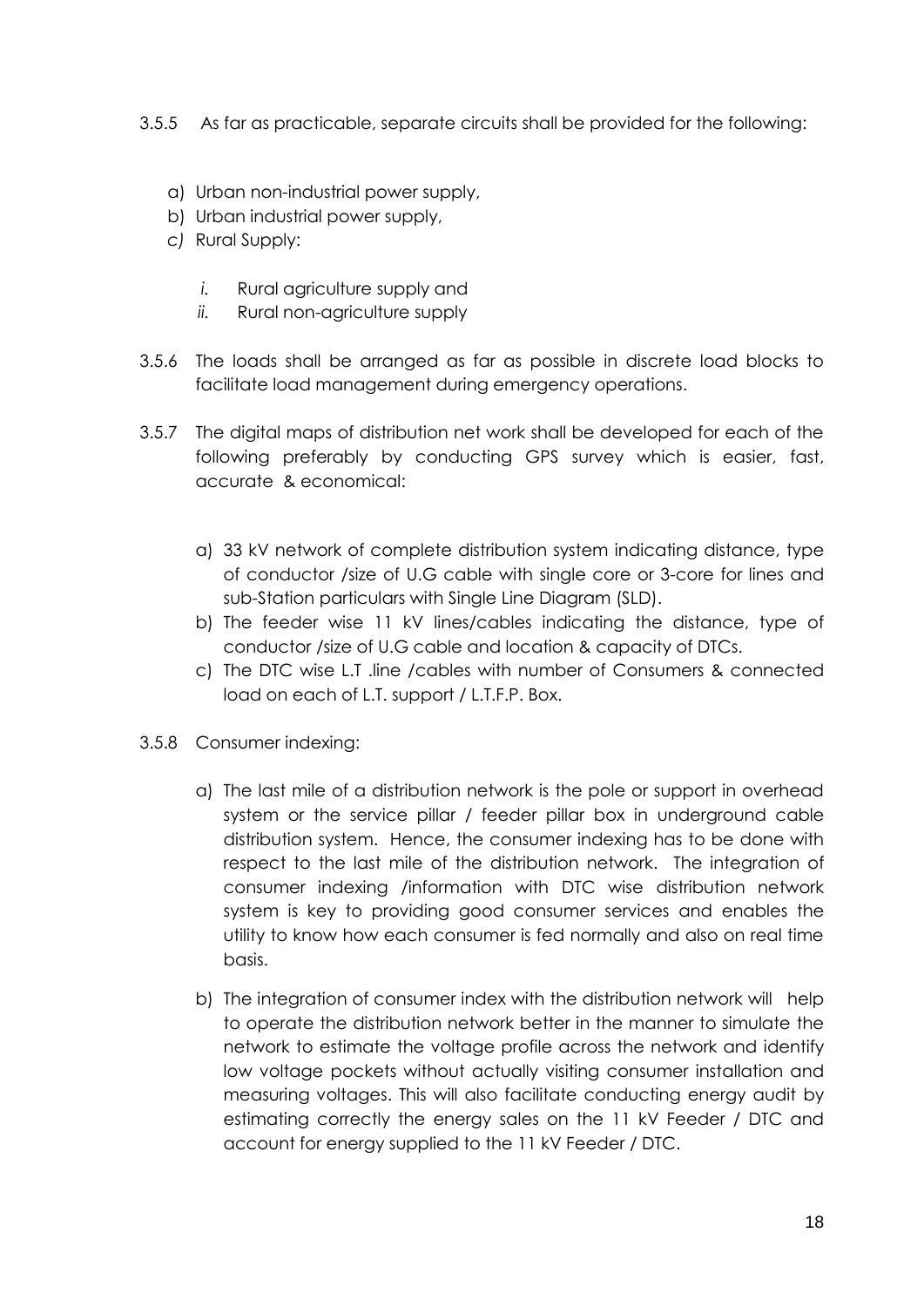- 3.5.9 The load flow studies shall be conducted using Distribution Analysis Software (DAS) by properly modeling the distribution system to identify the optimal selection of conductors, capacity & location of Capacitors for reactive compensation, DTCs with appropriate capacities in order to provide quality power supply at voltages within permissible voltage regulations and to have the technical energy losses within permissible limits.
- 3.5.10 The following parameters of equipments and system designs shall be standardized to facilitate easy replacement and reduction of inventories of spares in stores:
	- a) Capacities of 33/11kV and 11/0.4 kV Transformer,
	- b) 33 kV sub-Station Layouts and 11kV Distribution Transformer centers,
	- c) Pole mounted sub-Stations,
	- d) Sizes of Bus bars,
	- e) Capacities and ratings of Circuit Breakers and Instrument Transformers,
	- f) Earthing,
	- g) Lightning Arresters,
	- h) Control Panels with HT and LT Protections,
	- i) Station Batteries,
	- j) Fire Extinguishers.
- 3.5.11 The planning of the distribution system shall always keep in view the technically feasible & economically viable solutions without sacrificing the requirements of Security, Reliability and Safety Standards.
- 3.5.12 The Distribution Licensee shall plan the distribution system expansion and reinforcement keeping the following in view along with all other measures to accommodate and adoption of new and evolving technology:
	- a) To provide reliable & quality power supply by maintaining voltage regulation within permissible limits at all consumer installations, this facilitates bringing down the energy losses within permissible limits.
	- b) Maintaining optimal ratio of HT and LT line lengths to facilitate bringing down the distribution losses to less than 10%.
	- c) Use of Aerial Bunched Conductors,
	- d) Underground Cables,
	- e) Optimizing the number of distribution transformers and their location at the electrical load centers.
	- f) Balancing of the loads on each of the phases of supply in LT lines
	- g) Power factor correction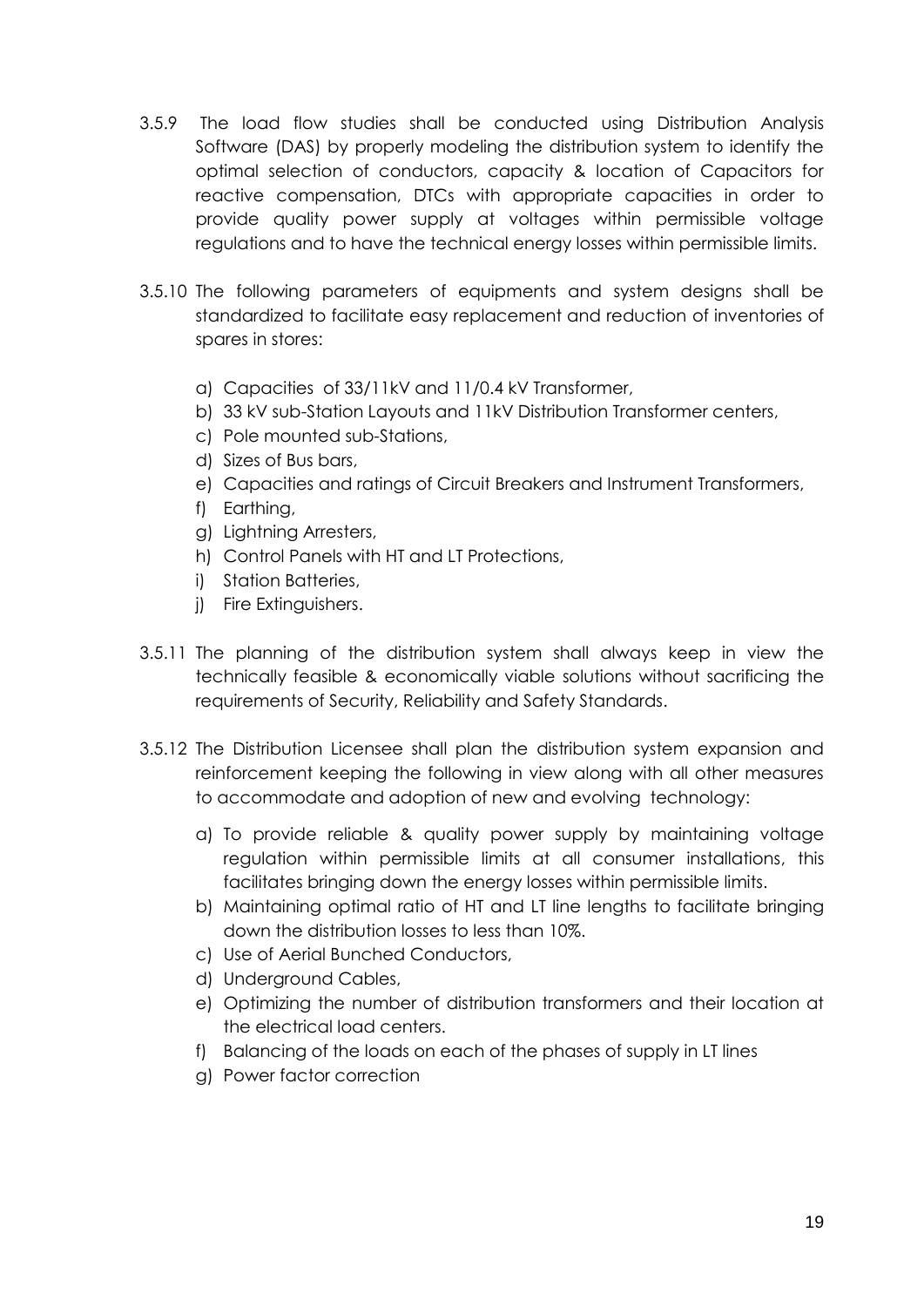## **3.5.13 ENERGY AUDIT:**

The Distribution Licensee shall create responsibility centers for energy audit. Distribution sub-Division & Division wise in charge of Operation and Maintenance shall be made as responsibility centers and accountable for the energy input and sales in their respective areas. They shall also compute month / year wise distribution losses and prepare energy balance sheets of their respective areas. Appropriate meters shall be fixed to incoming / outgoing feeders in the area identified for each such responsibility centre with a capability of storing half hourly load survey & Tariff metering data for 35 days by creating ring fencing.

The Division shall carry out energy audit of its total system duly compiling the data and analysis carried out in each sub-Division. The energy received at each sub-Station shall be measured at the 11 kV terminals of all the outgoing feeders installed with appropriate energy meters such that the energy supplied to each feeder is accurately measured. It shall be compared with the corresponding figures of monthly energy sales and feeder wise distribution loss shall be computed. The total losses thus computed shall be segregated for technical losses and commercial losses to facilitate initiation of the remedial measures for reduction of both technical & commercial losses separately. In case the Distribution Licensee has adopted ring main system at 11kV and there is difficulty in determining the distribution losses for each feeder, then the Distribution Licensee shall conduct energy audit for the complete Area of Supply.

**DTC wise energy audit:** the ETV meter shall be provided at secondary of all DTC & the monthly meter readings of all installations catered by the DTC shall be taken on the same day along with the meter reading of DTC. The month wise DTC wise energy audit shall be conducted to facilitate reduction of commercial and technical losses. The consolidated Division wise, 11kV feeder wise, and DTC wise energy audit shall be furnished to the Commission on a monthly basis.

### **3.6 DISTRIBUTION SYSTEM PLANNING AND SECURITY STANDARDS**

# **3.6.1 SCOPE:**

3.6.2 This Standard specifies the guidelines for planning methodology of the distribution system.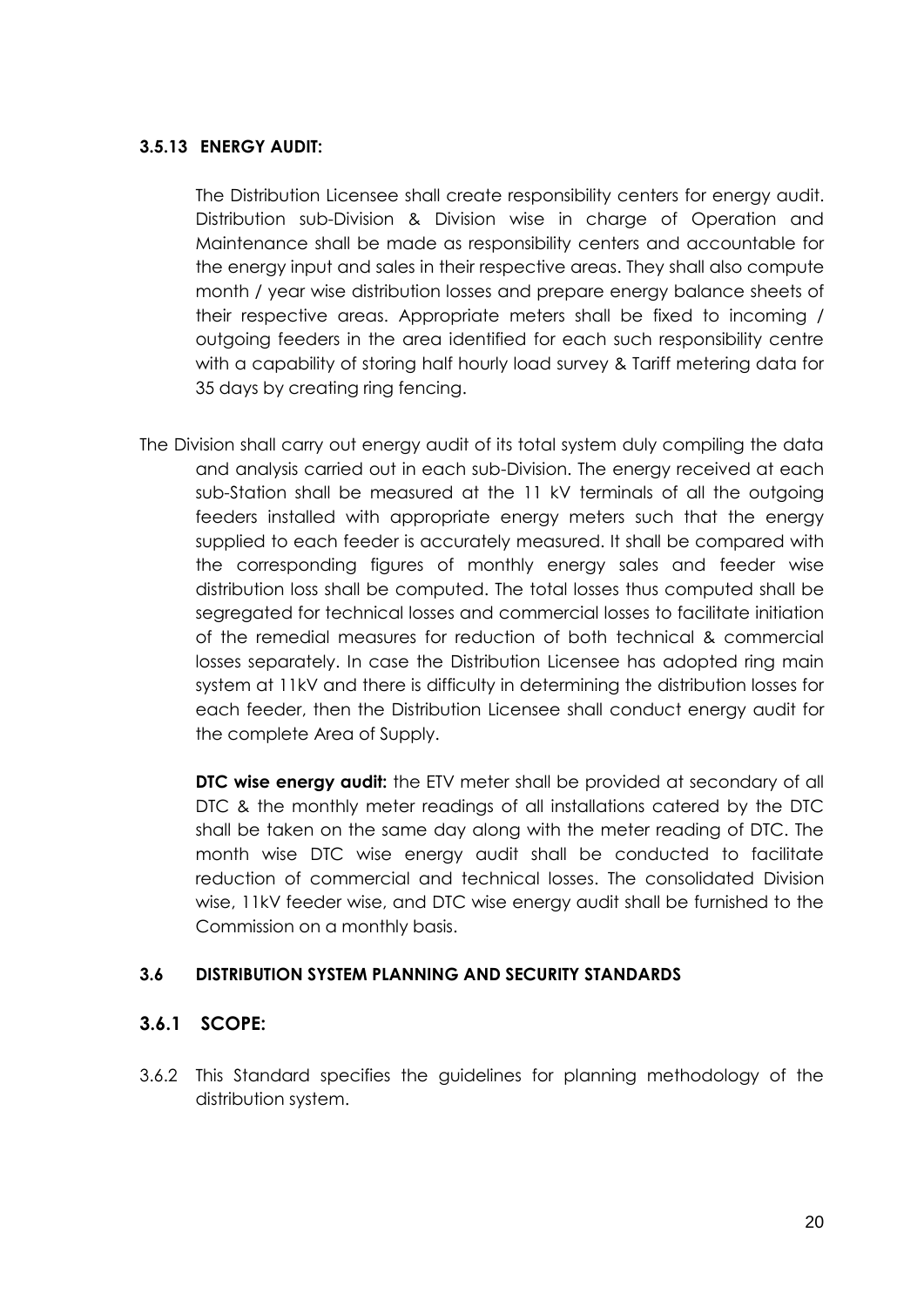3.6.3 The scope of this standard covers the distribution system comprising of Power Lines and Sub-Stations from 33 KV down to 400 / 230 Volts in respect of the following aspects.

# **3.7 BASIC INSULATION (BIL) and BSL levels :**

All the equipment in the Sub-Stations shall be designed to with stand the BIL values:

| SI<br><b>No</b> | Voltage | <b>BIL(Ligtning Impulse voltage</b><br>in $kVp(1.2/50$ micro<br>second) | <b>BSL (Power frequency</b><br>withstand voltage in kV<br>rms) |
|-----------------|---------|-------------------------------------------------------------------------|----------------------------------------------------------------|
|                 | 33 kV   | 170 kVp                                                                 | 90 kV                                                          |
|                 | 11 kV   | 7.5kV                                                                   | 28kV                                                           |

The Basic Insulation Level (BIL) of the equipment to be installed in the distribution system shall be adequate to withstand the lightning surges. Lightning Arresters shall be provided for all the Transformers (power Transformers 33/11 kV and distribution Transformers 11/0.4 KV) and 33 kV & 11 kV lines. The lightning protection system to other equipment in the Sub-Station by shield wires or lightning masts shall be provided.

# **3.8 QUALITY OF POWER SUPPLY:**

### 3.8.1 **Voltage:**

The distribution system shall conform to the design value of voltage parameter as indicated in the table below as specified in the Central Electricity Authority (Technical Standards for Construction of Electrical Plants and Electrical Lines) Regulations, 2010.

| Parameter (KV)                                                | 33                           | 11                           | 0.415                        |
|---------------------------------------------------------------|------------------------------|------------------------------|------------------------------|
| <b>Nominal System Voltage</b>                                 | 33                           | 11                           | 0.415                        |
| <b>Highest System Voltage</b>                                 | 36<br>12                     |                              | 0.450                        |
| <b>System Earthing</b>                                        | Solidly<br>earthed<br>system | Solidly<br>earthed<br>system | Solidly<br>earthed<br>system |
| <b>Lighting Impulse withstand</b><br><b>Voltage (KV Peak)</b> | 170                          | 75                           |                              |
| <b>Power Frequency withstand</b><br>Voltage(KV)               | $\sqrt{2}$                   | 28                           | 3                            |

#### **TABLE**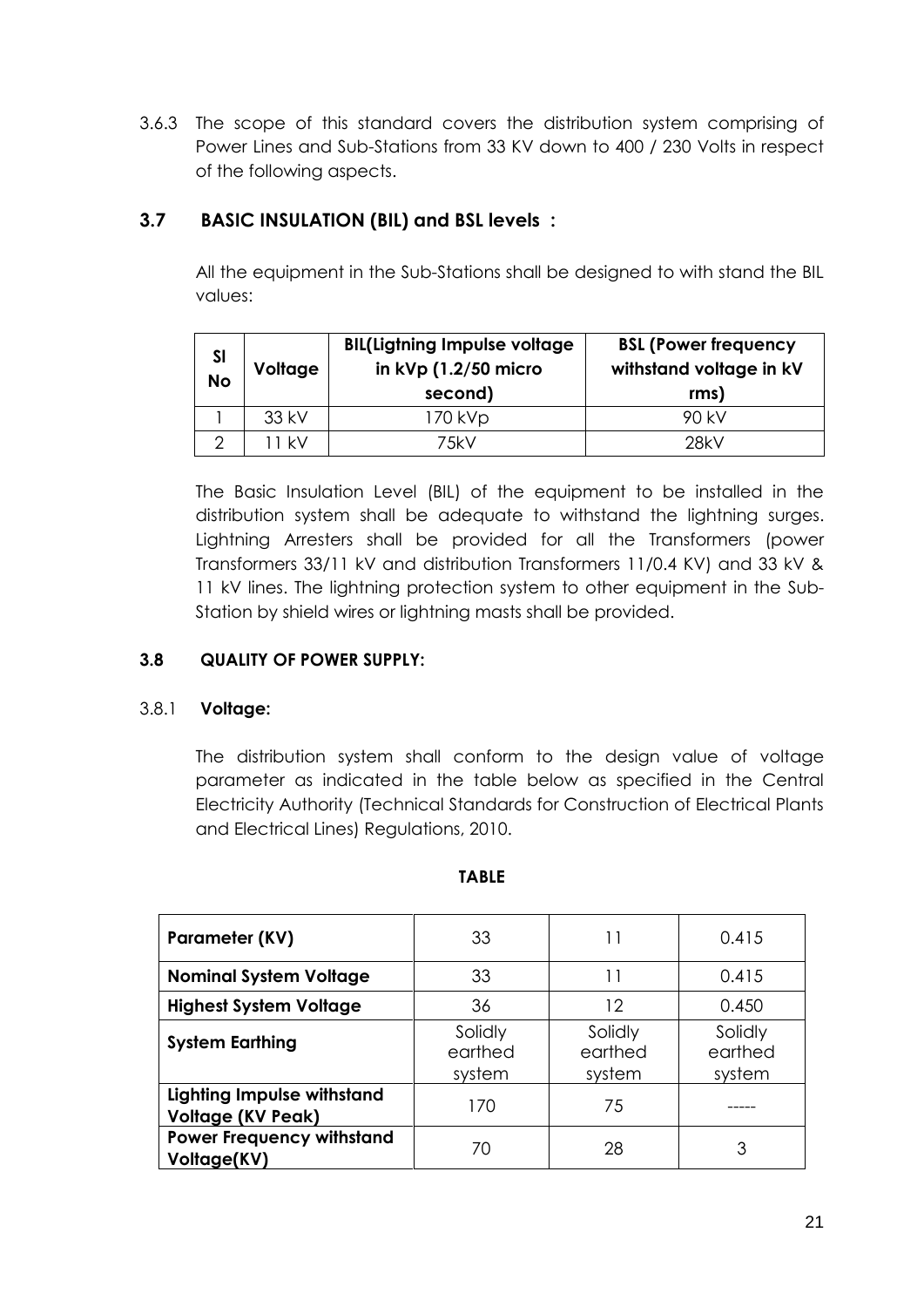## 3.8.2 **Voltage and Current Harmonics :**

The limiting values of voltage and system shall conform to the values specified in the Central Electricity Authority (Technical Standards for Connectivity to the Grid) Regulations, 2007 as amended from time to time.

- a) The total harmonic distortion for voltage at the connection point shall not exceed 5% with no individual harmonic higher than 3%.
- b) The total harmonic distortion for current drawn from the transmission system at connection point shall not exceed 8%.
- c) The respective User responsible for generating harmonics adversely affecting the distribution system shall be responsible for appropriate correction.

# **3.9 PLANNING PROCEDURE:**

The distribution system shall be planned and developed in such a way that the system should be capable of meeting the requirement of all categories of Consumers including open access customers with a safe, reliable, economical and quality supply of electricity. The distribution system shall conform to the statutory requirements of

- i) The Electricity Act, 2003,
- ii) Central Electricity Authority (Grid Standards) Regulations, 2010,
- iii) Central Electricity Authority (Technical Standards for Connectivity to the Grid) Regulations, 2007,
- iv) Central Electricity Authority (Safety Requirements for Construction, Operation and Maintenance of Electrical Plants and Electric Lines) Regulations, 2011,
- v) Central Electricity Authority (Measures Relating to Safety and Electric Supply) Regulations, 2010.

# **3.10 SERVICE AREA OF A DISTRIBUTION NETWORK:**

11kV feeders taken from a Sub-Station shall to the extent possible linked to another feeder extended from another Sub-Station to enhance reliability. Disconnecting switches (Group Operating Switches) shall be installed at appropriate locations to facilitate opening of the faulty sections and enable continuity of power supply to the maximum number of consumers in the healthy section. The sizes of conductors shall be so chosen to enable supply of electricity from either end of the feeder i.e., normally each line shall be loaded up to 60% of line capacity to facilitate changeover of the loads from either side in case of exigency.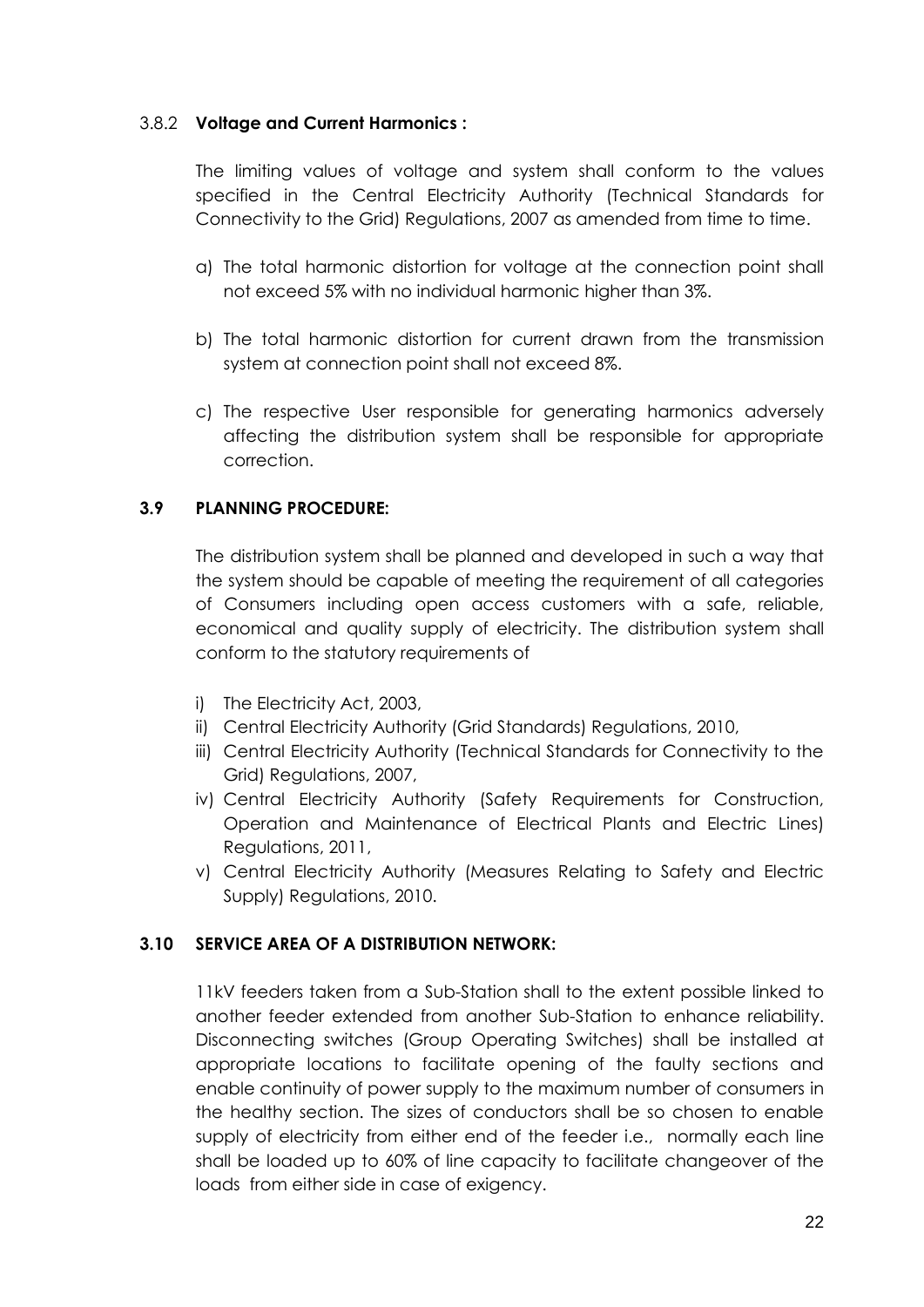For U.G. cable power distribution system, the Ring Main concept of connecting the feeders between the same Sub-Station bus with separate switch gear or between two Sub-Stations, it is preferable to connect between two separate Sub-Stations to improve power supply reliability. The loads on any section of the U.G. cable shall be limited to 60% of its capacity by proper designing of the size of the UG cable to facilitate changeover of loads in case of exigencies.

- 3.10.1 The Distribution Licensee shall take suitable measures, sufficiently in advance, to strengthen the network/ expansion to cater to the new/anticipated loads in order to maintain voltage regulation & energy losses within permissible limits.
- 3.10.2 Creation of digital map is the first step in computer aided distribution planning for asset mapping & efficient asset management. The Distribution Analysis Software shall be used for both distribution system strengthening & expansion which facilitate examining various alternate proposals by conducting load flow studies & techno-economical analysis and to select technically feasible & economically viable least cost alternate proposal in the following order of priority.
	- a) Reactive power compensation ( Providing a proper capacity of capacitor Banks at appropriate locations )
	- b) The voltage regulation limits for all loading conditions.
	- c) Reconfiguration of lines
	- d) Re-conductoring of lines.
	- e) Drawing a parallel line for load bifurcation
	- f) Providing additional Sub-Station/ DTC of appropriate capacity at optimal locations.

### **3.11 Design Criteria for Distribution Lines:**

- 3.11.1 The Distribution Licensee shall design and construct distribution system for providing reliable power supply using over head / underground / AB cable in radial / loop system as per the CEA (Technical Standards for Construction of Electrical Plants and Electric Lines) Regulations, 2010.
	- a) Depending on site conditions such as lines passing through vegetations or narrow streets, aerial bunched cables or UG cables instead of conventional HT and LT lines shall be laid.
	- b) Vertical configuration can also be adopted where constraints exist for obtaining the required horizontal clearances.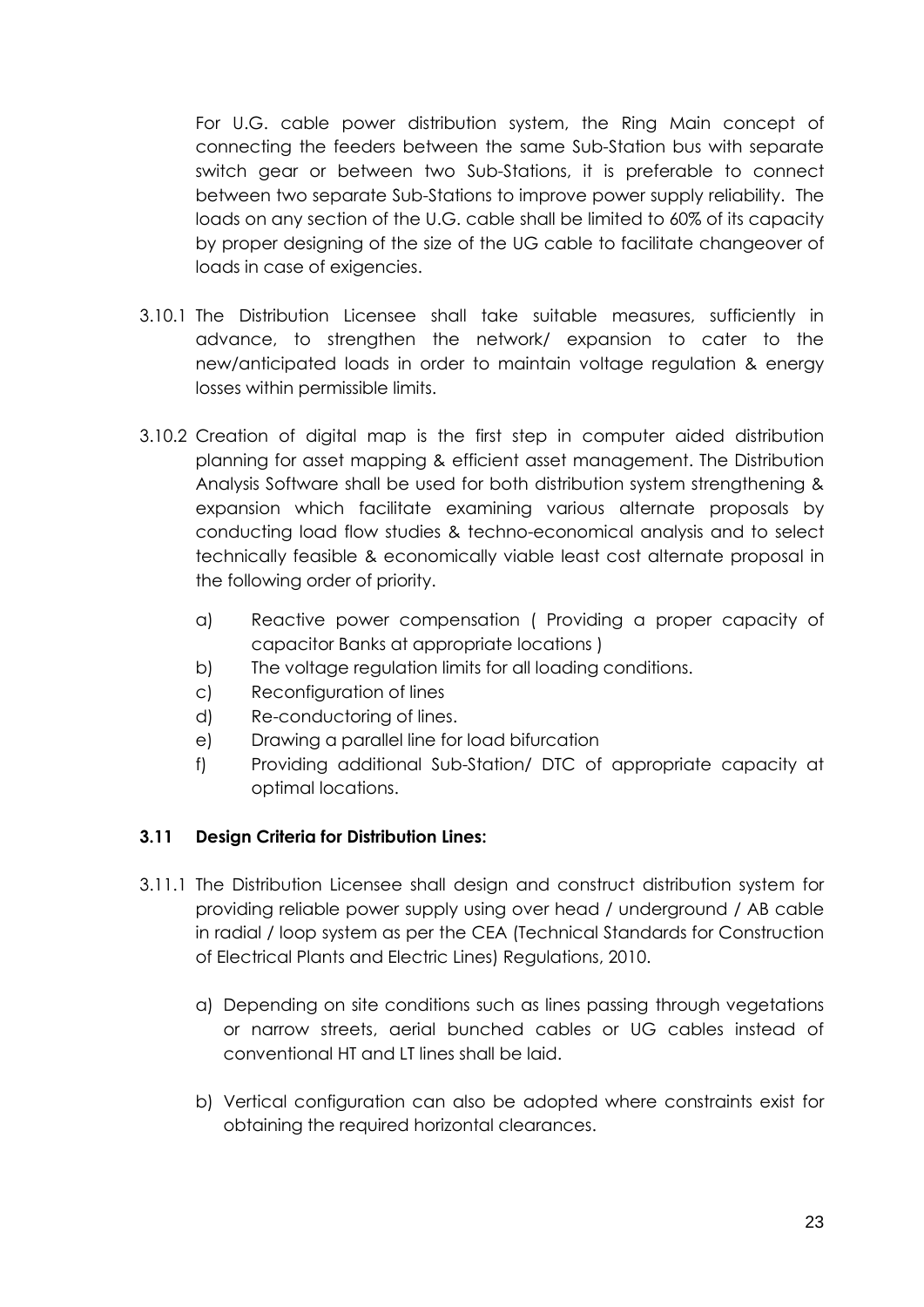- c) Spans for the lines shall also be so chosen that, the stress on the conductors, poles and insulators does not exceed design limits.
- d) To prevent loose contact and consequent heating and failure of joints & jump connections, appropriate connectors, both P.G.clamps or wedge type clamps for jump connections and jointing sleeves using twisting wrenches for conductor joints shall be used.
- e) All the HT and LT lines with bare conductors, aerial bunched cables or UG cables shall be constructed in accordance with the relevant REC, CEA and other Standards.

### **The following Standards shall be adopted for planning and design purposes:**

- a) The design and construction of over-headlines with bare conductors shall be generally in accordance with IS 5613 Part I, Sections 1 and 2.
- b) Vertical configuration of conductors for LT distribution lines, to prevent accidental short circuit due to galloping of conductors, shall preferably be adopted in open areas (rural parts) encountering with high wind velocities.
- c) The maximum length of HT and LT lines shall be limited to achieve satisfactory voltage regulation to ensure quality of power supply as specified in Para 3.8
- d) The design and construction of over-headlines with AB cables shall be generally in accordance with REC Specifications 32 and IS 14255.
- e) The design and laying of underground cables shall be generally in accordance with IS:1255.
- 3.11.2 The line supports can be of steel, wood, RCC, PCC/PSC. The RCC, PCC/PSC poles are preferred over the other two considering the cost and field condition and the factor of safety as per the CEA (Technical Standards for Construction of Electrical Plants and Electric Lines) Regulations, 2010. The choice of the size of conductor for a line shall be made based on the following criteria:
	- a) Optimal size of the conductors, type of conductor viz., Aluminum Conductor Steel Reinforced (ACSR), All Aluminum Alloy Conductors (AAAC) and number of circuits of the line shall be decided by conducting load flow studies using DAS software for various alternates and techno-economical analysis, considering the power to be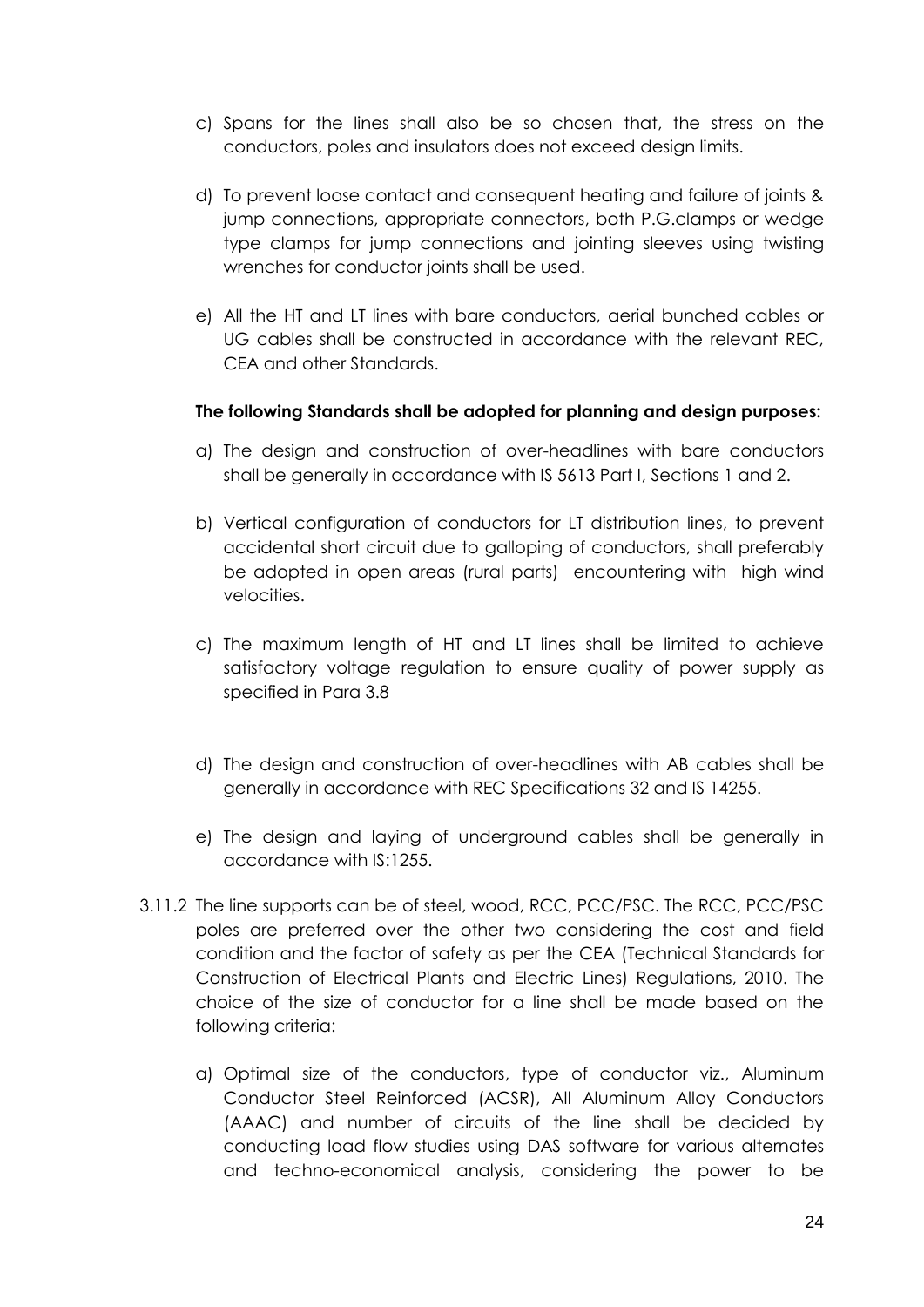transmitted. The field conditions and the factor of safety as per the CEA (Technical Standards for Construction of Electrical Plants and Electric Lines) Regulations, 2010 are also to be considered.

- b) Length of Line;
- c) Line Voltage;
- d) Permissible voltage regulation;
- e) Mechanical strength;
- f) In coastal areas and other areas where severe corrosion is expected due to heavy rainfall and / or salinity in the atmosphere, AAAC only shall be used.

### **3.12 RELIABILITY ANALYSIS:**

Reliability Index should be computed as indicated in the following clauses:

3.12.1 The following reliability indices shall be computed by the Distribution Licensee in respect of his area of supply every month and the reports shall be furnished to the Commission.

#### a) **Customer Average Interruption Duration Index (CAIDI):**

*CAIDI* means the '*Customer Average Interruption Duration Index*' which is the average time taken for *supply* to be restored to a *customer* when an unplanned *interruption* has occurred, calculated as the sum of the duration of each *customer interruption* (in minutes), divided by the total number of *customer interruptions* (*SAIDI* divided by *SAIFI*), unless, otherwise, stated *CAIDI* excludes *momentary interruptions*.

This index is the average duration of an interruption of supply for a Consumer, who experiences the interruptions of supply annually. This index can be calculated for a group of consumers of an area catered by a Sub-Station or a specified area as follows:

i. For the Transmission Licensee's transmission line failure:

*Sum of the product of number of consumers affected from each feeder emanating from the Sub-Stations in the service area affected by the failure of the transmission line and the duration of interruption to each of them*

*CAIDI = ---------------------------------------------------------------------------*

*Total number of consumers in the service area*

ii. For the Distribution Licensee's 11kV feeder failure: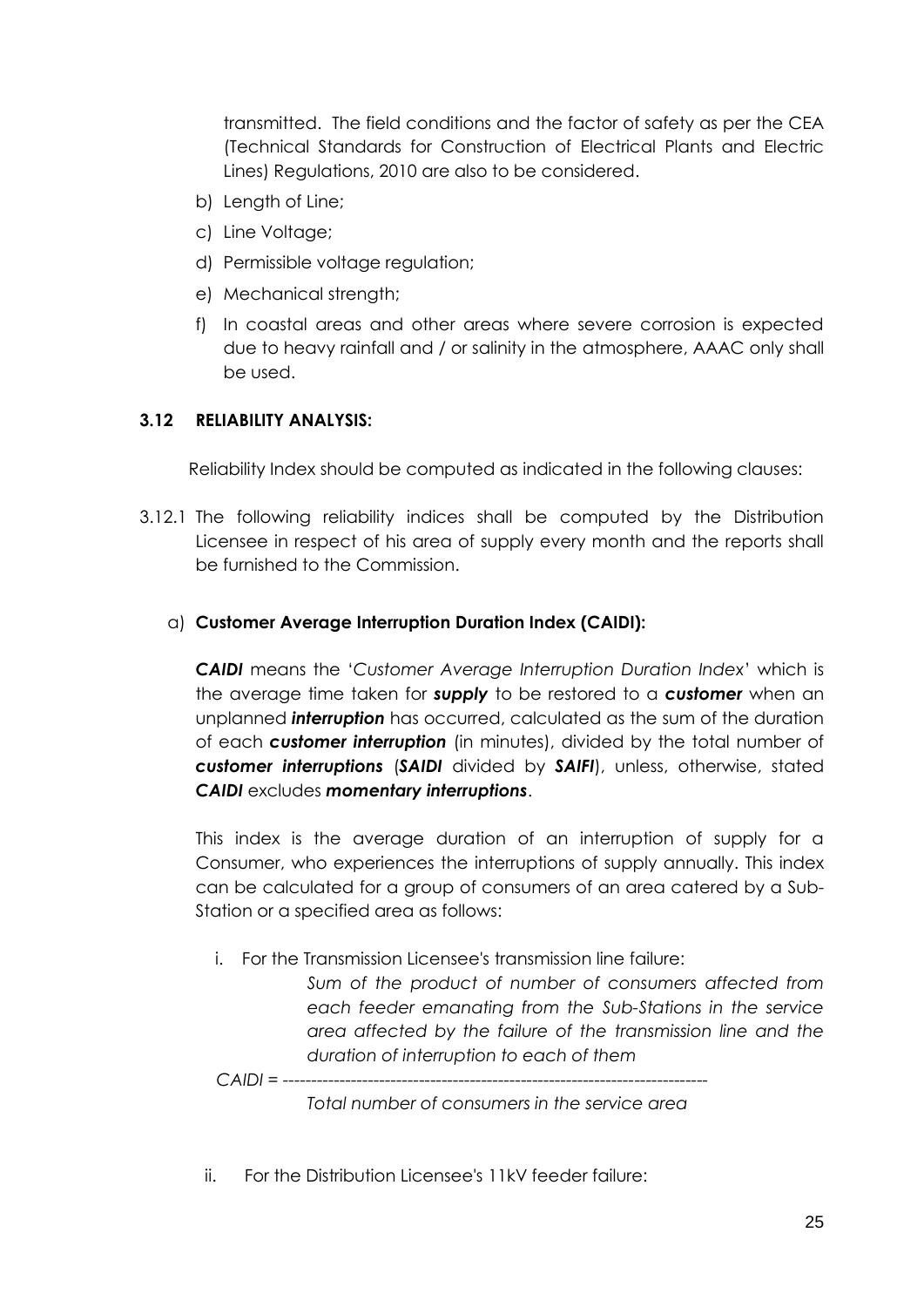*Sum of the product of number of consumers affected from each feeder emanating from the Sub-Stations affected in the service area by the failure of power supply and the duration of interruption to each of them.*

*CAIDI = --------------------------------------------------------------------------*

 *Total number of consumers in the service area*

b) **System Average Interruption Frequency Index (SAIFI): -** This index is the average number of interruptions of supply that a consumer experiences annually. This is calculated in the similar manner as above except that instead of duration of interruptions, the number of interruptions shall be used.

> *Sum of connected load of feeder X number of sustained interruptions of that feeder in the month.*

 *SAIFI = ---------------------------------------------------------------------------*

 *Total connected load on all feeders*

 The following factors, which affect reliability indices, shall be considered

- Momentary incoming supply failures due to transient faults
- Momentary interruptions in 33 and 11 KV feeders due to transient faults
- Breakdown of LT feeders
- Prearranged shutdowns on lines and feeders
- Blowing out of distribution transformer fuses
- Individual fuse-off calls
- 3.12.2 The following data shall be collected and submitted to the Commission every month
	- a) Feeder wise data on the number and duration of interruptions
	- b) Number and duration of interruptions caused on account of failure of power supply at the Sub-Station due to failure of any equipment or failure of supply to the Sub-Station itself.
	- c) Duration and number of interruptions due to defects / faults in the distribution transformer center including failure of transformer.
	- d) Duration and number of interruptions due to defects/faults in LT distribution system.
	- e) Total number of consumer complaints received and attended.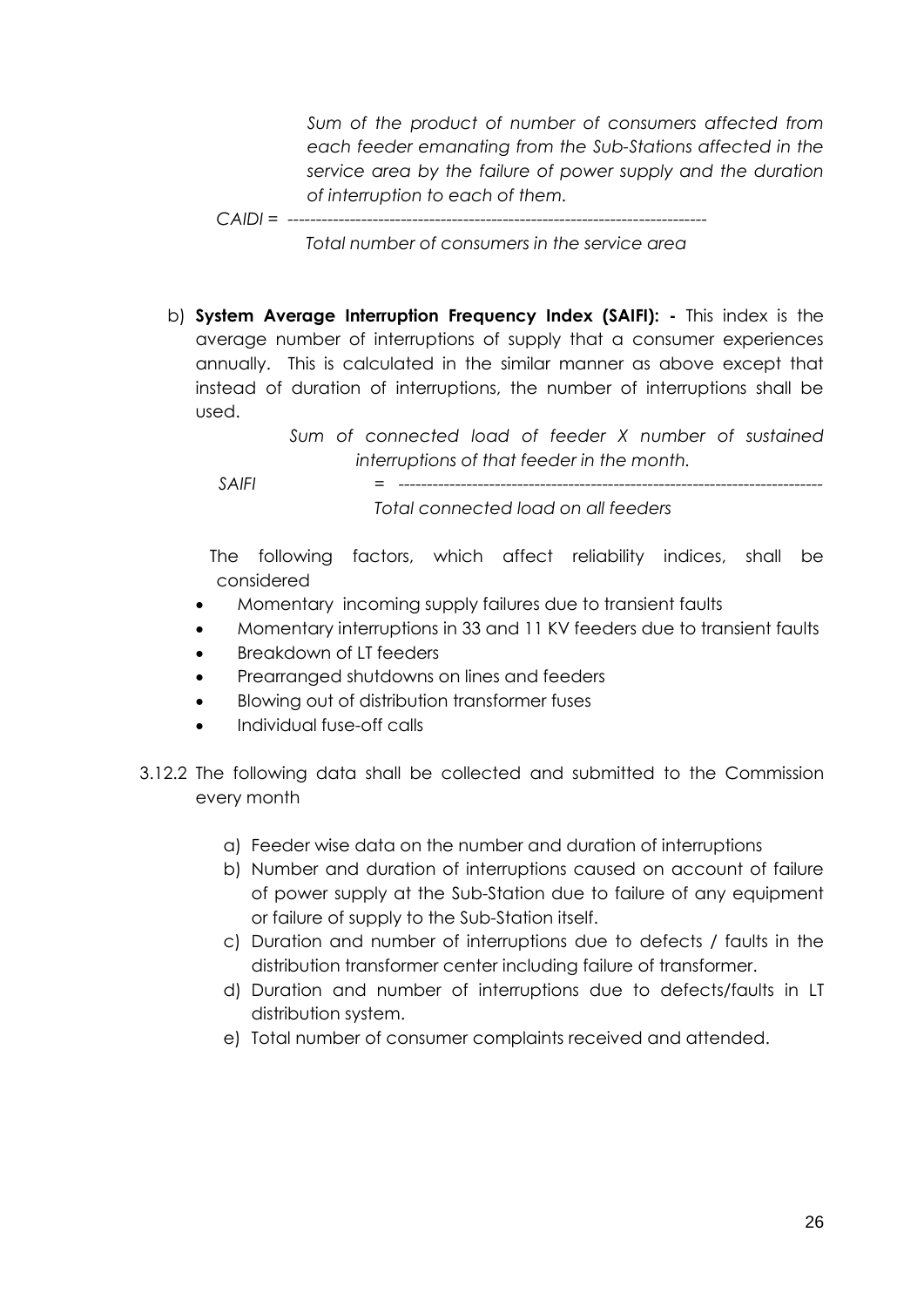## **3.13 STANDARDIZATION OF DESIGN OF DISTRIBUTION TRANSFORMERS:**

3.13.1 The sizes / capacity of distribution transformers shall be as per the relevant Bureau of Indian Standards, while selecting the transformer, due regard should be given to the star ratings issued by the BEE depending upon the field conditions. As an initial step, the various technical parameters required for the design shall be incorporated in the specifications based on the experience gained regarding the performance among the various designs so far adopted. Later, standard designs of the transformers and their detailed construction drawings shall be evolved based on the performance of these transformers. These shall be adopted for future procurement. This also ensures the interchangeability of components of similar transformers manufactured by different manufacturers.

## 3.13.2 **Quality Control & Quality Assurance**

A strict quality assurance and quality system management shall be enforced to facilitate the quality of equipment and materials. The Quality Management System to be followed shall be built around a philosophy of **"prevention"** rather **"detection and cure"**. The various steps involved in the Quality System Management are:

- a) Inclusion of quality requirement in the contract and selection of good quality Vendors/sub-Vendors
- b) Approval of unambiguous Manufacturing Quality Plan (MQP)
- c) Finalization of Field Quality Plan (FQP) ensuring regular, timely and consistent inspection at various stages, viz., raw material, during inprocess stage and final inspection and testing prior to dispatch.
- d) Analyze the equipment failures in association with Engineering & Operation services departments and use feedback for improvement of system.
- e) Implementation of Quality Systems & Procedures as per ISO 9001 for system of Vendor and Sub-Vendor Approvals.
- f) The list of approved sub vendors are to be maintained for all the equipments, materials supply & erection works irrespective of the fact whether the Technical Qualifying Requirements are specified in the contract or not. The contractors can choose any sub-Vendor from the list of a large number of sub-Vendors, with a full transparency. The list is to be continuously revised based on the feedback obtained from the inspection reports, surveillance audits and failure reports, etc.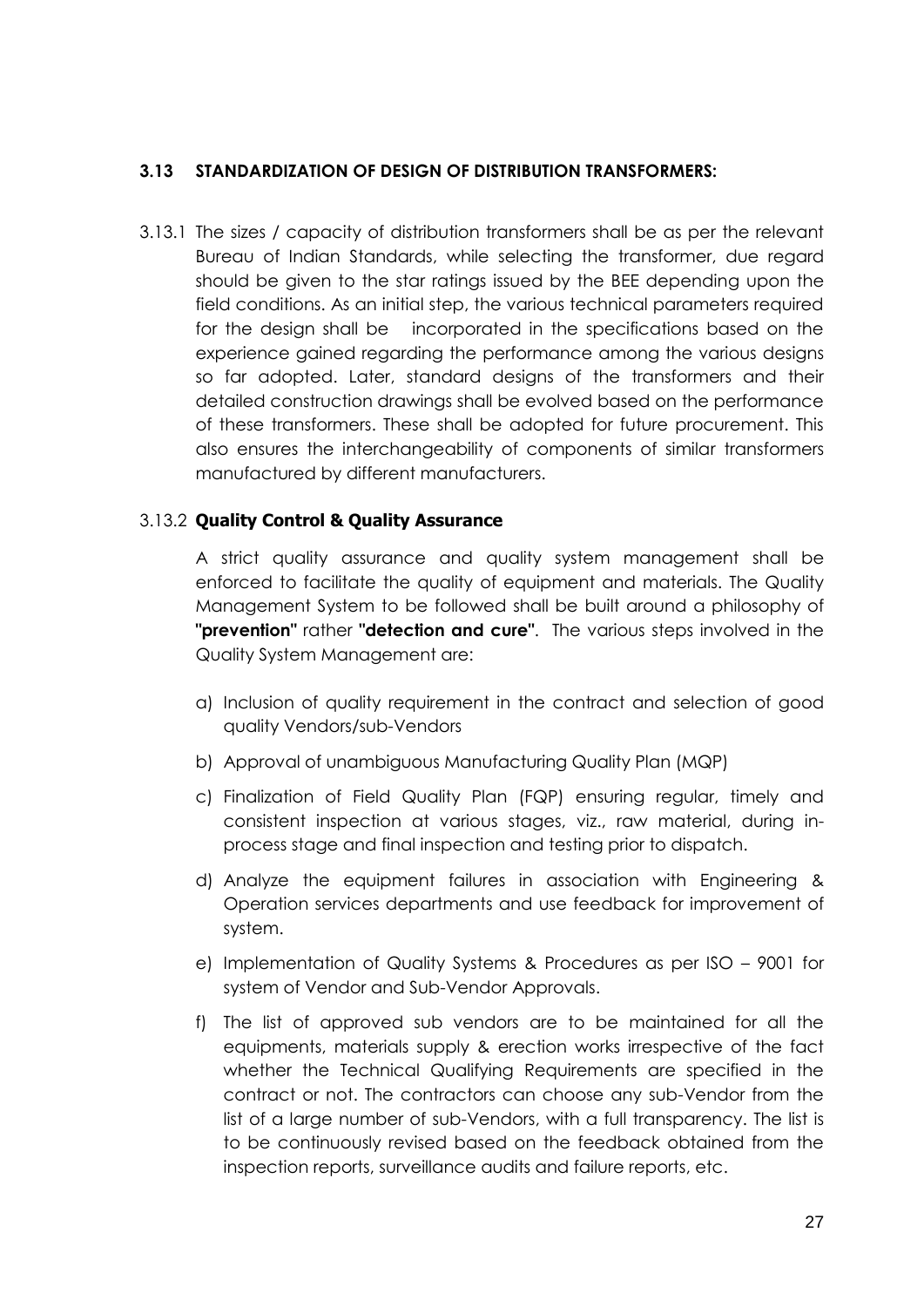## **3.12.3. Manufacturing Quality Plan**

- a) A standard format is to be developed for the approval of Manufacturing Quality Plan (MQP) which includes the quality requirements at the raw material stage, in-process testing and final inspection and testing requirements as per technical specifications of the contract and well known good engineering practices of the industry.
- b) This document has to be self-sufficient and it should include sample size, acceptance norms, place of testing, requirements of test reports and hold point beyond which the work can progress only after clearance from the utility by standardizing the various testing requirements and procedures. It is to be ensured that it is not biased towards any particular manufacturer. These MQP(s) may be approved for a period of three years instead of approval on contract-to-contract basis.
- c) A good Quality Assurance Plan (QAP) shall be aimed at the following:
	- i. Good quality of raw materials;
	- ii. Quality control during manufacturing and routine tests;
	- iii. Acceptance tests at the time of taking delivery;
	- iv. Inspection and tests on transformers received at stores on random sampling;
	- v. Test on one transformer in a lot selected at random. The transformer should be completely dismantled. The quality of core, coil, insulation etc., physically inspected and samples of insulation and other components etc., used shall be tested and reject the whole lot, if the sample equipment/transformer does not comply with any of the provisions of specifications.

# **3.14 STANDARDIZATION OF SUB-STATION LAYOUTS:**

The Distribution Licensee shall develop standard layouts for the Sub-Stations of 33/11 kV and 11kV/433 volts duly complying with the requirements as specified in the Central Electricity Authority (Technical Standards for Construction of Electrical Plants and Electric Lines) Regulations, 2010.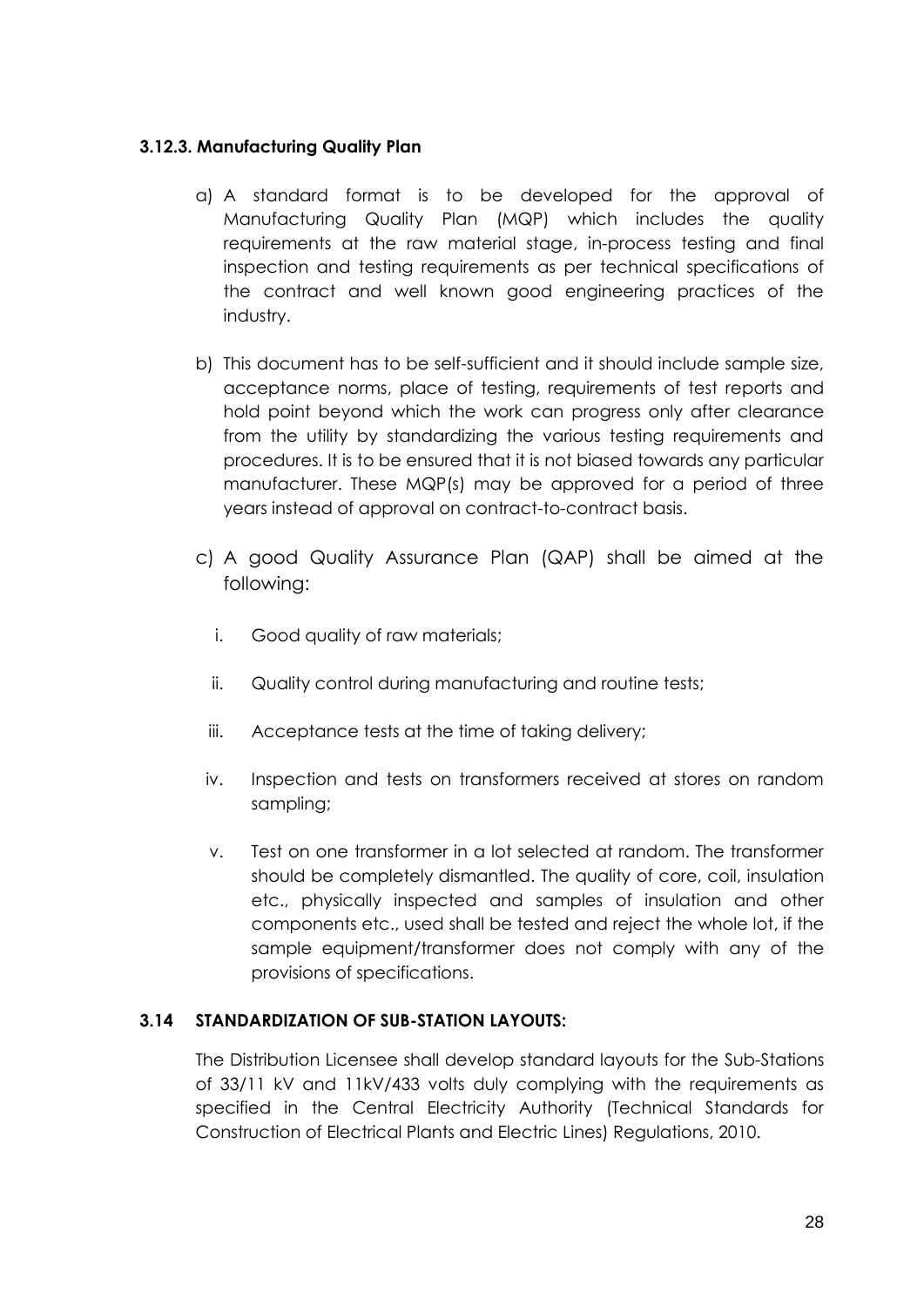#### 3.14.1 11 KV / 400 V – 3 Phase Distribution Transformer Centers.

- a) Transformers up to 250 KVA capacity other than those meant for indoor application shall normally be pole mounted.
- b) The layout of distribution transformer centers shall generally conform to relevant REC Construction Standards.
- c) The distribution transformers shall be located close to the electrical load center of the load fed by it as far as possible.
- d) The distribution transformers above 250 KVA shall be plinth mounted.
- e) MCCBs of suitable rating shall be provided on the secondary side of the transformers above 100 KVA. Fuse units of suitable rating shall be provided for transformers up to and including 100 KVA. HRC fuses are to be provided wherever the short circuit levels are high.
- f) Wherever the 400 / 230 volt distribution lines pass through thickly populated residential areas and roads with heavy traffic, Earth Leakage Circuit Breakers of appropriate rating shall be provided to the secondary circuits of the distribution transformers.
- g) Suitable measures shall be taken sufficiently in advance, to augment the capacity of the feeders and installation of additional transformer centers in the event the specified voltage regulation limits are exceeded.
- 3.14.2 All the 33 KV, and 11 KV feeders and secondary side of DTCs shall be provided with ETV meters having a memory of 15/30 minutes load survey & billing parameters for 35 days with a provision of RS 232 Port to download data from the ETV meter.

# **3.15 REACTIVE POWER COMPENSATION:**

3.15.1 Shunt capacitors of un-switched / switched type shall be installed at the appropriate places in the distribution system for power factor improvement (Pf-0.9), maintaining satisfactory voltage profile as specified in 3.8 and reduction of sub-transmission and distribution Losses. The optimization for the size and location of the capacitor installations shall be achieved by conducting the studies using Distribution Analysis Software. Suitable precautionary measures, such as automatic switching off of capacitor banks etc., shall be adopted to avoid over voltages during light load periods.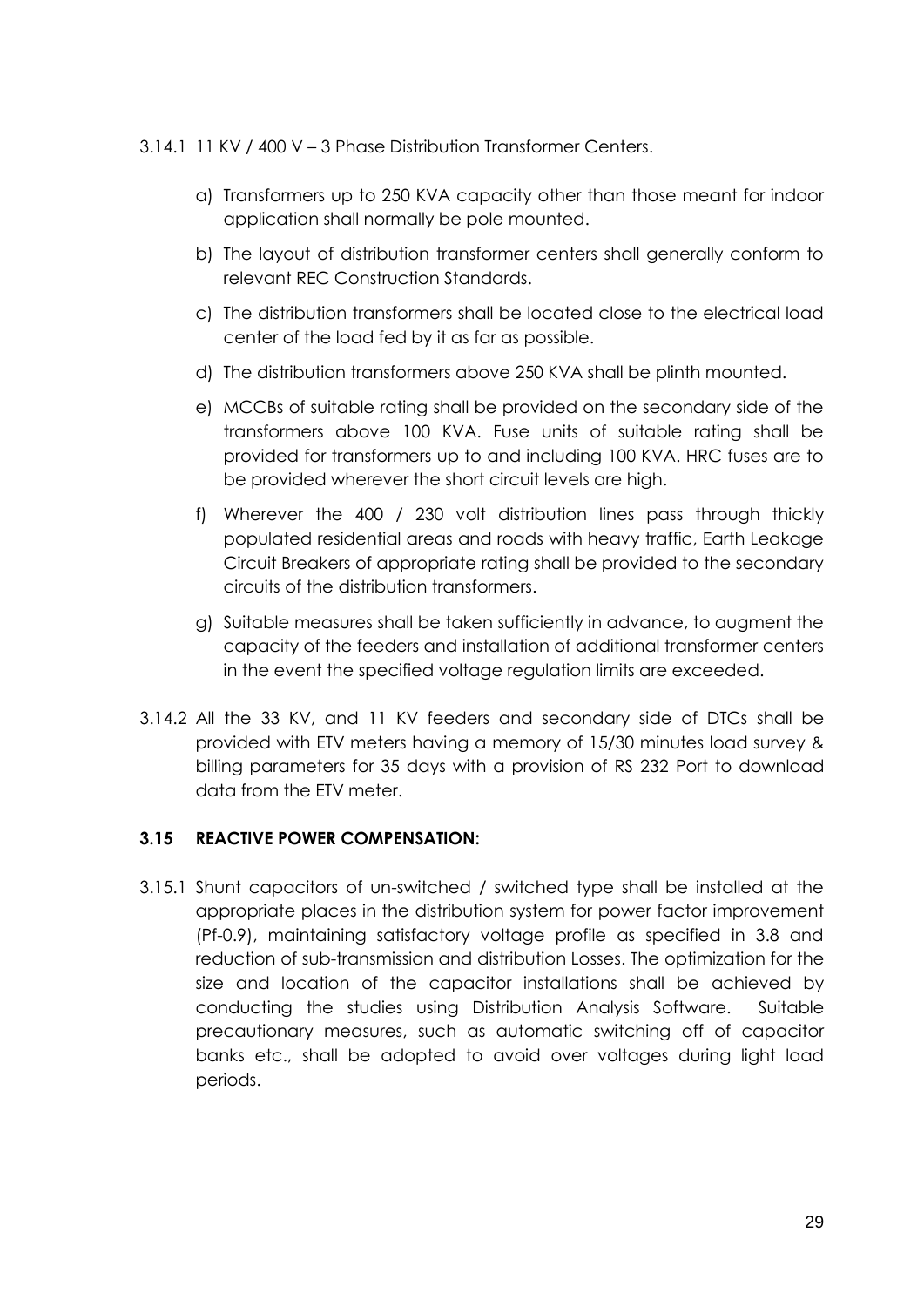## **3.16 SERVICE MAINS:**

The service mains to consumers shall be laid in accordance with CEA (Technical Standards for Construction of Electrical Plants and Electric Lines) Regulations, 2010, and CEA (Measures Relating to Safety and Electric Supply) Regulations, 2010.

## **3.17 METERING ARRANGEMENT:**

- a) The metering for 230 volts single-phase supply shall be provided on a suitable board, located in such a place protected from sun and rain and shall be in a convenient position for taking readings. The meter shall be housed in a suitable meter housing box with provision to provide additional seals. For 400 volts three phase supply, the meters and associated metering equipment including connections shall be enclosed in a suitable meter housing box. The meter housing box shall be of sufficient strength and design with locking and sealing devices and shall have adequate provision for heat dissipation with the required electrical clearances. The design shall permit readings to be taken without access to the meter or its connections.
- b) For HT consumers, the meters, maximum demand indicators, and secondary connections, shall be housed in a separate compartment and other secondary apparatus such as instrument transformers and connections required shall be housed in a separate metering compartment, which shall be locked / sealed to prevent tampering.
- c) The HT metering cubicle shall be suitable for cable entry on both sides or at least on one side preferably on power supply incoming side. No fuses are permitted in the secondary circuits of the instrument transformers i.e., both CTs and PTs. The metering cubicle shall be painted with suitable epoxy paint for installation in coastal areas having saline weather conditions and other areas experiencing heavy rainfall / polluted areas. The instrument transformers shall be of fixed ratio and shall not have any taps. The primary current rating of the current transformers shall match with the normal full load current and the saturation point of the core shall be higher than the maximum current that may occur due to simultaneous full load operation of all the connected equipment.
- d) For EHT consumers, the secondary terminals of the instrument transformers shall be locked and sealed and the secondary wires brought out in a suitable GI conduit pipe up to the metering panel. There shall be no screwed joints in the conduit pipes and the joints, if any shall be welded. The meters shall be, as close to the instrument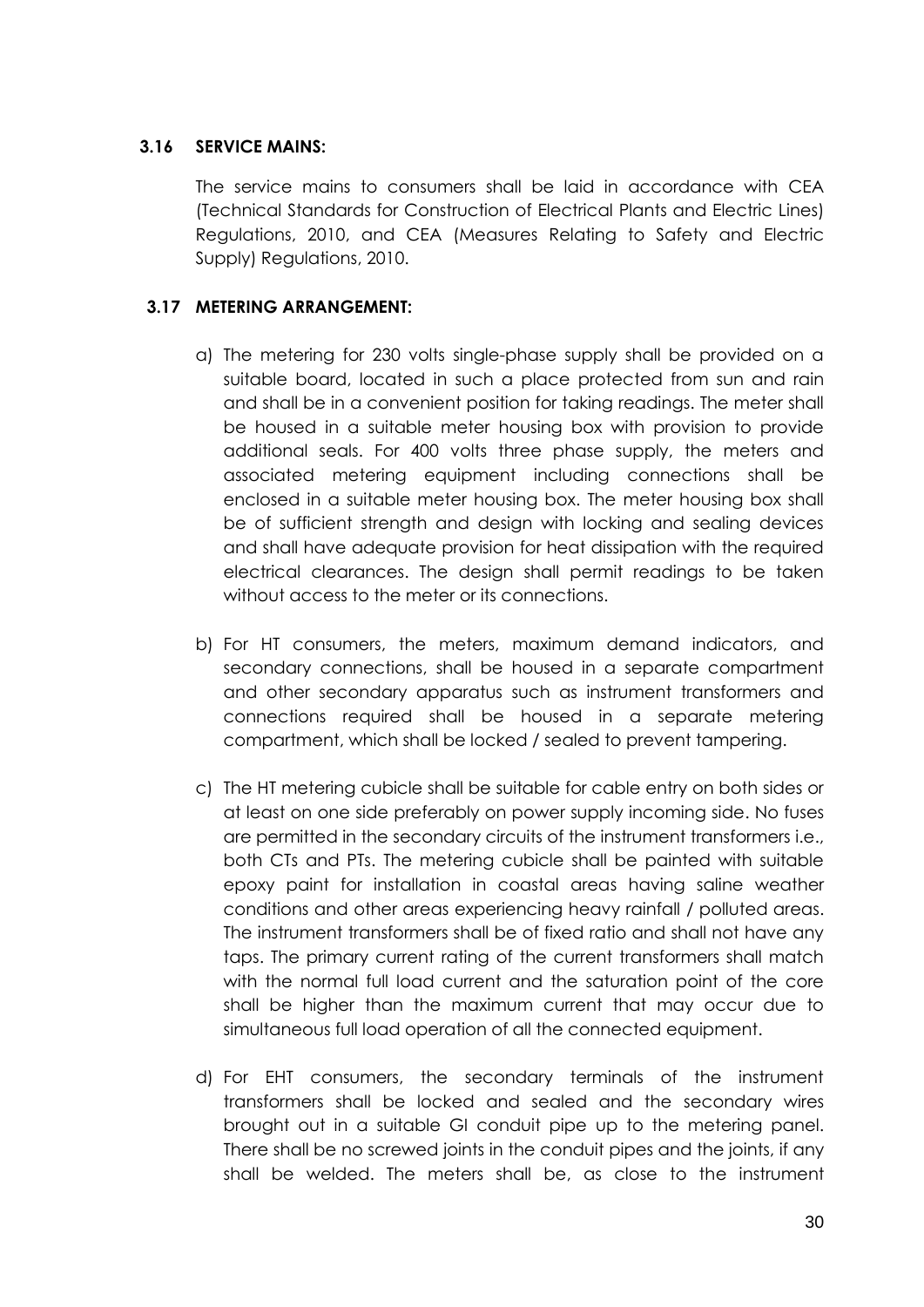transformers as possible and in no case shall exceed ten (10) meters. The metering panel shall be housed in a weather proof enclosure with a lock & sealing arrangement.

e) Provision for remote reading of meters for LT, HT and EHT installations shall be provided wherever considered necessary by the licensee.

## **3.18 SECURITY STANDARDS:**

The distribution system shall be planned and maintained so as to fulfill the following security standards except under Force Majeure conditions beyond the reasonable control of the Distribution Licensee.

- a) The feeders, feeding important loads such as Hospitals, Crematoria, Airports, Railway Stations, and the like shall be planned to have a selective switching system, so that selective switching can be operated to transfer the load on to an alternate healthy feeder. Appropriate safety precautions shall invariably be taken in this regard. In case of failure of the feeder, these switches shall be operated immediately either manually or automatically depending on the importance of the load.
- b) The feeders connected to important industries/institutions which are very sensitive to interruption of even a short duration, shall be planned to have automatic switchover to an alternate healthy feeder in case of failure of supply.
- c) Loading in any current carrying component of the distribution system (e.g. conductors, joints, transformers, switchgear, cables and other apparatus) shall not exceed 75% of their respective thermal limit in case of radial feeding and 60% of their respective thermal limit in ring main feeding system.
- d) The rupturing capacity of the switchgear employed in the system shall have at least 25% more capacity than the short circuit level computed even considering the anticipated future development of the system.
- e) Provision shall be made to every feeder, either primary or secondary, to manually switch over to the immediately available feeder of the same voltage class available in the vicinity. Provision shall be made in the design itself for any feeder to share at least 50% of the loads in the adjacent feeder during emergencies.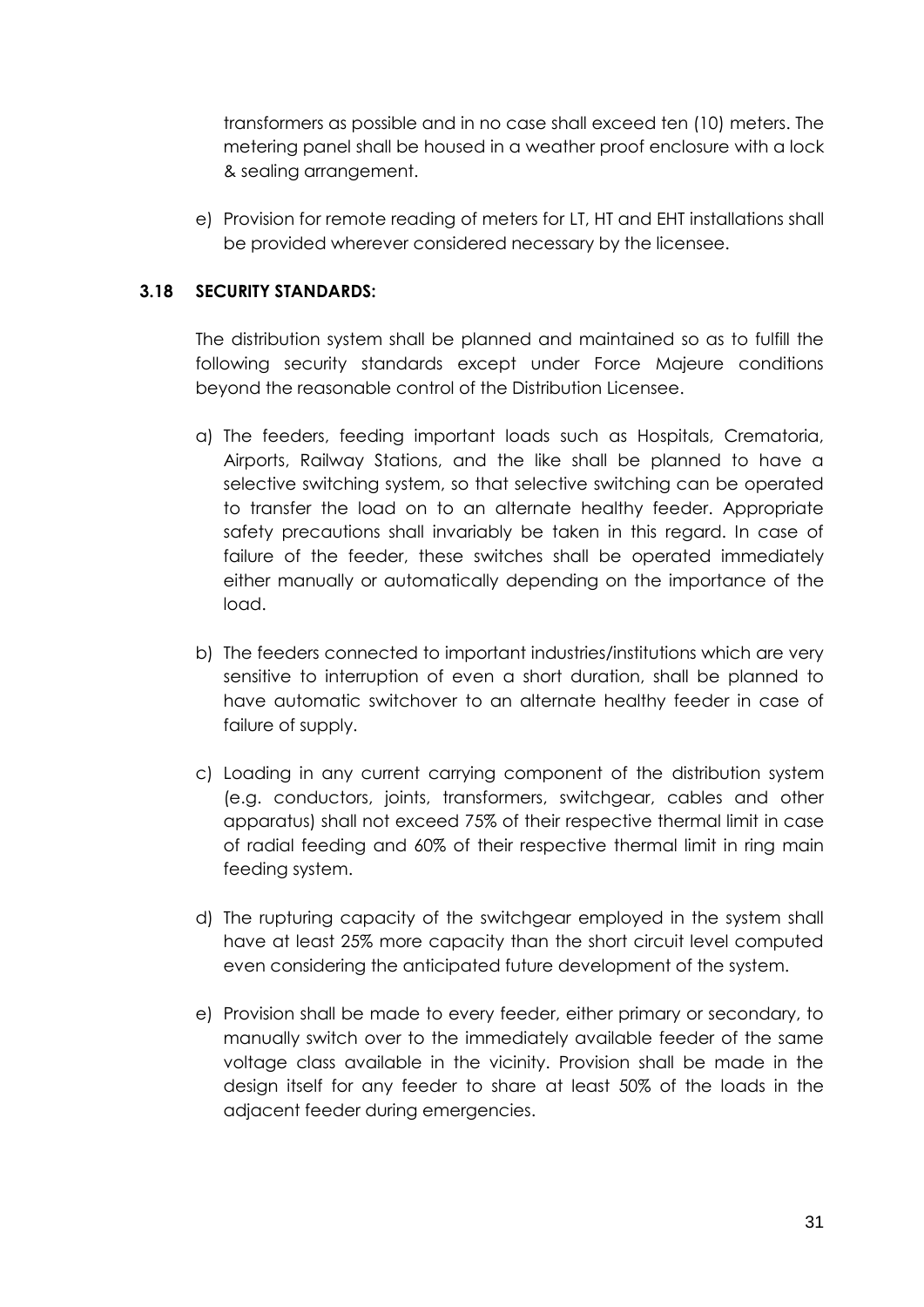- f) In case of single contingency failure of any Sub-Station equipment controlling outgoing 11KV feeders, the load interrupted shall not generally exceed 20% of the total demand on the substation.
- g) There shall be at least two numbers of transformers of similar rating in every 33/11kV Sub-Station.
- h) In every Sub-Station of capacity 10 MVA and above there shall be a provision for obtaining alternate 33 KV supply to the Sub-Station in case of a failure in the incoming supply.

## **3.19 SAFETY STANDARDS FOR DISTRIBUTION SYSTEM:**

- 3.19.1 The distribution system shall conform to the following Regulations as specified by Central Electricity Authority:
	- a) Central Electricity Authority (Safety Requirements for Construction, Operation and Maintenance of Electrical Plants and Electric Lines) Regulations, 2011.
	- b) Central Electricity Authority (Measures Relating to Safety and Electric Supply) Regulations, 2010.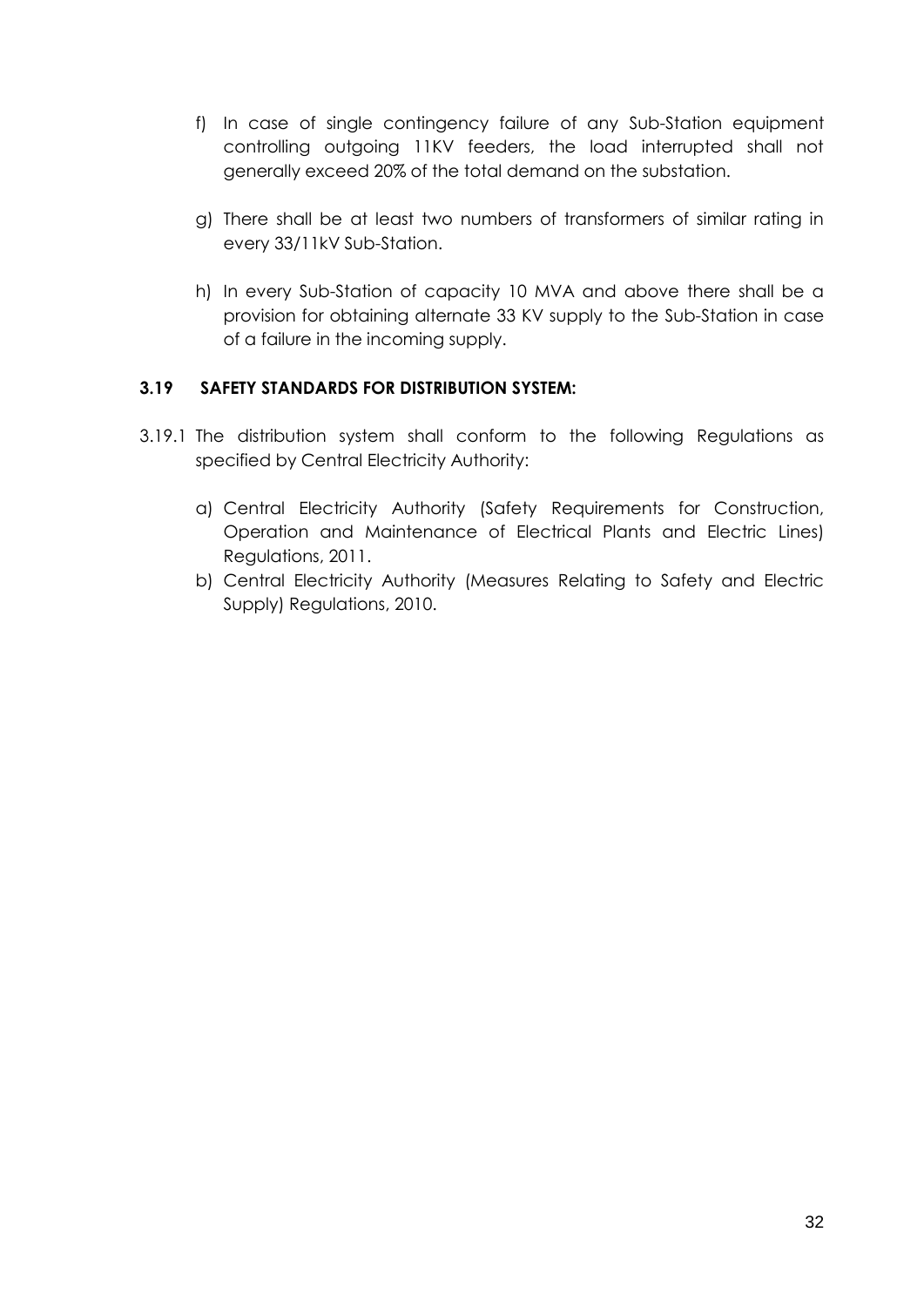# **SECTION 4**

# **4.0. DISTRIBUTION OPERATION CODE**

## **4.1 SCOPE:**

- a) This Code contains the procedures and practices to be followed for a safe and efficient operation of the distribution system by the Distribution Licensee and by the Users of the distribution system of their electrical plant and lines which are connected to the Distribution Licensee's distribution system. This shall also applicable to apply to any electrical interface with other Distribution Licensees.
- b) The following aspects of operation are covered in this Section:
- i. Demand Estimation,
- ii. Outage Planning,
- iii. Contingency Planning,
- iv. Demand Management and Load Shedding,
- v. Interface with any Generating Plants
- vi. Communication
- vii. Monitoring and control of Voltage, Frequency and Power Factor,
- viii. Safety Co-ordination,
- ix. Major Incident and Accident reporting,
- x. Maintenance and Testing,
- xi. Tools and Spares,
- xii. Training.
- xiii. Interface with adjoining Distribution Licensees

# **4.2 ESTABLISHMENT OF DISTRIBUTION CONTROL CENTERS (DCC)**

4.2.1 Each Distribution Licensee shall establish DCC in his area of supply to help in focused monitoring and to enable collection of data on the quantum of power and energy flow at the interface points and to interact with SLDC. This is essential to enable the State Load Dispatch Centre to coordinate with the ALDC directly in order to streamline the procedures for efficient operation of the distribution system.

# **4.3 Functions of DCC :**

a) To carry out the directions issued by the State Load Dispatch Centre in the matter of system operation and demand monitoring and control in his area of supply.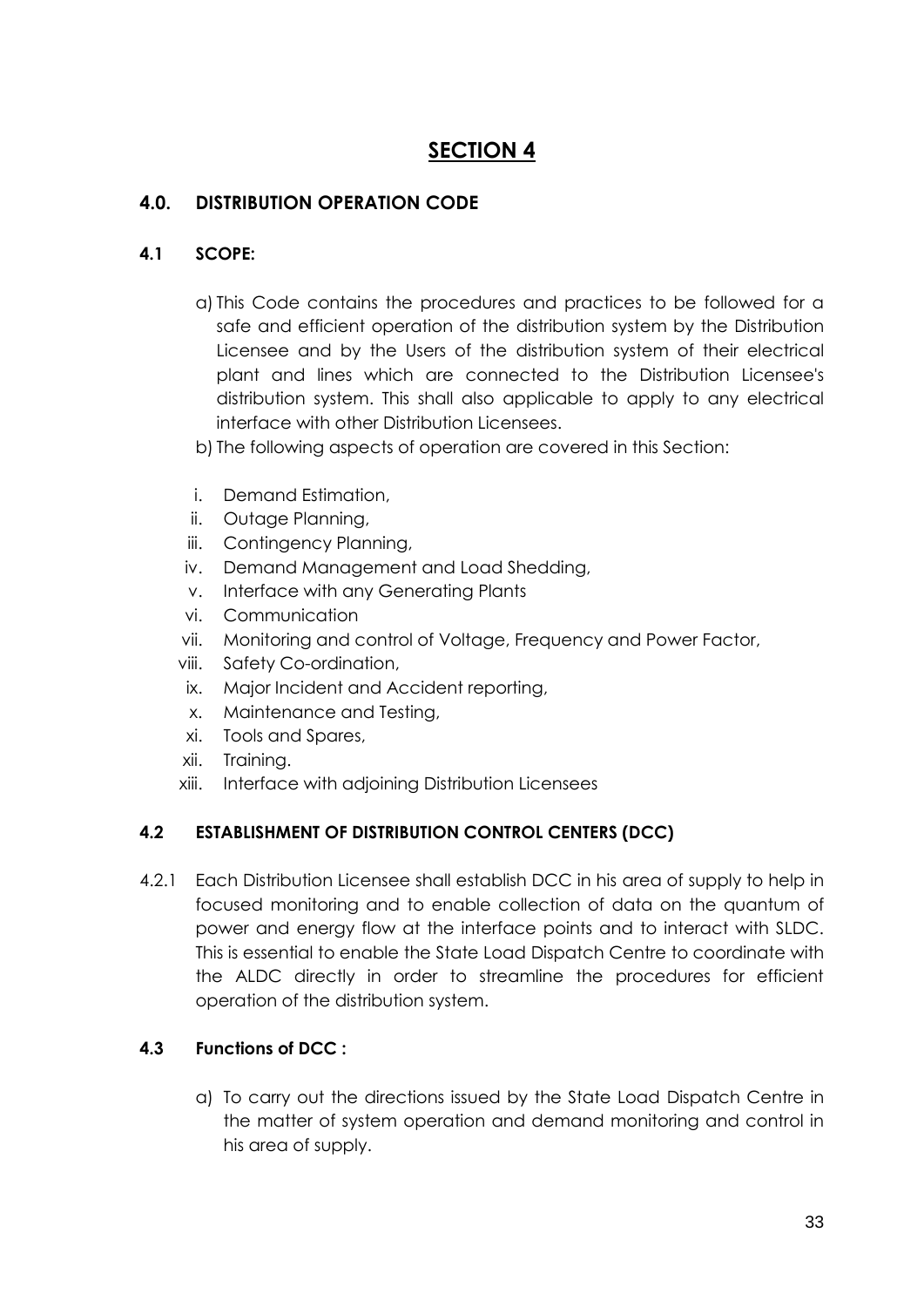- b) For identifying blocks of load to facilitate shedding of load in rotation as may be necessary for achieving control of frequency for load generation balance. The 11kV feeders are to be grouped in such way to avoid repeated interruption to same set of consumers.
- c) Monitoring and accounting the drawal of energy by the Distribution Licensee in his area of supply.
- d) In order to carry out the above functions, the DCC shall have the required communication facilities with all the interface points and the State Load Dispatch Centre, Management and other Users.

# **4.4 DEMAND ESTIMATION**

4.4.1 The DCC shall estimate the hourly and daily demands at each point of interconnection on a day ahead basis based on the data of previous day and the changes that are expected due to climate change and other factors and furnish the same to SLDC.

# **4.5 OUTAGE PLANNING:**

- 4.5.1 The Distribution Licensee shall furnish its proposed outage programs to the DCC for onward transmission to the SLDC and the Transmission Licensee on a month-ahead basis.
- 4.5.2 The outage program shall indicate duration and extent of load affected. contain identification of lines and equipment of the Distribution System proposed to be taken out of service, date of start of outage, duration of outage, quantum of load affected.
- 4.5.3 The outage plan proposed by the Licensee shall be in coordination with the Transmission outage plan.
- 4.5.4 The above procedure shall not apply under emergency situation requiring immediate isolation of any part of the distribution system because of storm, danger to human life, danger to equipment etc., under the following circumstances:
	- a) Disconnection to be effected on any User installation due to violation of Agreement. In this case the SLDC shall be informed wherever the load to the extent of 5 MW or more is affected.

# **4.6 CONTINGENCY PLANNING:**

In case of black out of any area of the distribution system the Licensee shall restore the loads as per the instructions of SLDC.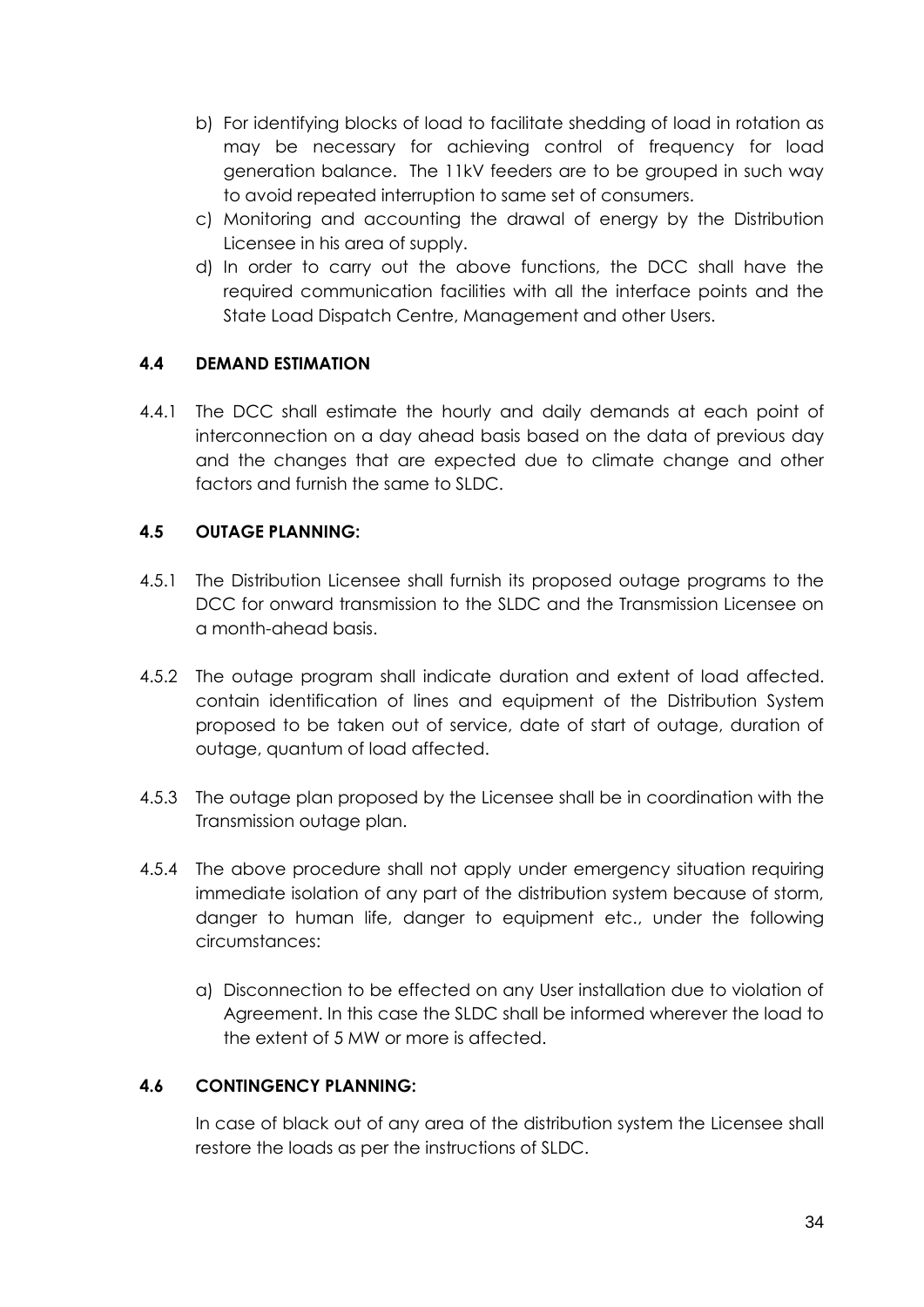- 4.6.1 A contingency situation may arise in the event of a total or partial blackout in the transmission system. A contingency may also arise on a part of the distribution system due to local break downs in the distribution system itself. It may also arise due to a breakdown in the Apparatus of the Transmission Licensee at the point of interconnection.
- 4.6.2 Distribution System Failure:
	- a) Interruptions of power supply in any part of the distribution system lasting for the period as specified in the K.E.R.C. (Licensees' Standards of Performance) Regulations, 2004 due to breakdown in any part of the distribution system may be termed as distribution system failure.
	- b) The Distribution Licensee shall evolve a restoration process for such a distribution system failure.
- 4.6.3 Failure of the Apparatus of the Transmission Licensee:
	- i) The Distribution Licensee shall immediately contact the authorized person at the Sub-Station of the Transmission Licensee, and assess the probable period of restoration and the probable restriction of load drawal from the affected Sub-station.
	- ii) The Distribution Licensee shall carry out the Demand Management Plan in accordance with SLDC instructions.

# **4.7 DEMAND MANAGEMENT AND LOAD SHEDDING:**

- 4.7.1.1 DCC shall resort to temporary load shedding for maintaining the load generation balance as instructed by the SLDC. This may also be necessary due to loss of any circuit or equipment or any other operational contingency.
- 4.7.2 The DCC shall estimate Loads that may be shed in discrete blocks at each Interconnection Point in consultation with the Users supplied through independent circuits as required and submit the same to the SLDC. Such Users shall cooperate with the Licensee in this regard. The DCC shall work out the sequence of load shedding operations and the detailed procedure shall be furnished to the SLDC and to the person in-charge of Sub-Stations concerned where such load shedding has to be carried out. In case of automatic load shedding through under frequency relays, the circuits and the amount of load to be interrupted with corresponding relay settings shall be intimated to the SLDC and persons in charge of the Sub-Stations of the Distribution Licensee as necessary.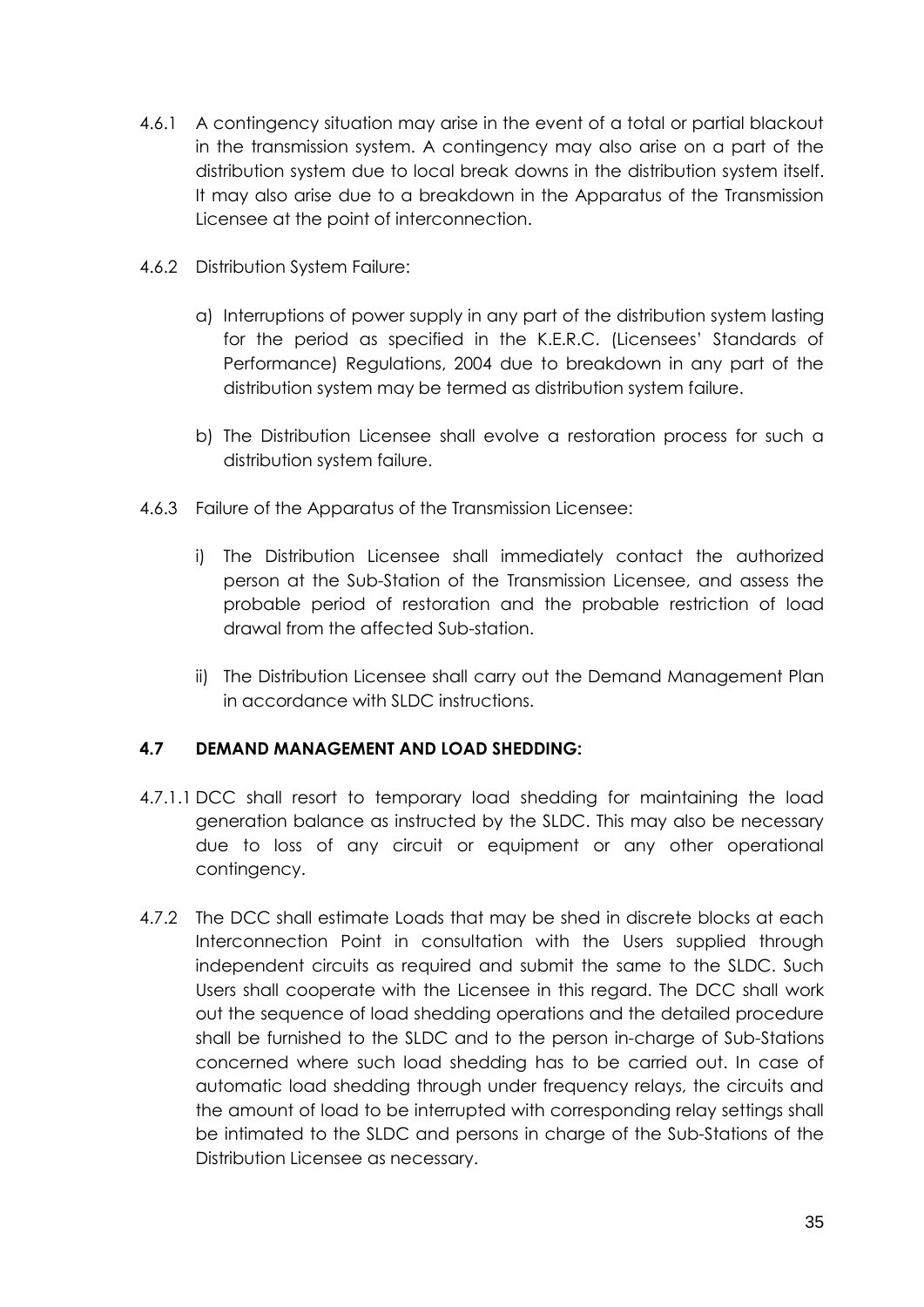4.7.3 If the duration of load shedding to any part of the distribution system is likely to exceed 60 minutes, the affected consumers with Contract Demand of 1 MW & above, the essential services such as Hospitals, Public Water Works and other consumers of the area etc., shall be intimated immediately through SMS.

## **4.8 INTERFACE WITH SMALL GENERATING UNITS INCLUDING CGPs:**

Any Generating Unit which is in synchronization with the distribution system shall abide by the provision of this Code.

### **4.9 METERING AND PROTECTION:**

- 4.9.1 METERING: All Interface meters, consumer meters and energy accounting and audit meters shall conform to the provisions of the Central Electricity Authority (Installation and Operation of Meters) Regulations, 2010 as amended from time to time.
- 4.9.2 PROTECTION: Protection system and its co-ordination shall confirm to the provisions of the Central Electricity Authority (Technical Standards for Connectivity to the Grid) Regulations, 2007 as applicable to the distribution system and bulk consumers, as amended from time to time.

# **4.10 COMMUNICATION:**

Reliable communication links shall be established by the Licensee for exchange of data, information and operating instructions with SLDC, Transmission Licensee, Generating Companies and Users with a demand of 1 MW and above.

# **4.11 VOLTAGE AND POWER FACTOR MONITORING AND CONTROL:**

- 4.11.1 The Distribution Licensee shall take such measures as are necessary to maintain the Voltage and Power Factor at permissible limits within his area of operation.
- 4.11.2 The Distribution Licensee shall take measures to maintain a Power Factor of not less than 0.9 on each feeder at the Sub-Station and for this purpose they shall install capacitors of appropriate capacity at appropriate locations of HT and LT system. The switched capacitors may be installed, to be switched off during light loads to avoid over voltages.
- 4.11.3 Users having Loads with high harmonic content, low Power Factor and fluctuations shall install appropriate correction equipment*.*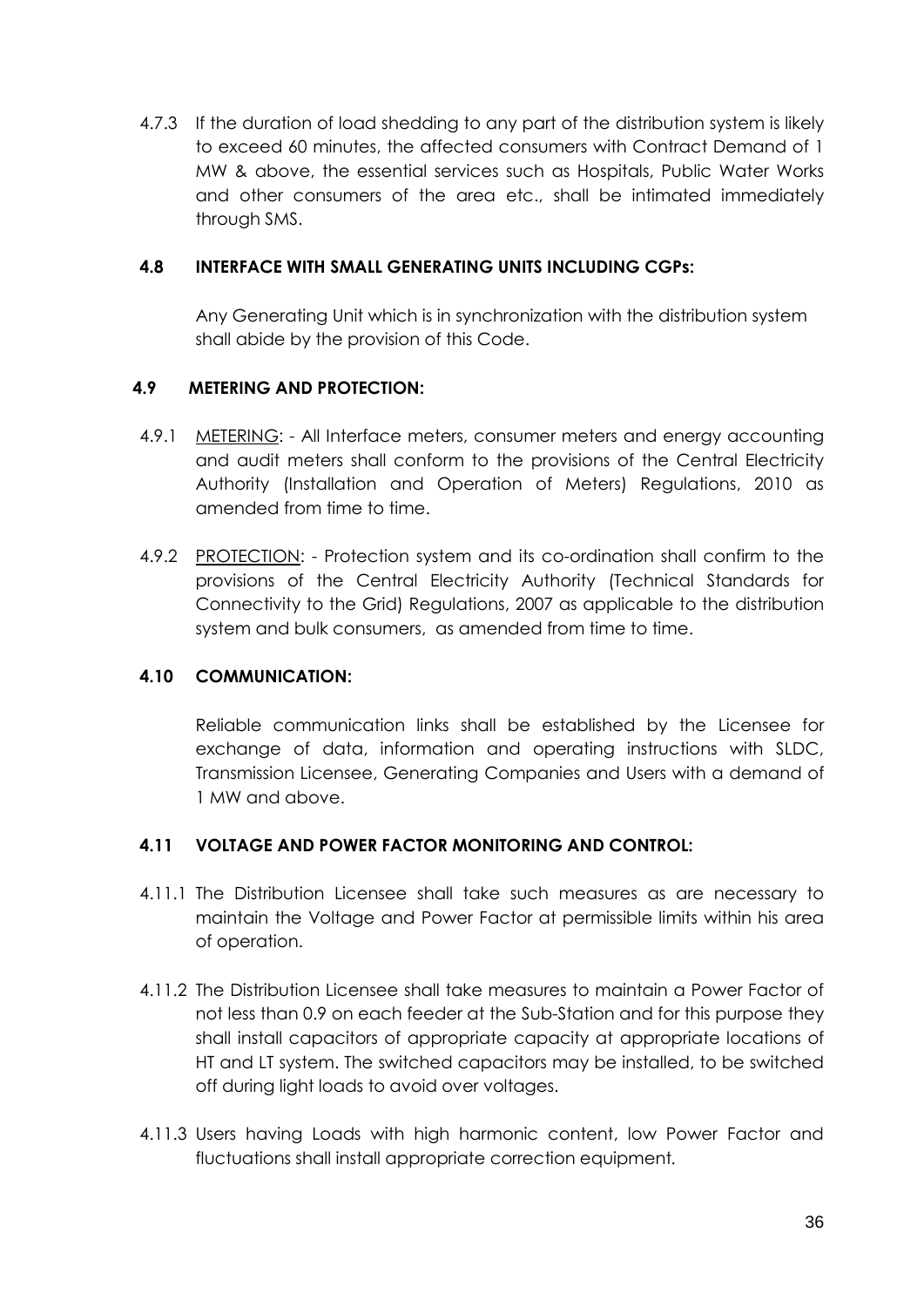## **4.12 SAFETY CO-ORDINATION:**

- 4.12.1 The Distribution Licensee and the Users with the Licensee shall designate suitable persons to be responsible for safety co-ordination. These suitable persons shall be referred to as **"***Safety Officers"*.
- 4.12.2 The Distribution Licensee and the Users shall prepare safety manuals incorporating all the safety precautions to be taken for each component of the distribution system based on the CEA *"Measures Relating to Safety and Electric Supply Regulations, 2010"*. All the safety rules and precautions shall be observed when work is to be carried out on any Line or Apparatus, Switchgear or Circuits in any part of the distribution system or in any part of the User system. The safety manuals thus prepared shall be issued to all the control persons and Users for compliance.
- 4.12.3 The Distribution License shall take all precautions and maintain the distribution system placed in public place in such a way that it should not endanger to lives & property by following proper Construction & Maintenance Standards and "Measures Relating to Safety and Electric Supply Regulations, 2010" issued by CEA from time to time.
- 4.12.4 The provisions of the GRID CODE shall be followed at interconnection points in co-ordination with the Transmission Licensee.
- 4.12.5 Wherever any Consumer has installed an emergency power supply system, either an electronic system with storage batteries or generators, the arrangement shall be such that the same cannot be operated without clearly isolating the system from the supply mains *by using four pole isolating devise (Three Phases & neutral)*. The possibility of a feedback from these devices to the distribution system from any of the conductors, including the neutral conductor shall be clearly ruled out.
- 4.12.6 The appropriate Officers in charge of that area at the electrical interface shall issue written permission to his counterpart for carrying out the work on any Apparatus, Switchgear or Lines beyond the electrical interface. Such permissions shall be termed as *"Line Clear Permits" (LCP).* The format of LCP shall be standardized by the Licensee and shall be used by all concerned.
- 4.12.7 The Distribution Licensee shall frame checklist of operations to be carried out and the procedures for safety coordination for each electrical interface, before issue and return of LCPs. Such procedures and checklists shall be issued to all the concerned by the Licensee for implementation.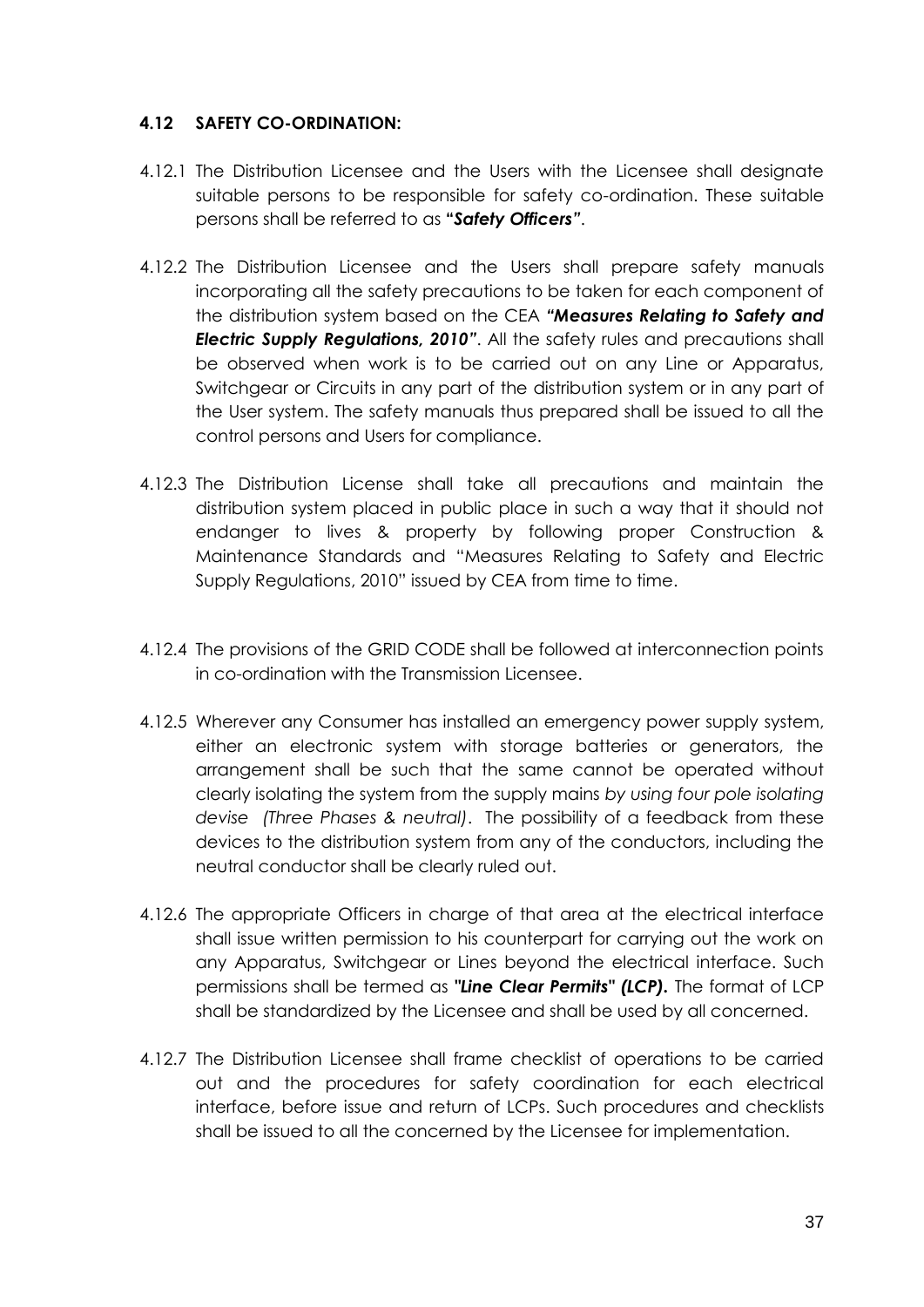## **4.13 MAINTENANCE AND TESTING:**

- 4.13.1 The Distribution Licensee shall prepare Construction Standards and maintenance schedules for complete distribution system components/equipment Viz., 33 kV lines & 11 kV Primary distribution & secondary L.T distribution lines ,DTCs and 33/11 kV Sub-Stations to comply with provisions as required in the CEA *"Technical Standards for Construction of Electrical Plants and Electric Lines Regulations, 2007, and Measures Relating to Safety and Electric Supply Regulations, 2010"* and **Safety Requirements for Construction, Operation and Maintenance of Electrical Plants and Electric Line Regulations, 2011.**
- 4.13.2 In order to provide reliable power supply to all electricity consumers ,the following best practices shall be adopted for:
	- *a)* Quality action plan, quality control including Type tests, tests on stage inspections (raw materials), routine & acceptance tests while procuring all materials & equipment.
	- b) Construction and quality control while execution of distribution system strengthening & system expansion works (33 kV Lines & Sub-Stations, primary & secondary distribution system including DTCs).
	- c) Scheduled system maintenance works & condition monitoring of equipment.

# 4.13.3 **Asset Maintenance:**

- a) Lack of asset records has led to absence of condition monitoring of assets over the years and development of refurbishment & retirement policy of assets. The attributable data which leads to power supply break downs and un-safe to lives and property shall be collected at least once in a year by walk over survey from each & every component of the distribution system.
- **b)** The attributable data pertaining to line supports, conductors, safety clearances, insulators, earthing of non-conductive parts of the system, DTCs, U.G. Cables, RMUs, LT Feeder Pillar Boxes, Street light control boxes and service mains of consumer installations shall be collected during the survey and all the technical deficiencies shall be rectified by arranging shut downs to make the system more efficient & safe.

The DTC should be periodically checked and maintenance carried out every year including testing of quality of oil, checking of condition of fuses, and disconnection switches. Maintenance of Switchgear, Protective Relays and isolators etc., shall be carried out as recommended by the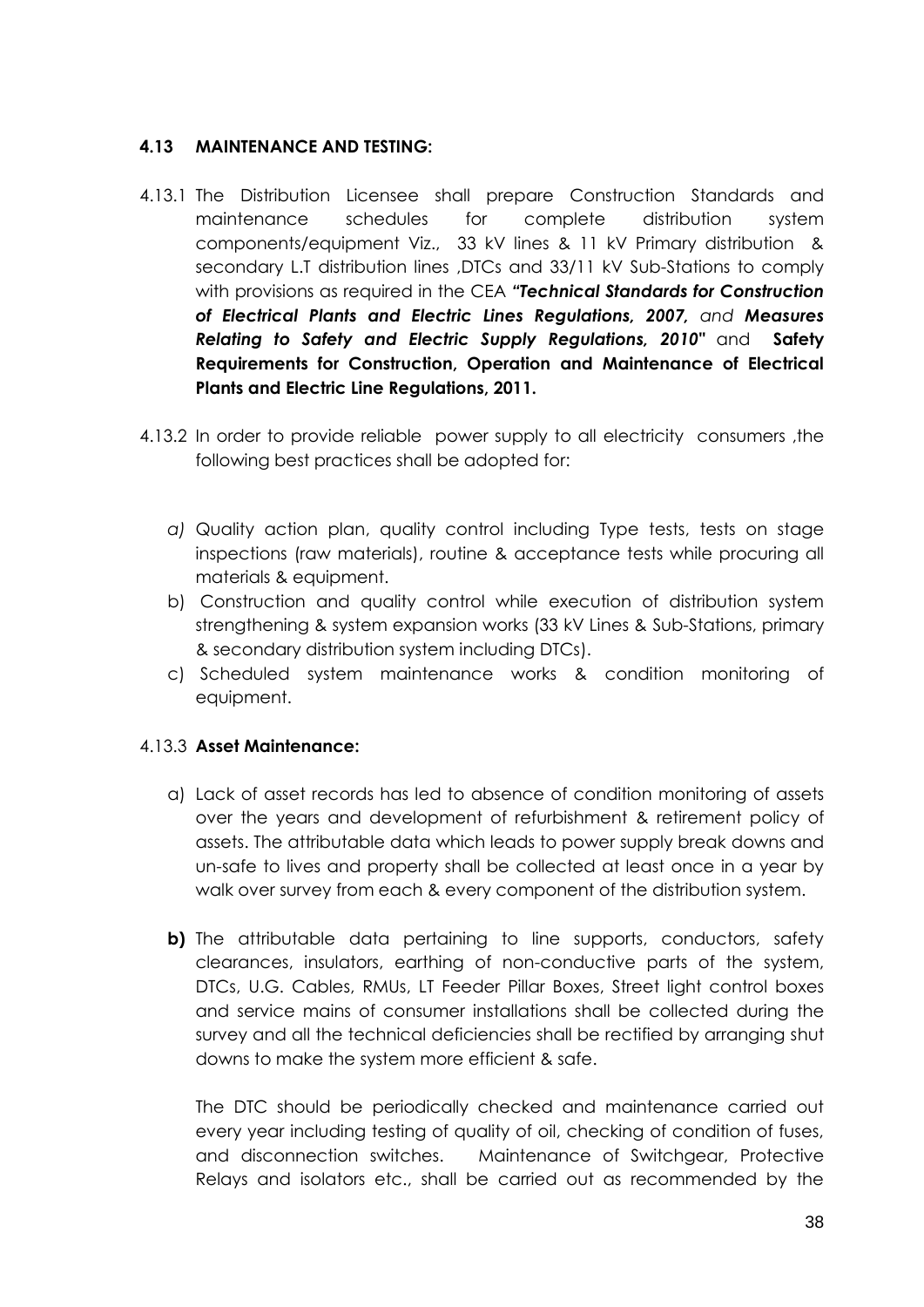manufacturers and the relevant code of practices issued by the Bureau of Indian Standards and CBIP. These shall be carried out at the prescribed intervals and the test results shall be recorded in the maintenance registers.

- 4.13.4 The Distribution Licensee shall maintain well trained maintenance personnel, and all the required tools in good condition, and conduct the maintenance work to ensure distribution system reliability.
- 4.13.5 The Users shall maintain their Apparatus and Power Lines at all times conforming to:
	- a) The Central Electricity Authority (Measures Relating to Safety and Electricity Supply) Regulations, 2010
	- b) The Central Electricity Authority (Safety Requirements for Construction, Operation and Maintenance of Electrical Plants and Electric Lines) Regulations, 2011.

## **4.14 TOOLS AND SPARES:**

- 4.14.1 The Distribution Licensee shall ensure availability of proper tools and tackles at all work places for carrying out the maintenance work. The tools and tackles shall be checked from time to time and their serviceability shall be ensured.
- 4.14.2 The Distribution Licensee shall maintain an inventory of spares required for maintenance and replacement purposes at suitable locations according to a clear policy to be laid down by the Licensee.

### **4.15 TRAINING:**

4.15.1 The Distribution Licensee shall make appropriate arrangements for training of his workmen and supervisory staff, for imparting up-to-date techniques of distribution system design, construction, operation and maintenance. Distribution Licensee shall frame a suitable syllabus for this purpose.

# **4.16 DISTRIBUTION SYSTEM CONSTRUCTION, OPERATION AND MAINTENANCE STANDARD**

### **GENERAL:**

This standard is for the construction, operation and maintenance of the Licensee's distribution system to ensure safety, reliability and efficiency with maximum security.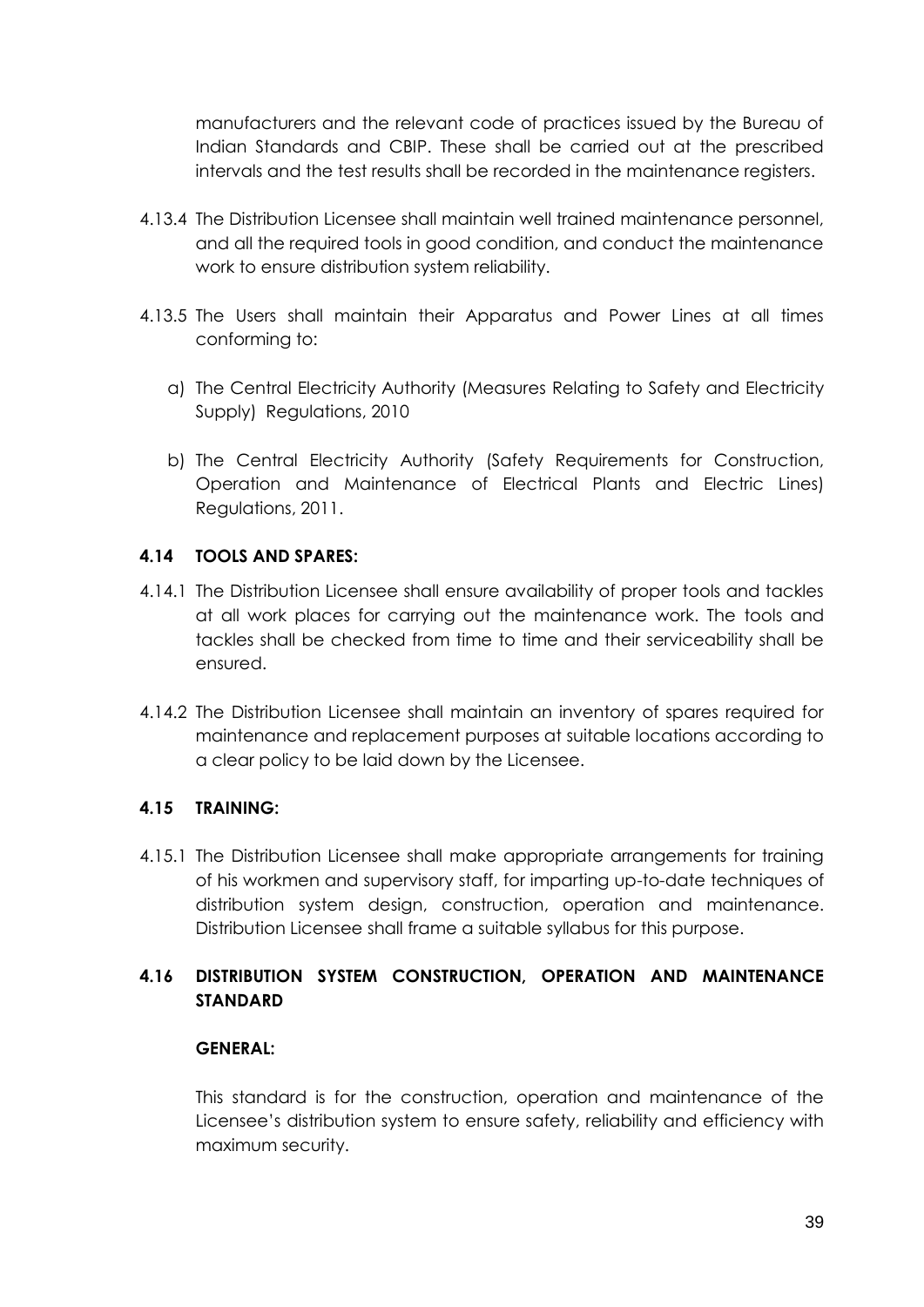## **4.17 CONSTRUCTION PRACTICE:**

- 4.17.1 The construction of the distribution lines shall be carried out strictly as per CEA (Technical Standards for Electrical Plants and Electric Lines) Regulations, 2010, CEA (Measures Relating to Safety and Electric Supply) Regulations, 2010 and also as per the following Indian Standards:
	- i) IS 7321 Code of Practice for selection, handling and erection of concrete poles for overhead Power and Telecommunication Lines.
	- ii) IS 5613 Code of Practice for design, installation and maintenance of overhead power lines - Part 1 - Lines up to and including 11 KV - Section 2 - Installation and maintenance.
	- iii) IS 5613 Code of Practice for design, *installation and maintenance of overhead Power and Telecommunication lines* - Part 2, Lines above 11 KV and up to and including 220 KV - Section 2, Installation and maintenance.
	- iv) IS 1255 Code of Practice for installation and maintenance of Power Cables (up to and including 33 KV).
	- v) IS 14255 Aerial Bunched Cables for working voltages up to and including 1100 Volts.
	- vi) REC Specification no 32 Aerial Bunched Cables for working voltage up to and including 1100 Volts.
	- vii) IS-3043 Code of Practice for earthing.
- 4.17.2 As mentioned in item (iii) above, the installation practices for 33 KV lines shall be similar to that of 11 KV lines.
- 4.17.3 Best practices for the construction of the over head distribution lines:
	- a) The line supports to be properly erected by burying at least  $1/5<sup>th</sup>$  the height of the support. The verticality of poles shall be maintained within reasonable limits of tolerance by concreting of foundation from the bottom up to 150 mm above the planting depth as per soil conditions. These shall be suitably designed for the particular soil condition and in any case shall not be less than 450mm x 450mm with a mix of ratio 1:3:6 commencing from the foot of the pole and extending up to 150 mm above the planting depth. Proper back filling to be made and consolidated to prevent leaning of the supports around the concrete in the pit dug for pole erection.
	- b) Span lengths to be maintained within the designed values.
	- c) Guys & stud poles to be provided at appropriate places. Storm guys to be provided for every fifth pole of lengthy lines. The guy shall be provided at 45 to 60 degrees to the ground or should not be less than 30° between pole & guy /stay wire to make them more effective. Break insulators to be provided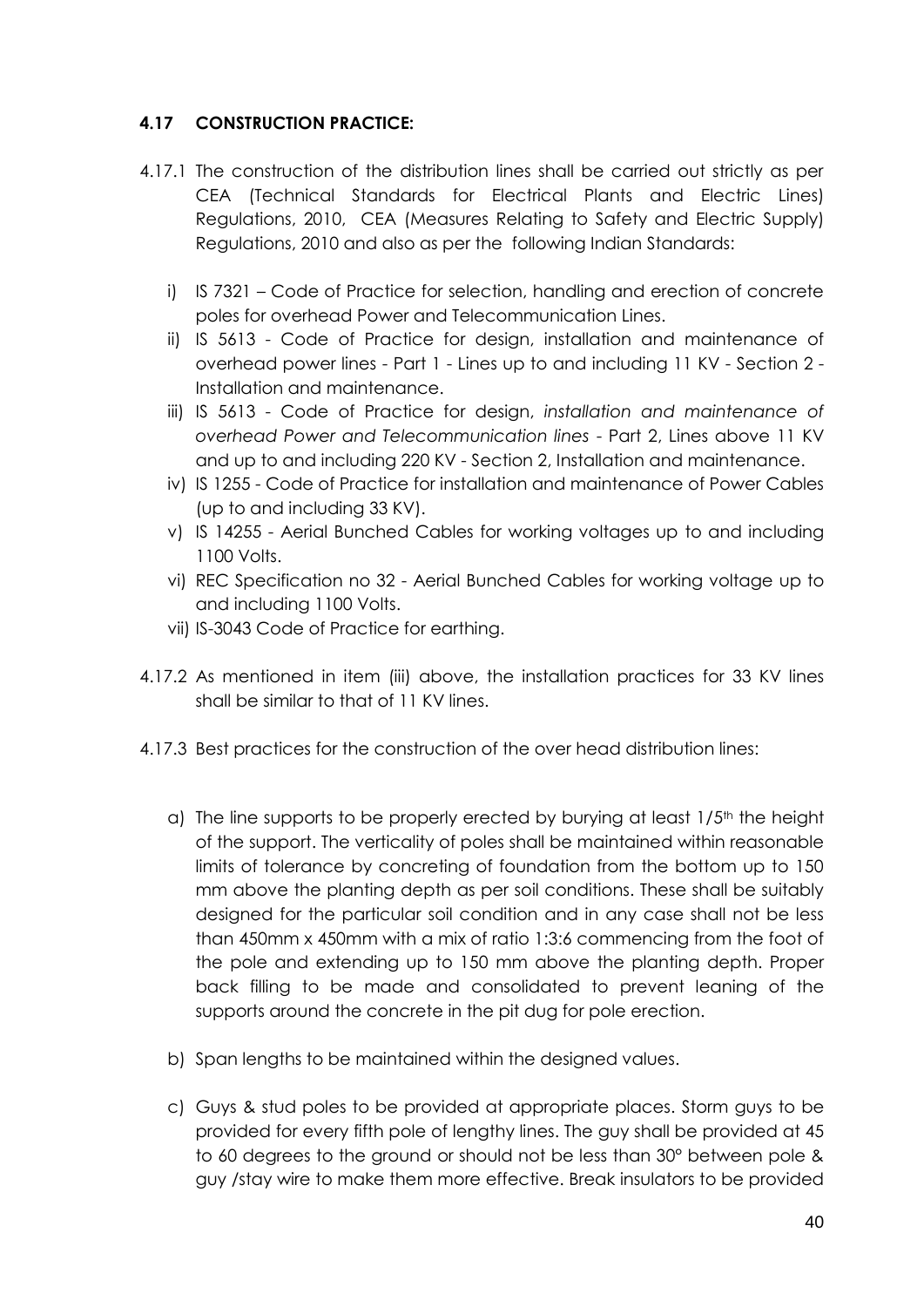to the guys at a minimum height of 3.0 meters vertically above ground level.

- d) The proper design tension within maximum & minimum values of each conductor to be maintained while stringing. Minimum ground clearances, vertical & horizontal clearances to the structures to be maintained as per the CEA (Measures Relating to Safety and Electric Supply) Regulations, 2010. Suitable type jointing sleeves to be provided for joining the conductors using twisting wrenches, instead of simply twisting the two conductors. The wedge type / P.G clamps to be provided for all jump connections in the distribution lines similar to transmission lines to prevent energy loss in loose jump connections, conductor snapping, etc. In order to prevent damage to the conductors, proper binding of conductors with pin insulators using aluminum tape is to be adopted.
- e) The earthed guarding to be provided at all the crossings of roads, for power lines & telephone lines.
- f) The main leads are to be properly taken to aerial fuse boards at the poles from over head LT lines and the service mains to be connected to aerial fuse boards only. The over head service mains to be taken in pipes or UG cable service mains to be taken right inside the meter board to prevent the consumer to have an access to service mains before energy meter.
- 4.17.4 For LT lines, the conductors may be of horizontal configuration or vertical configuration depending upon the field conditions ensuring the various clearances as specified in CEA (Measures Relating to the Safety and Electric Supply) Regulations, 2010.
- 4.17.5 The conductors of 11 KV and 33 KV single circuit lines shall be arranged in delta formation generally by placing the top conductor on top of the pole on an insulator with a bracket clamp and placing the bottom conductors on insulators mounted on a suitable cross arm.
- 4.17.6 Suitable earth guard stirrups are to be provided on each pole of 11kV line when the line runs along the street and cradle guards are to be provided when the line runs across the street. The earth guard shall be properly grounded so that, in the event of a phase conductor coming in contact with it will enable the operation of protection device and render the line harmless.
- 4.17.7 Correct capacity fuses shall be provided and maintained in good condition at all distribution transformer centers as per the following table.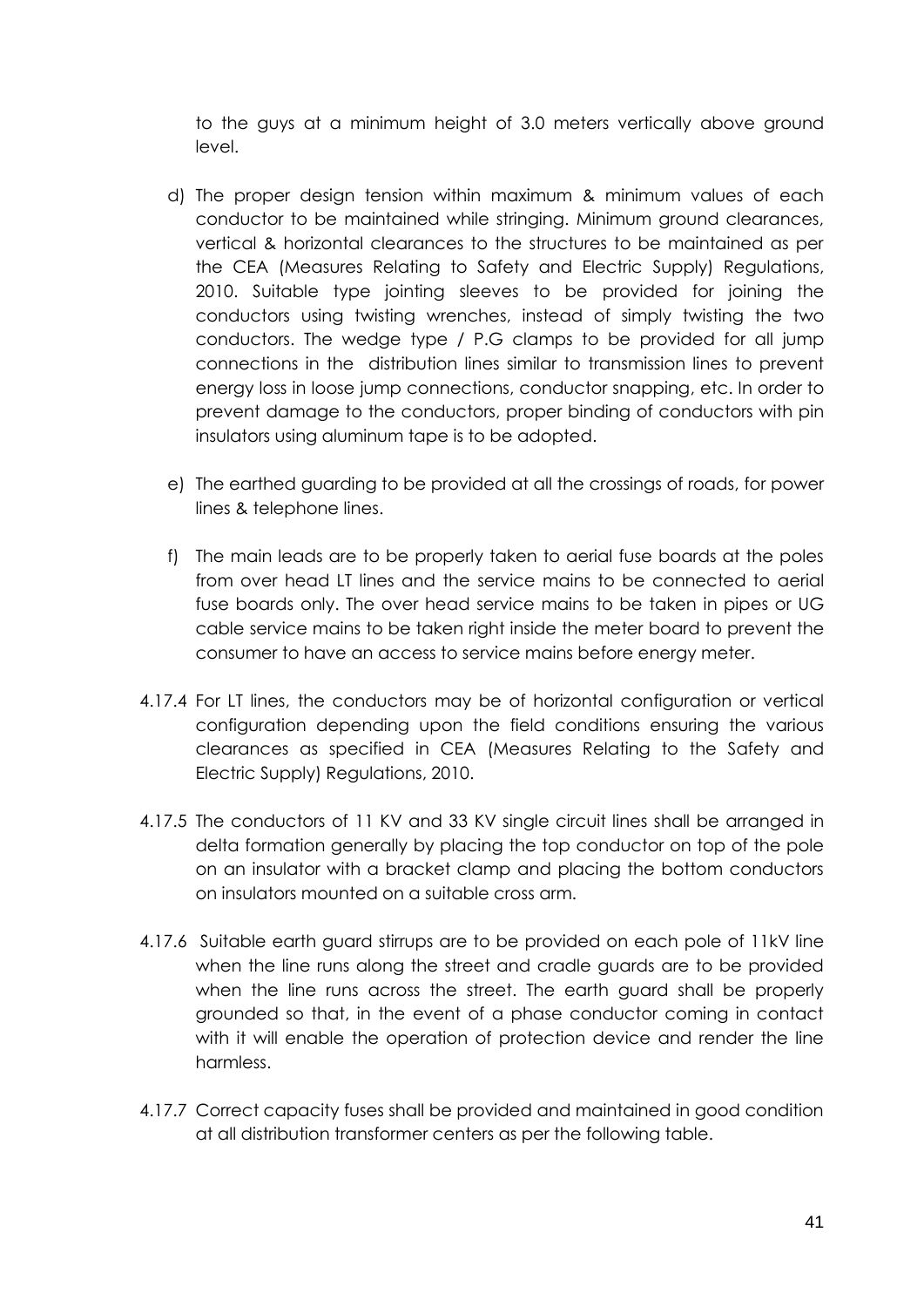| <b>Capacity of</b><br><b>Transformer</b> | Current<br>Rating<br>11 KV side | <b>Fuse</b><br><b>Size</b><br><b>SWG</b> | Current<br><b>Rating LT</b><br><b>Side</b> | LT side<br>protection                               |  |
|------------------------------------------|---------------------------------|------------------------------------------|--------------------------------------------|-----------------------------------------------------|--|
| <b>25 KVA</b>                            | $1.31$ amps                     | 38                                       | 36 amps                                    | <b>MCCBs with</b>                                   |  |
| 63 KVA                                   | 3.31 amps                       | 35                                       | 91 amps                                    | earth                                               |  |
| <b>100 KVA</b>                           | 5.25 amps                       | 33                                       | 144 amps                                   | leakage<br>protection                               |  |
| 250 KVA                                  | 13.13 amps                      | 23                                       | 360 amps                                   |                                                     |  |
| 300 KVA                                  | 15.75 amps                      | 23                                       | 433 amps                                   | <b>MCCBs with</b><br>earth<br>leakage<br>protection |  |
| 500 KVA                                  | 26.24 amps                      | 20                                       | 722 amps                                   |                                                     |  |

**TABLE -1 Tinned Copper Fuse Wire Sizes for Pole Mounted Transformers.**

- 4.17.8 Sufficient quantity of spares such as fuses, insulators, conductors, connectors, joint kits, PG / wedge type clamps and circuit breakers etc., for quick replacement and restoration of supply shall be made available with all the O & M unit offices.
- 4.17.9 Earthing shall be carried out in accordance with IS 3043 Code of Practice for Earthing. The earth connection shall be checked periodically and maintained properly.
- 4.17.10 Every transformer center shall be provided with earthing for transformer neutral, Lightning Arrestor, transformer body and other metal parts as per the "IS 3043 Code of Practice for Earthing". The following table specifies the minimum size of earth wires to be used for earthing of the neutral point of the Distribution transformers:

| <b>Transformer Rating.</b> | <b>Insulated PVC single core</b><br>stranded aluminum<br>conductor. |  |  |
|----------------------------|---------------------------------------------------------------------|--|--|
|                            |                                                                     |  |  |
| 50 KVA and below           | 16 sq.mm.                                                           |  |  |
| <b>75 KVA</b>              | 25 sq.mm.                                                           |  |  |
| 100 KVA                    | 35 sq.mm.                                                           |  |  |
| 150 KVA                    | 70 sq.mm                                                            |  |  |
| 200 KVA                    | 95 sq.mm.                                                           |  |  |
| 250 KVA                    | 150 sq.mm.                                                          |  |  |
| 300 KVA                    | 225 sq.mm.                                                          |  |  |
| 500 KVA                    | 300 sq.mm.                                                          |  |  |

**TABLE 2**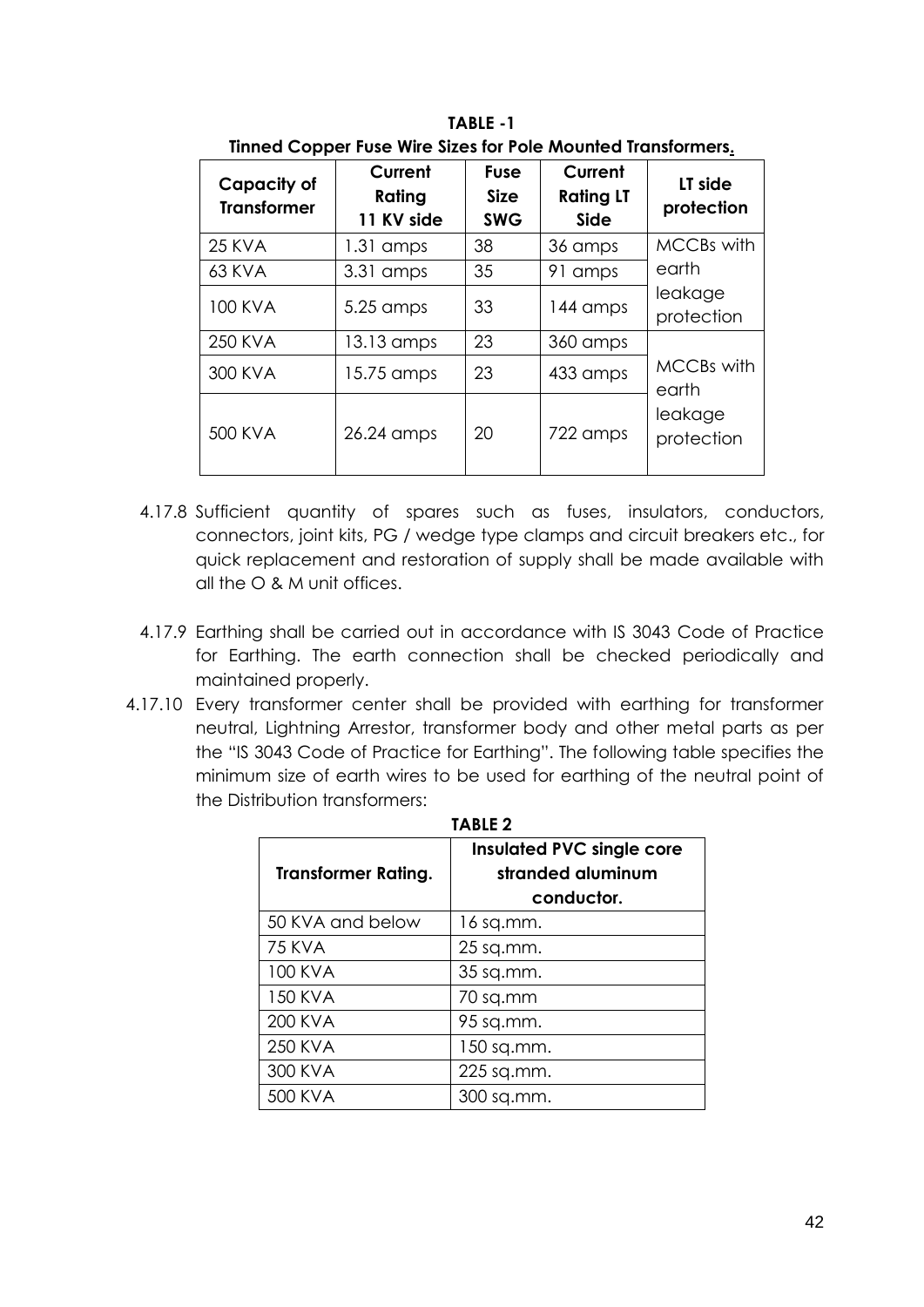4.17.11 The following table specifies the minimum size of earth lead to be used for equipment earthing, such as transformers, motors, generators, switchgear etc.

| <b>TABLE 3</b>                 |                              |  |  |  |
|--------------------------------|------------------------------|--|--|--|
| Rating of 400 V, 3 phase 50 Hz | Size of PVC insulated        |  |  |  |
| equipment in KVA.              | Aluminum earthing conductor. |  |  |  |
| Up to $5$                      | 6 sq.mm.                     |  |  |  |
| 6 to 15                        | 16 sq.mm.                    |  |  |  |
| 16 to 50                       | 16 sq.mm.                    |  |  |  |
| 51 to 75                       | 25 sq.mm.                    |  |  |  |
| 76 to 100                      | 35 sq.mm.                    |  |  |  |
| 101 to 125                     | 50 sq.mm.                    |  |  |  |
| 126 to 150                     | 70 sq.mm.                    |  |  |  |
| 151 to 200                     | 95 sq.mm.                    |  |  |  |
| 201 and above                  | 185 sq.mm.                   |  |  |  |

4.17.12 The voltage gradient at the earth electrode at the transformer center may attain sufficiently high value during heavy flow of ground currents and become dangerous to cattle and human life. To eliminate the possibility of danger, the top of the earth electrode shall be buried below earth surface and the connecting lead should be insulated. The top of the earth electrode shall be at least 300 mm below the surface of the soil as per clause 11.2 of IS 3043.

| IABLE 4    |                                                                                                      |                                              |                                          |                                          |  |
|------------|------------------------------------------------------------------------------------------------------|----------------------------------------------|------------------------------------------|------------------------------------------|--|
| SI.<br>No. | <b>Particulars</b>                                                                                   | For LT<br>Lines(Mtr)                         | For 11 KV<br>Lines (Mtr)                 | <b>For 33 KV</b><br>Lines(Mtr)           |  |
| $\alpha$   | Minimum height of any conductor of<br>an overhead line, including service<br>line across any street. | 5.8                                          | 6.1                                      | 6.4                                      |  |
| b)         | Minimum height of any conductor of<br>an overhead line, including service<br>line along any street.  | 5.5                                          | 5.8                                      | 6.1                                      |  |
| $\circ)$   | Minimum height of any conductor of<br>an overhead line, including service<br>line erected elsewhere. | 4.6                                          | 4.6                                      | 5.2                                      |  |
| $\Theta$   | Minimum vertical clearance of<br>overhead conductor from buildings. <sup>1</sup>                     | 3.7 Mtr<br>(vertical)<br>1.8<br>(horizontal) | 4.5<br>(vertical)<br>1.8<br>(horizontal) | 4.5<br>(vertical)<br>2.5<br>(horizontal) |  |
| f)         | Minimum horizontal clearance<br>between the live wires and structures                                | $1.2$ Mtr                                    | $2.0$ Mtr                                | $2.0$ Mtr                                |  |

-

**TABLE 4**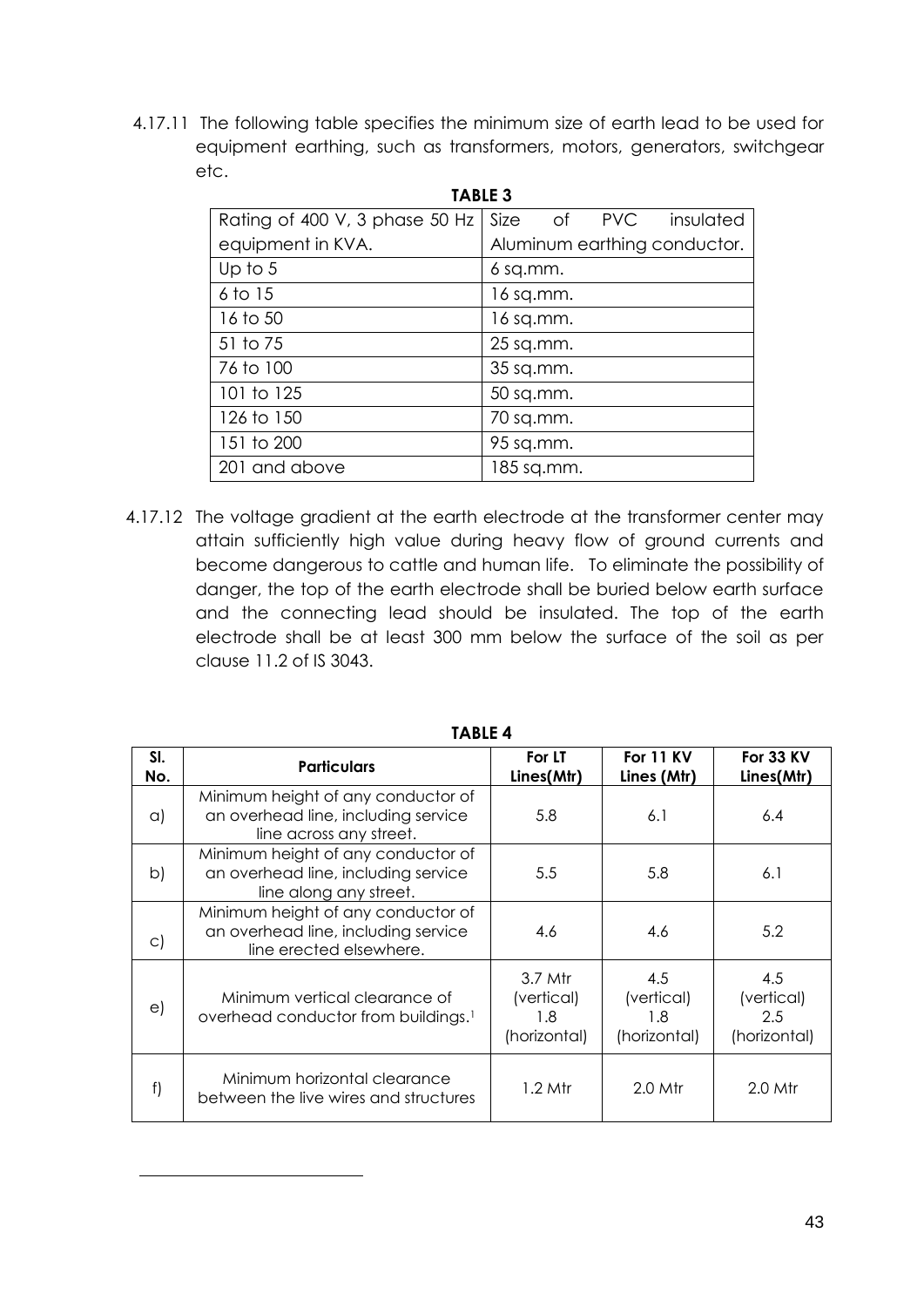- 4.17.13 Earth electrodes, other than those used for earthing of the fence itself, shall not be installed in the proximity of the metal fence, to avoid the possibility of the fence becoming live and thus rendering it dangerous.
- 4.17.14 The street lighting posts with underground cables require a great deal of attention due to the fact that many times these cables are connected at lower levels to the insulated wires coming from street lights. A fuse box for the phase wire shall be fitted and properly maintained at these connections. The fuse box shall be provided with a hinged door, which shall be kept closed and locked from access to public and shall be periodically inspected and maintained. These fuse boxes shall be provided at a minimum height of 2.5 meters from ground level and to be perfectly earthed.
- 4.17.15 The live terminals of distribution transformers shall be at a height not less than 3.0 meters from ground level. Danger boards & Anti-climbing devices shall be invariably provided for all distribution transformer centers.
- 4.17.16 Suitable danger boards and anti-climbing devices shall be provided on the poles at locations accessible for human approach such as school premises, market places, in the vicinity of hamlets, villages, towns and cities etc.
- 4.17.17 The maximum span along any street in towns and cities shall not be more than 40 meters. In road crossings, the poles shall be installed on either side of the road and suitable guarding shall be provided. Wherever guarding cannot be provided due to practical reasons, aerial bunched cables shall be used for the road crossings.
- 4.17.18 The minimum clearances from any conductor of an overhead line from ground and buildings at different places shall be maintained as per the CEA (Measures Relating to Safety and Electric Supply) Regulations, 2010, as indicted in Table 4.
- 4.17.19 No joints shall be permitted on a bare conductors or wires passing over/adjacent to a building.
- 4.17.20 A tapping can be made only at the point of support. Only good quality PG or wedge type clamps shall be used to ensure good contact. Twisted joints shall be avoided.
- 4.17.21 Fuses along with isolators shall be provided to isolate different parts of the distribution system. Lightning arresters shall be provided for every 11 KV and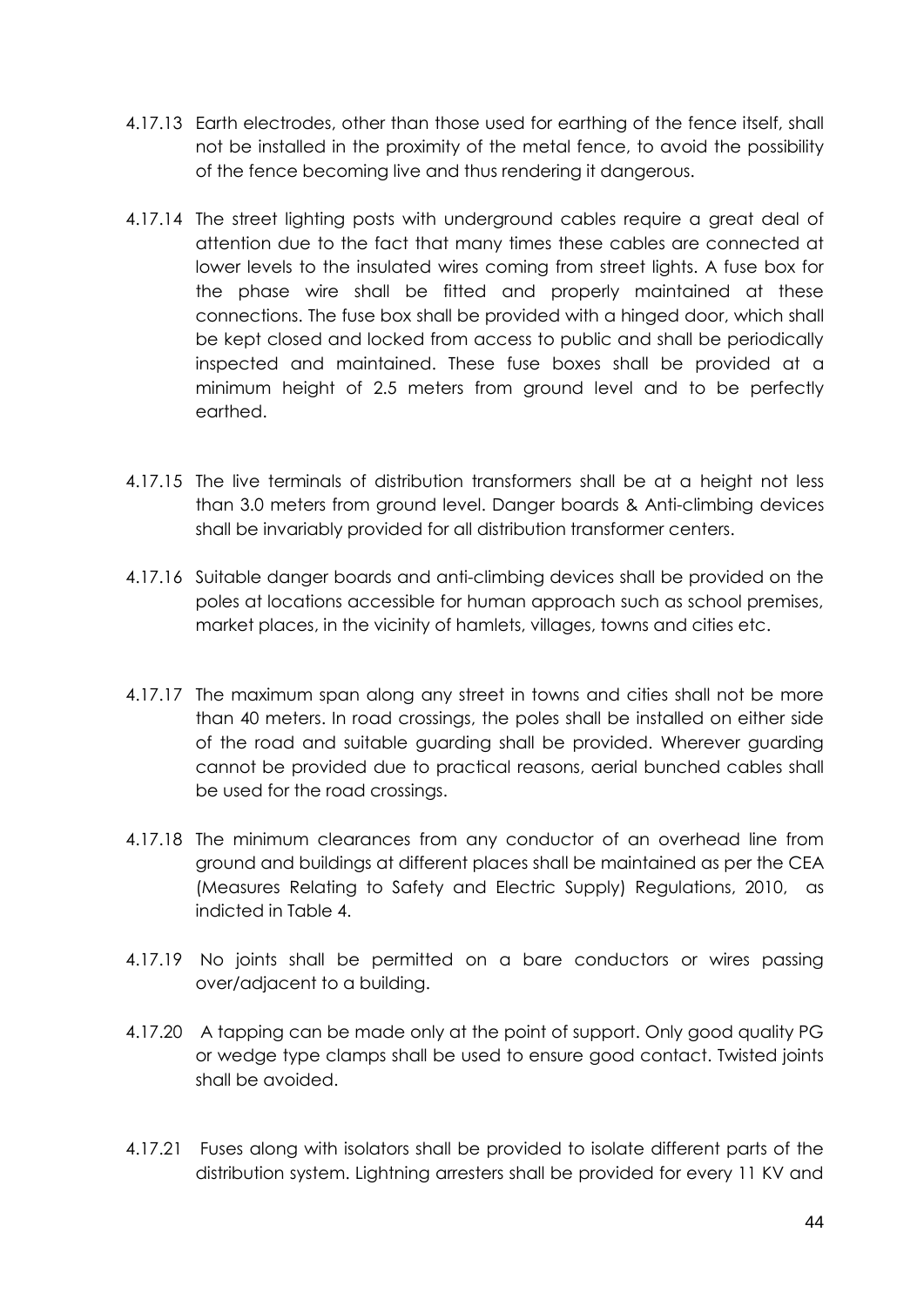33 KV outgoing feeder at the Sub-Station and at places where the lines terminate for connections to the equipment.

- 4.17.22 The entire pedestal mounted equipment such as distribution transformers, switchgear, and distribution boxes etc., installed in streets and accessible to public shall be protected by locking the doors and/or providing a suitable earthed fence with gate. "DANGER" Boards shall be prominently displayed on the fence and equipment.
- 4.17.23 The Distribution system elements in the public places should be placed in such a way that, they should not cause any hindrance to the public movement.
- 4.17.24 For the safety of telecommunication lines at locations where the overhead power line may cross over the same, the recommendations laid down in the Code of Practices of the Power and Telecommunication Co-ordination Committee shall be followed. The detailed drawing of the arrangement at crossings with telecommunication lines as furnished in REC Standards J4 and J5 shall be followed.
- 4.17.25 When erecting overhead power lines, the conductors of the same shall wherever possible, be arranged to cross over (not below) the existing telephone or telegraph lines. For any special cases where it would not be convenient or economical to remove the existing telephone or telegraph wires and erect them below the power wires, special guarding arrangements of suitable design shall be provided.

### **4.18 OPERATIONAL CRITERIA**:

The operational criteria comprise of:

- 1) Load monitoring
- 2) Load balancing
- 3) Voltage monitoring and control
- 4) Data logging
- 5) Load management
- 6) Communication
- 7) Safety coordination

# **4.19 LOAD MONITORING:**

Station Log Sheets and Registers for Station operations duly recording the hourly readings of the meters such as current, load, voltage etc., shall be maintained at each Sub-Station. A separate register for the daily energy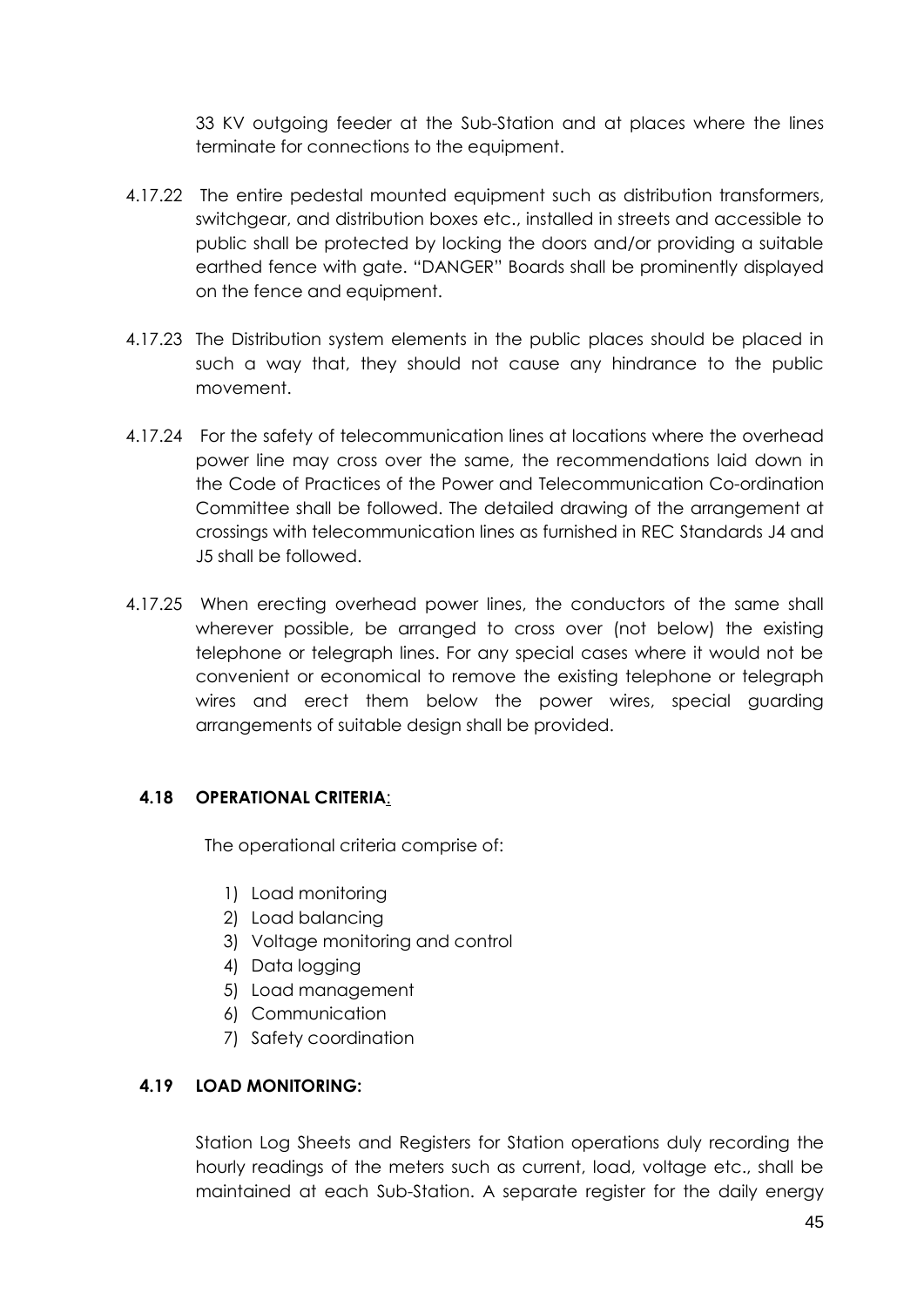meter readings for both the energy received and energy sent out shall be maintained along with the above.

# **4.20 LOAD BALANCING:**

- 4.20.1 The unbalanced load on the LT side of the distribution transformers shall not exceed 10% during peak load.
- 4.20.2 The secondary currents and voltages of the distribution transformers shall be recorded at least once a month during expected peak load hours on all the phases.
	- i. 35 days stored Load survey & billing data from the ETV meters provided on LT side of DTCs shall be down loaded from communication port every month and following analysis shall be conducted:
		- a) Peak load amperes of all three phases.
		- b) Highest & lowest voltages during the month.
		- c) Unbalanced currents between the 3 Phases during peak.
		- d) Load Power Factor
		- e) Monthly active & reactive energy.
	- ii. Neutral current and voltage between Neutral & ground shall be measured during the peak load.

# **4.21 VOLTAGE MONITORING AND CONTROL:**

- 4.21.1 The Voltage monitoring at each Sub-Station feeding 11 KV distribution system shall be monitored and voltages are adjusted to ensure that the voltage profile is within the specified limits as indicated in 3.8. The data logging of the same shall be carried out.
- 4.21.2 The voltage condition shall be monitored by operating OLTC of Power Transformers in 33 /11 KV Sub-Stations to correct voltage at the sending end whenever required.
- 4.21.3 The capacitor banks at appropriate locations on the 11kV side as well as 400 volts side shall be installed to maintain the PF at 0.9.
- 4.21.4 The Voltage unbalance between phases is defined as: deviation between voltage of highest and lowest phases divided by the Average voltage of three phases. The voltage unbalance shall not exceed 3% at 33 KV and 3.5% at 11 KV.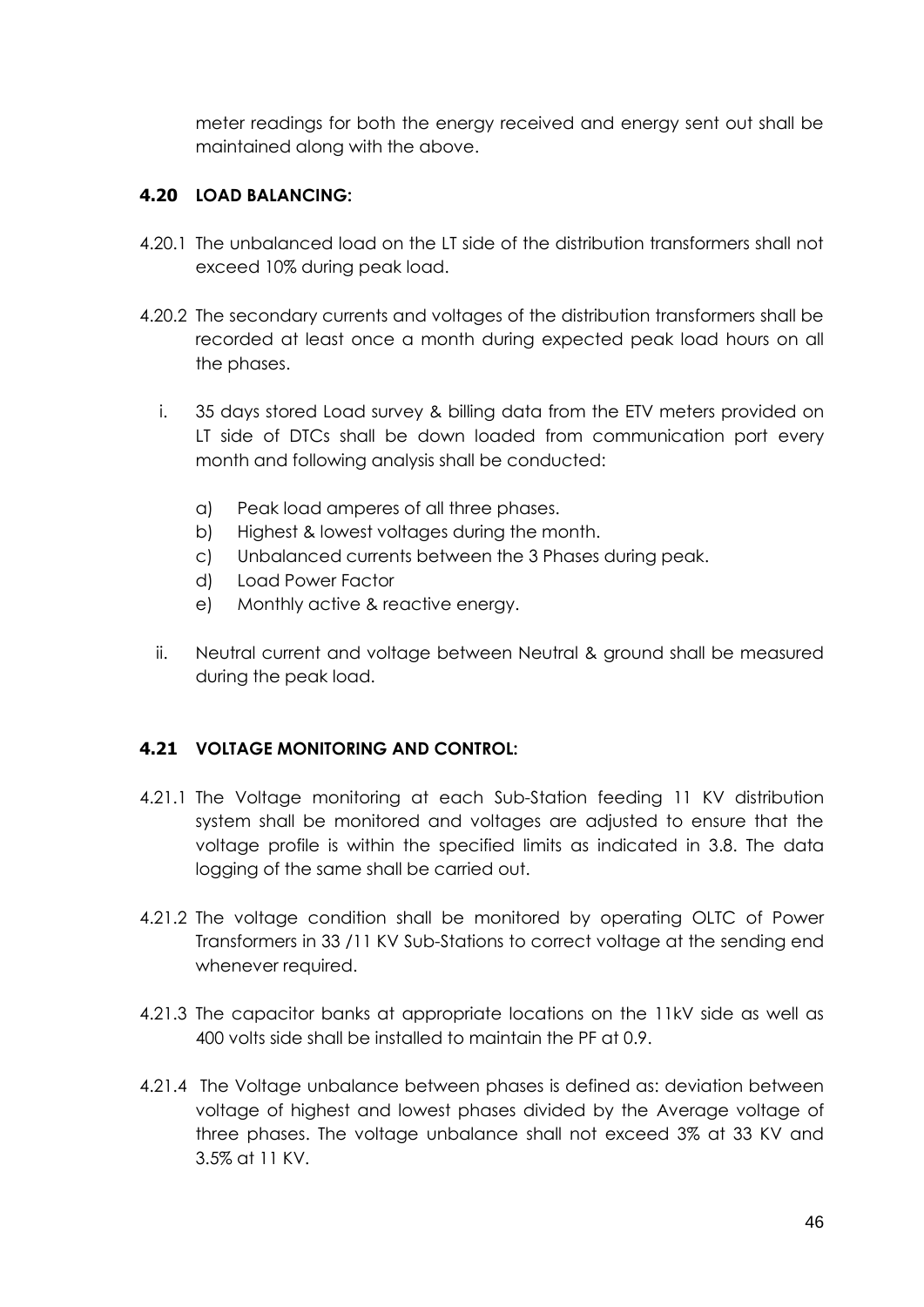## **4.22 MONITORING OF HARMONICS:**

### **Voltage and Current Harmonics**

The Harmonic measurements shall be carried out periodically by the Licensee and action taken to reduce the harmonics accordingly.

- a) The total harmonic distortion for voltage at the connection point shall not exceed 5% with no individual harmonic higher than 3%.
- b) The total harmonic distortion for current drawn from the transmission system at the connection point shall not exceed 8%.

### **4.23. DATA LOGGING:**

- 4.23.1. All-important data such as Voltage, Current, Power Factor, KW, KVA and Transformer data such as tap position, oil/winding temperature, etc., shall be logged on hourly basis in all Sub-Stations.
- 4.23.2. The following records among others shall be maintained at each Sub-Station:
	- a) Operation and maintenance manuals for the Sub-Station,
	- b) Maintenance registers for the equipment and Station batteries,
	- c) Interruption Register,
	- d) Line Clearance Register,
	- e) Equipment Register,
- 4.23.3. A detailed analysis of the above data shall be made periodically, to assess the performance of the equipment and overloading conditions if any, for taking necessary decisions.

### **4.24. LOAD MANAGEMENT:**

- 4.24.1. In the event of total or partial black outs of State or regional transmission system, the Distribution Licensee shall follow procedures as laid down in Karnataka Electricity Grid Code (KEGC) for restoring normalcy.
- 4.24.2. In the event of breakdown within its own system, the distribution licensee shall restore/ maintain supply within the limits specified in the Standards of Performance by taking appropriate measures.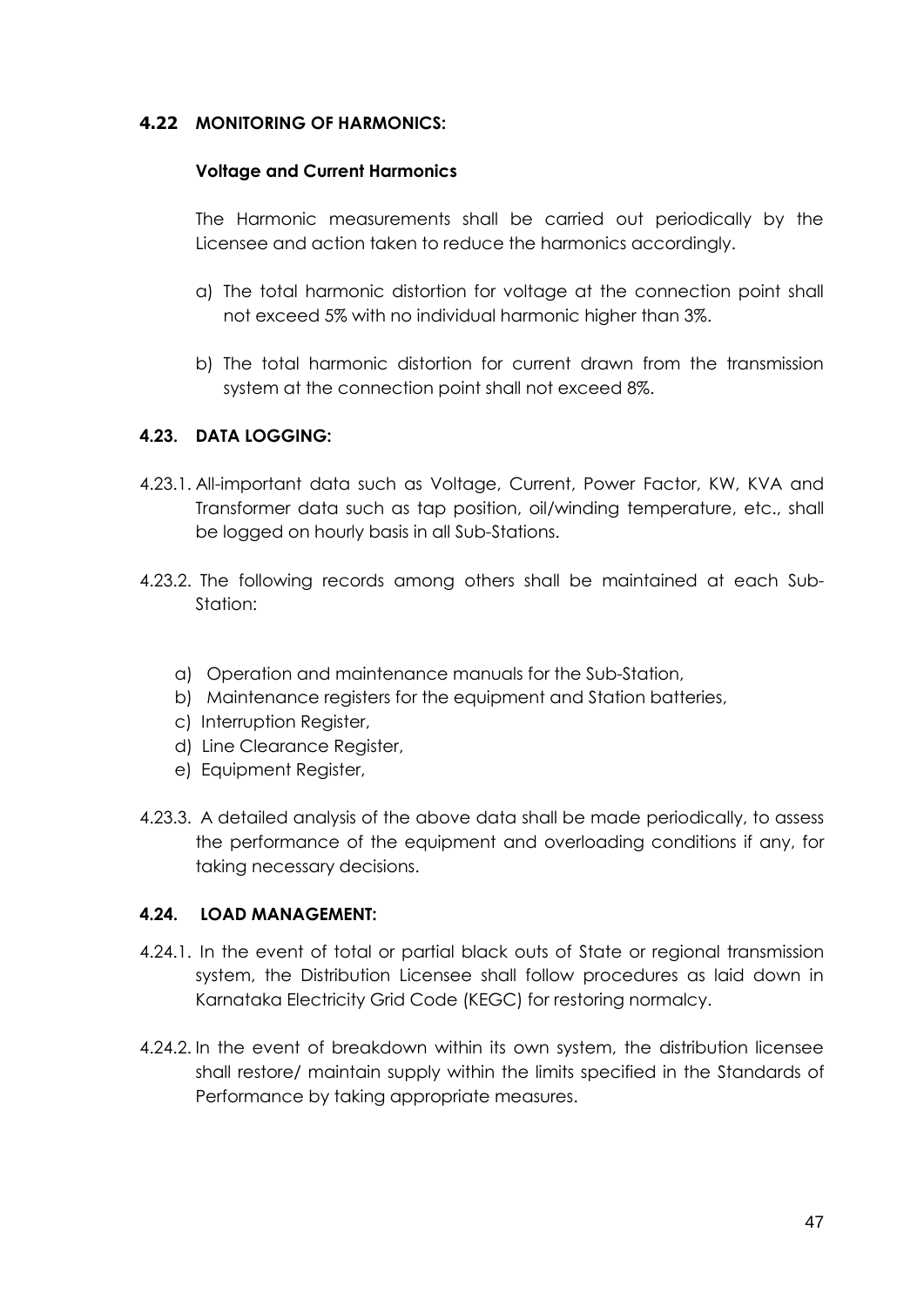4.24.3. Under Frequency relays shall be employed for automatic load control to ensure Grid Security as decided in consultation with Regional power Committee (RPC).

# **4.25. COMMUNICATION:**

The Distribution Licensee shall establish reliable communication facilities such as Fax, E-mail, etc., at major Sub-Stations. All operating instructions, messages and data received from or sent to the concerned grid Sub-Stations and Load Dispatch Centers shall be duly recorded at the Sub-Stations.

# **4.26. SAFETY COORDINATION:**

The Distribution Licensee and the consumers shall abide by the general safety requirements of the CEA regulations issued under Section 53 of the Electricity Act, 2003, for construction, installation, protection, operation and maintenance of electric supply lines and apparatus, and the procedures laid down in this CODE.

4.26.1. The Distribution Licensee shall develop safety manuals to meet the safety Standards and submit such manuals to the Commission.

# **4.27. MAINTENANCE:**

- 4.27.1. The Distribution Licensee, for the guidance of the Operation and Maintenance staff shall prepare suitable maintenance manuals and programs for the various components of the distribution system. Proper records duly updating the maintenance work done as per schedule, the details of faults, malfunctions etc., encountered in the lines and equipment during the period, the remedial action taken, etc., for each component of the distribution system shall be kept.
- 4.27.2. The following pre-requisites shall be first ensured for the satisfactory maintenance:
	- a) The ability of the system to meet the probable over-loading due to transfer of loads from the adjacent systems during emergencies.
	- b) The quality of the materials used.
	- c) Trained and adequately equipped maintenance staff.
	- d) Schedule of maintenance for each component of the system.
- 4.27.3. The maintenance work shall consist of routine inspection, cleaning, testing and adjustments, if any required and is different from the work carried out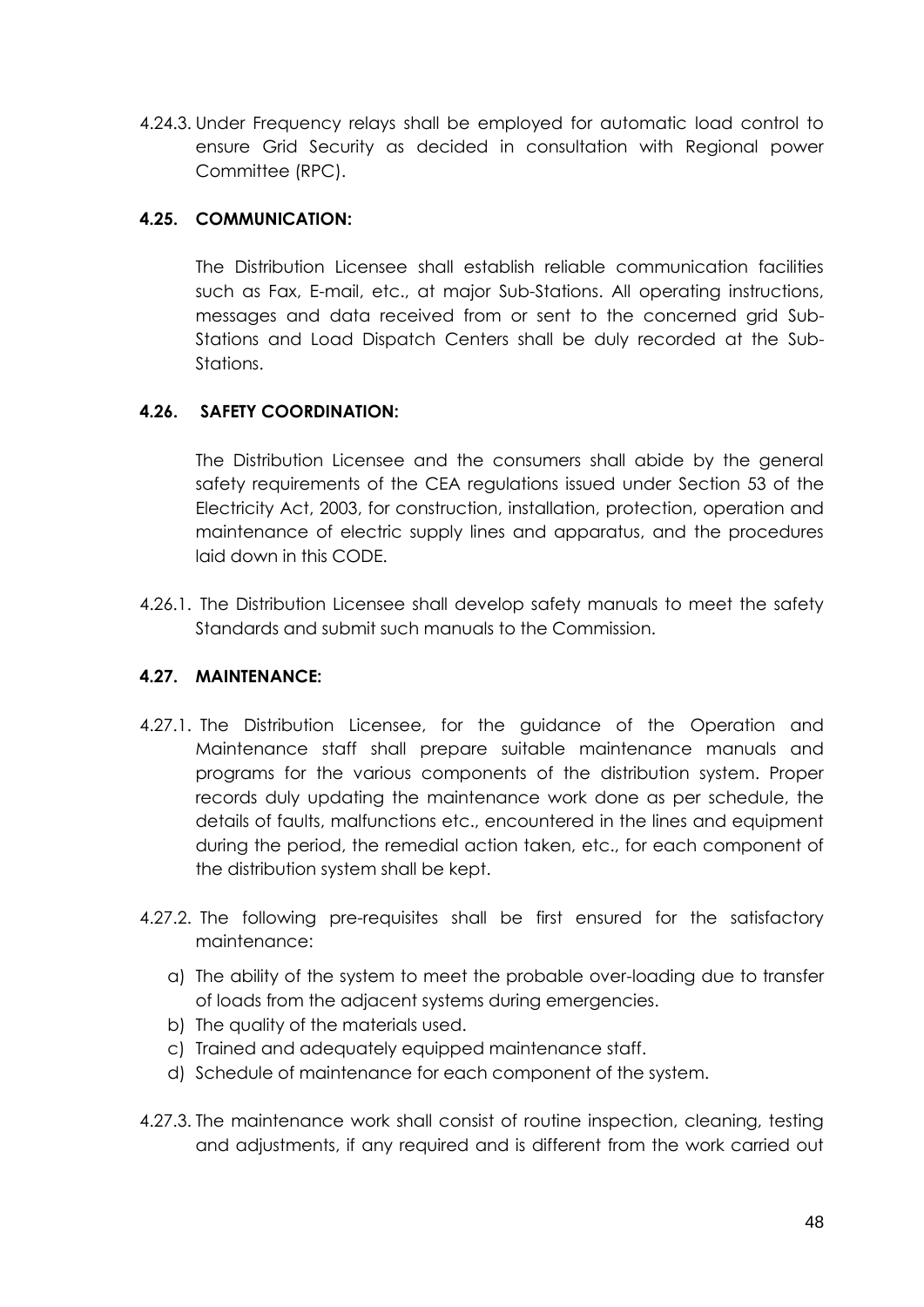after a breakdown of any equipment in service, for restoring the same to the working condition, which cannot be planned in advance.

- 4.27.4. The maintenance schedules drawn shall cover the following:
	- a. Inspection
	- b. Preventive maintenance
	- c. Overhauls

#### 4.27.5. INSPECTION**:**

This shall include the periodical inspection in service for a check on the condition of the equipment/lines in service as a precautionary measure to prevent faults and defects that may develop during its operation so that advance action can be taken to rectify the defects in a planned manner and prevent breakdowns.

#### 4.27.6. PREVENTIVE **MAINTENANCE:**

This shall cover the periodical work including Condition Monitoring, tests required to determine the electrical and mechanical strengths to ascertain the suitability in service and ensure proper working condition. The schedule shall be drawn on the basis of data obtained from inspection and maintenance checks, giving priority to the troubles encountered during normal operation of the line or equipment.

### 4.27.7. OVERHAULS**:**

This shall cover the preventive maintenance work to be done on the equipment based on the past experience and manufacturers' recommendations and involves major disassembly of the equipment. The schedule shall be drawn based on the normal life expectancy of the equipment or data obtained from inspection and maintenance checks.

The maintenance schedules shall be drawn for all the following components of the distribution system separately:

- i) Power transformers and distribution transformers of 500 KVA and above.
- ii) Pole mounted distribution transformers and capacitors.
- iii) 33 and 11 KV circuit breakers along with all the associated switchgear.
- iv) LT circuit breakers.
- v) Pole mounted Auto-Reclosers.
- vi) 33 and 11 KV distribution lines including G.O.S.
- vii) LT lines including switches and fuses.
- viii)Service connections.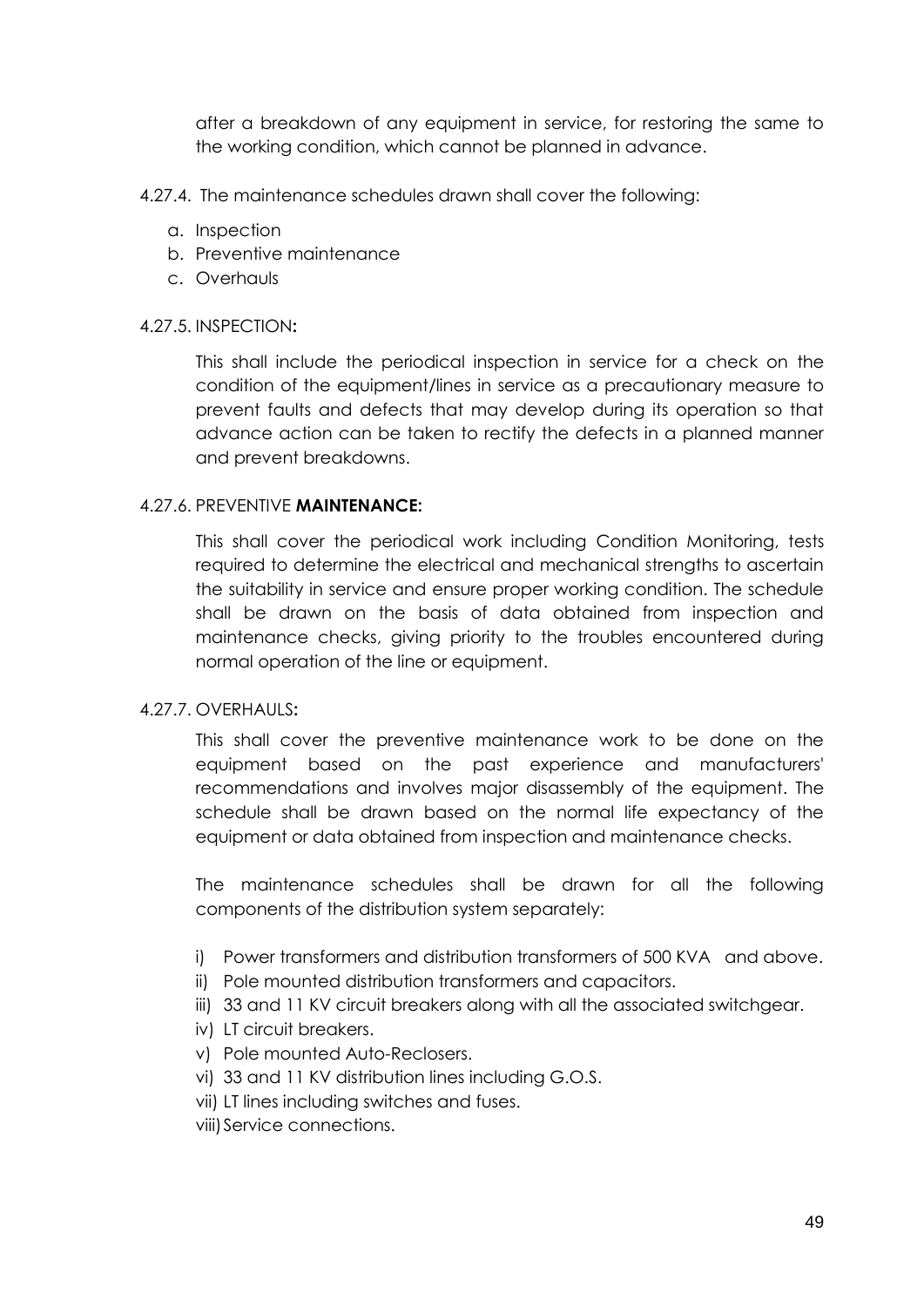- 4.27.8. Effective maintenance work shall be ensured keeping the following guidelines for the efficient working of the distribution system and for preventing accidents that may arise due to failure of any of the components.
	- a) The pre monsoon inspection of the distribution lines shall be carried out.
	- b) The defects noticed during inspection shall be rectified at the time of inspection itself if they are of minor nature, whenever and wherever possible. In case of such of the defects, which cannot be rectified easily, the same has to be attended to at the earliest possible occasion duly chalking out a program in advance.
	- c) If abnormal conditions such as excessive heating or arcing or prohibitively low clearances etc., are observed, the equipment or the line shall be immediately disconnected and rectification of defects carried out.
	- d) Manufacturers' instructions shall always be given due consideration and implemented.
	- e) A continuous record of all the test results shall be maintained.
	- f) Appropriate inspection/maintenance checks/history sheets shall be maintained containing details of all inspection and maintenance work done.
	- g) All the required safety precautions/safety devices shall be used while carrying out the maintenance works.
	- h) The maintenance schedule shall be periodically reviewed by the Distribution Licensee in the light of previous experience and updated to include all possible improvements required for ensuring adequate maintenance, prevention of accidents and reduction in interruptions.

### 4.27.9. **Off-Schedule inspections:**

Inspections of the following nature shall be carried out to maintain the system at the required level of reliability in operation.

### a) **Special inspections**:

 These shall be made immediately after severe weather conditions, such as heavy windstorms, thunderstorms and heavy rains to detect any damage or breakage of poles, insulators, conductors and/or equipment, and necessary action taken.

b) **Emergency inspections**: These shall be carried out on a line during its breakdown, to locate and identify the cause of trouble in order to restore the power supply.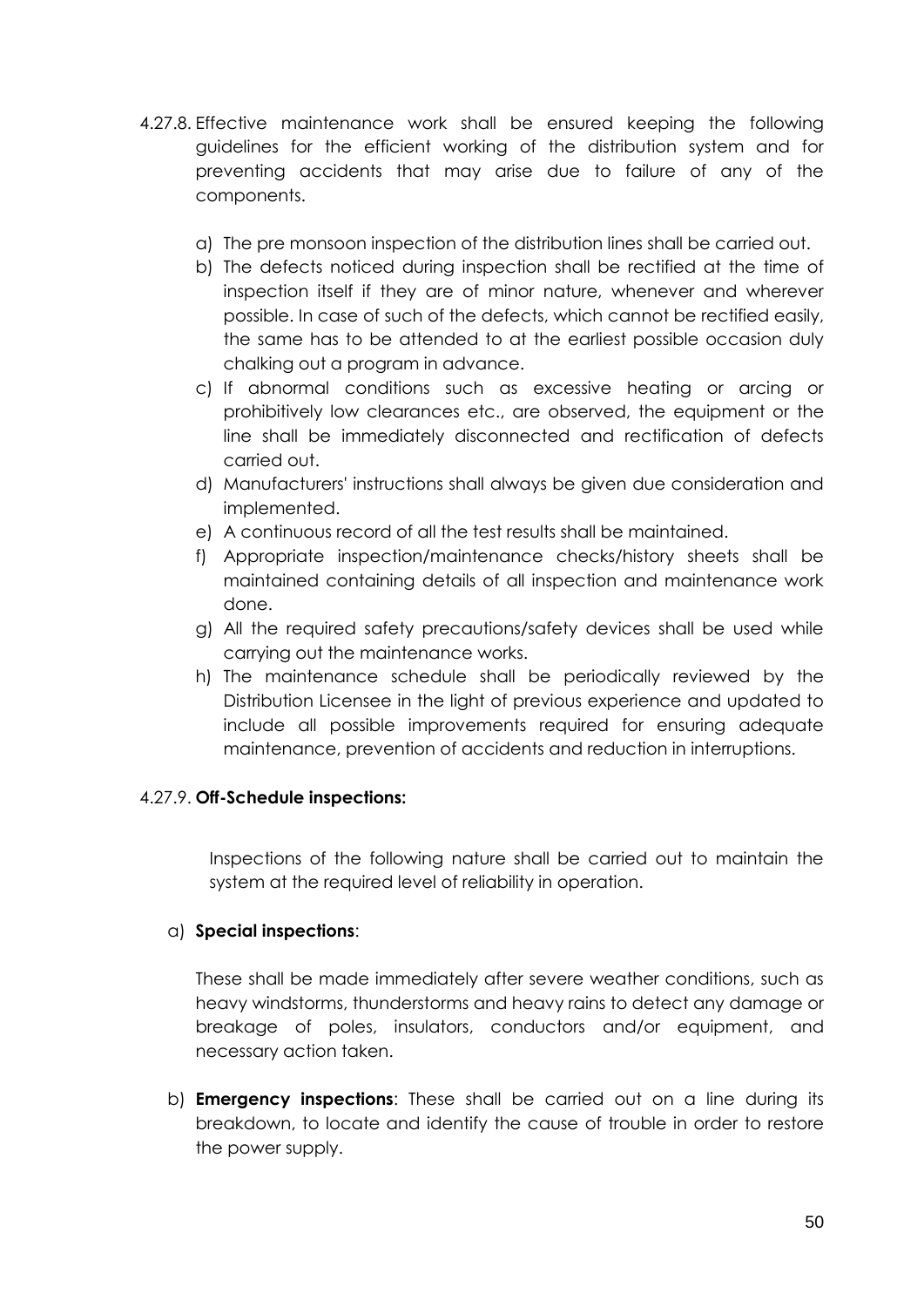- c) **Follow up inspections**: Whenever one or more short time interruptions are noticed which may have taken place due to temporary faults, the inspection shall be carried out to locate and identify the cause of interruptions and suitable action shall be taken whenever and wherever necessary.
- d) **Check inspections**: The designated engineer in charge of the distribution system shall make these inspections periodically as a check on the conditions of the line and equipment and the efficacy of maintenance. He shall point out such defects, which might not have been noticed by the maintenance staff in the first instance.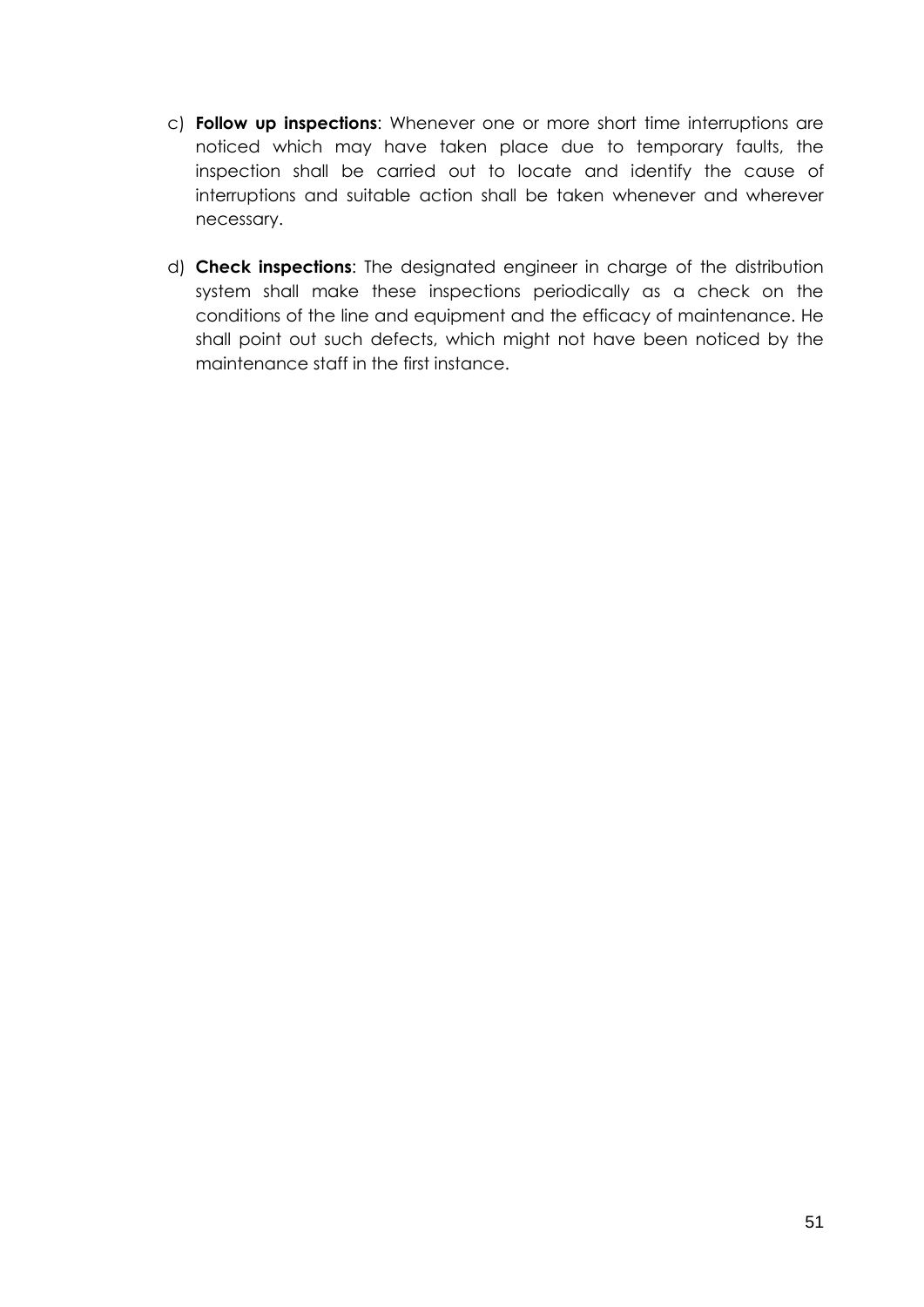# **ANNEXURE- 1**

## **LOAD DATA FOR DEMANDS OF 1 MW AND ABOVE**

(Clause 3.3.3)

- 1. Type of Load: (E.g. Furnace loads, Rolling Mills, traction loads, pumping loads, industrial loads etc.)
- 2. Maximum Demand (KVA)
- 3. Year(s) by which full / part load supply is required: (Phasing of loads shall be furnished)
- 4. Location of load with a location map drawn to scale:
- 5. Rated voltage, frequency and number of phases at which supply is required:
- 6. Description of equipment:
	- (a) Motors: (State the purpose and number of installations, voltage and KW rating, method of starting, starting current and duration, type of motors, types of drives and control equipments etc.)
	- (b) Heating: (Type and KW rating)
	- (c) Furnace: (Type, Furnace Transformer capacity and voltage ratio)
	- (d) Electrolysis: (Purpose and KVA capacity)
	- (e) Lighting KW Demand.
	- (f) Any other loads with particulars:
- 7. Sensitivity of Demand to fluctuations in voltage and frequency of supply at the time of peak load: (Give details).
- 8. Phase unbalance imposed on the System:

Maximum: Average:

9. Maximum harmonic content imposed on the System:

(Furnish details of devices proposed for the suppression of harmonics).

10. Details of the loads likely to cause demand fluctuations greater than 10 MW at the point of connection including voltage dips (percentage) lasting for 5 seconds or more.